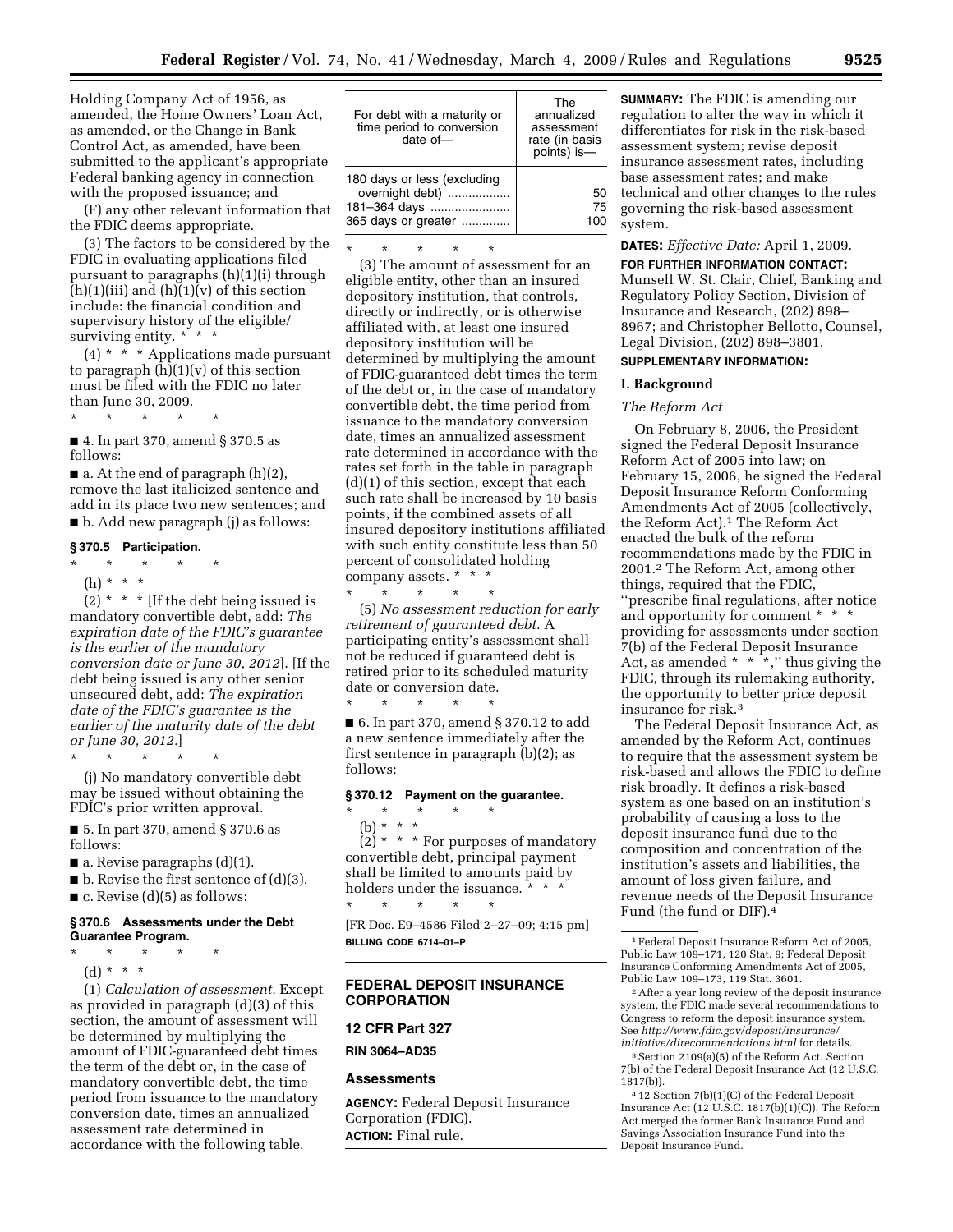Before passage of the Reform Act, the deposit insurance funds' target reserve ratio—the designated reserve ratio (DRR)—was generally set at 1.25 percent. Under the Reform Act, however, the FDIC may set the DRR within a range of 1.15 percent to 1.50 percent of estimated insured deposits. If the reserve ratio drops below 1.15 percent—or if the FDIC expects it to do so within six months—the FDIC must, within 90 days, establish and implement a plan to restore the DIF to 1.15 percent within five years (absent extraordinary circumstances).5

The Reform Act also restored to the FDIC's Board of Directors the discretion to price deposit insurance according to risk for all insured institutions regardless of the level of the fund reserve ratio.<sup>6</sup>

The Reform Act left in place the existing statutory provision allowing the FDIC to ''establish separate risk-based assessment systems for large and small

members of the Deposit Insurance Fund.'' 7 Under the Reform Act, however, separate systems are subject to a new requirement that ''[n]o insured depository institution shall be barred from the lowest-risk category solely because of size.'' 8

### *The 2006 Assessments Rule*

### **Overview**

On November 30, 2006, pursuant to the requirements of the Reform Act, the FDIC published in the **Federal Register**  a final rule on the risk-based assessment system (the 2006 assessments rule).9 The rule became effective on January 1, 2007.

The 2006 assessments rule created four risk categories and named them Risk Categories I, II, III and IV. These four categories are based on two criteria: capital levels and supervisory ratings. Three capital groups—well capitalized, adequately capitalized, and undercapitalized—are based on the

leverage ratio and risk-based capital ratios for regulatory capital purposes. Three supervisory groups, termed A, B, and C, are based upon the FDIC's consideration of evaluations provided by the institution's primary federal regulator and other information the FDIC deems relevant.10 Group A consists of financially sound institutions with only a few minor weaknesses; Group B consists of institutions that demonstrate weaknesses which, if not corrected, could result in significant deterioration of the institution and increased risk of loss to the insurance fund; and Group C consists of institutions that pose a substantial probability of loss to the insurance fund unless effective corrective action is taken.11 Under the 2006 assessments rule, an institution's capital and supervisory groups determine its risk category as set forth in Table 1 below. (Risk categories appear in Roman numerals.)

## TABLE 1—DETERMINATION OF RISK CATEGORY

| Capital category |  | Supervisory group |  |  |  |  |
|------------------|--|-------------------|--|--|--|--|
|                  |  |                   |  |  |  |  |
|                  |  |                   |  |  |  |  |
| Undercapitalized |  | Ш                 |  |  |  |  |

The 2006 assessments rule established the following base rate schedule and allowed the FDIC Board to adjust rates uniformly from one quarter to the next up to three basis points above or below

the base schedule without further notice-and-comment rulemaking, provided that no single change from one quarter to the next can exceed three basis points.12 Base assessment rates

within Risk Category I varied from 2 to 4 basis points, as set forth in Table 2 below.

## TABLE 2—2007–08 BASE ASSESSMENT RATES

| Risk category |         |  |    |    |
|---------------|---------|--|----|----|
|               |         |  | Ш  |    |
| Minimum       | Maximum |  |    |    |
|               |         |  | 25 | 40 |

\* Rates for institutions that do not pay the minimum or maximum rate vary between these rates.

<sup>5</sup> Section 7(b)(3)(E) of the Federal Deposit Insurance Act (12 U.S.C. 1817(b)(3)(E)).

<sup>6</sup>The Reform Act eliminated the prohibition against charging well-managed and well-capitalized institutions when the deposit insurance fund is at or above, and is expected to remain at or above, the designated reserve ratio (DRR). This prohibition was included as part of the Deposit Insurance Funds Act of 1996. Public Law 104–208, 110 Stat. 3009, 3009–479. However, while the Reform Act allows the DRR to be set between 1.15 percent and 1.50 percent, it also generally requires dividends of one-half of any amount in the fund in excess of the amount required to maintain the reserve ratio at 1.35 percent when the insurance fund reserve ratio exceeds 1.35 percent at the end of any year. The Board can suspend these dividends under certain circumstances. The Reform Act also requires dividends of all of the amount in excess of the

amount needed to maintain the reserve ratio at 1.50 when the insurance fund reserve ratio exceeds 1.50 percent at the end of any year. 12 U.S.C. 1817(e)(2).

7Section 7(b)(1)(D) of the Federal Deposit Insurance Act (12 U.S.C. 1817(b)(1)(D)).

8Section 2104(a)(2) of the Reform Act amending Section 7(b)(2)(D) of the Federal Deposit Insurance Act (12 U.S.C. 1817(b)(2)(D)).

9 71 FR 69282. The FDIC also adopted several other final rules implementing the Reform Act, including a final rule on operational changes to part 327. 71 FR 69270.

 $^{\rm 10}\rm{The\ term}$  "primary federal regulator" is synonymous with the statutory term ''appropriate federal banking agency.'' Section 3(q) of the Federal Deposit Insurance Act (12 U.S.C. 1813(q)).

<sup>11</sup> The capital groups and the supervisory groups have been in effect since 1993. In practice, the

supervisory group evaluations are based on an institution's composite CAMELS rating, a rating assigned by the institution's supervisor at the end of a bank examination, with 1 being the best rating and 5 being the lowest. CAMELS is an acronym for component ratings assigned in a bank examination: Capital adequacy, Asset quality, Management, Earnings, Liquidity, and Sensitivity to market risk. A composite CAMELS rating combines these component ratings, which also range from 1 (best) to 5 (worst). Generally, institutions with a CAMELS rating of 1 or 2 are assigned to supervisory group A, those with a CAMELS rating of 3 to group B, and those with a CAMELS rating of 4 or 5 to group C. 12The Board cannot adjust rates more than 2 basis

points below the base rate schedule because rates cannot be less than zero.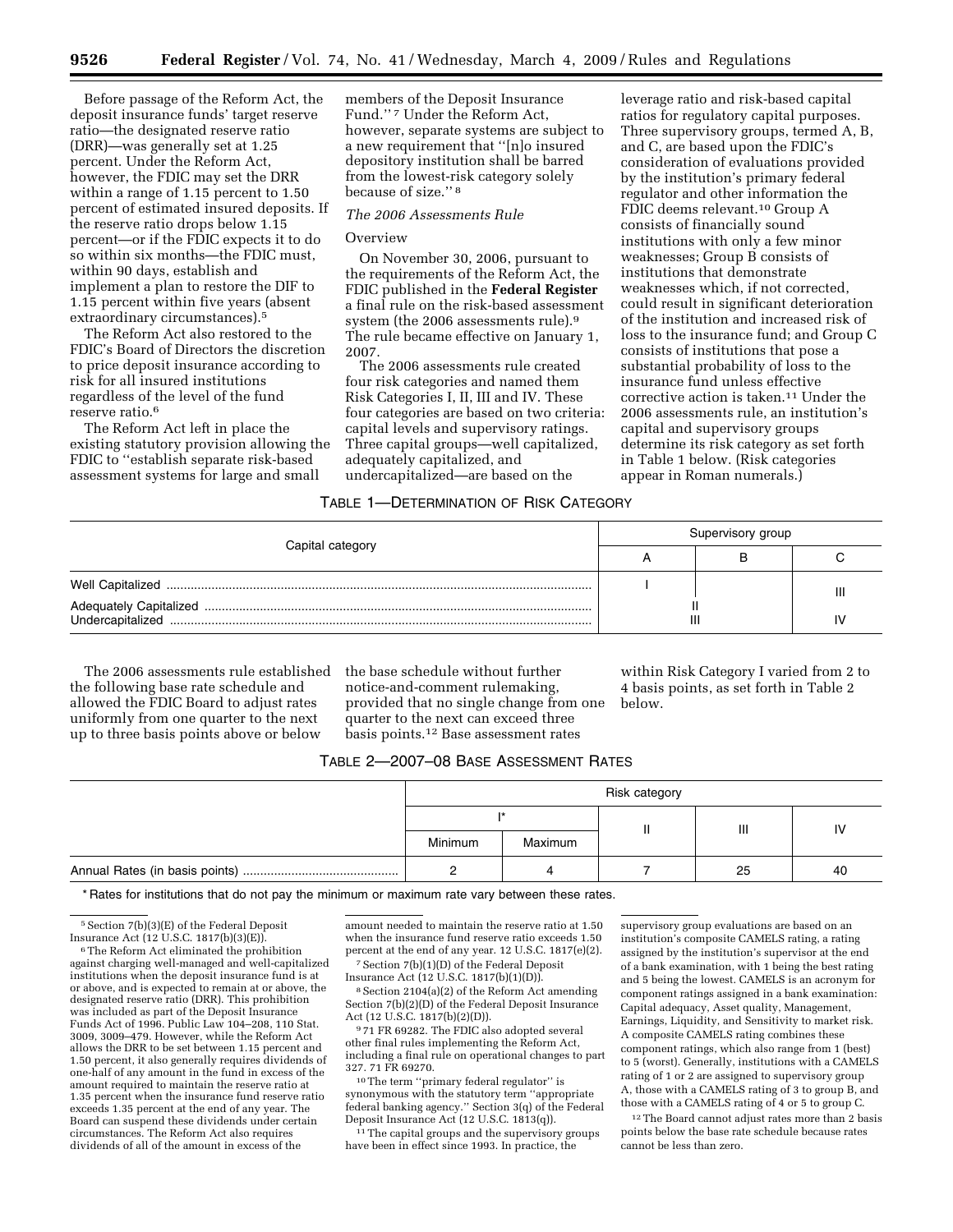# TABLE 2—2007–08 BASE ASSESSMENT RATES

| Risk category |         |  |    |    |  |
|---------------|---------|--|----|----|--|
|               |         |  | Ш  |    |  |
| Minimum       | Maximum |  |    |    |  |
|               |         |  | 25 | 40 |  |

\* Rates for institutions that do not pay the minimum or maximum rate vary between these rates.

The 2006 assessments rule set actual rates beginning January 1, 2007, as set out in Table 3 below.

## TABLE 3—2007–08 ACTUAL ASSESSMENT RATES

| Risk category |         |    |    |     |  |
|---------------|---------|----|----|-----|--|
|               |         |    | Ш  |     |  |
| Minimum       | Maximum |    |    |     |  |
|               |         | 10 | 28 | -43 |  |

\* Rates for institutions that do not pay the minimum or maximum rate vary between these rates.

#### Risk Category I

Within Risk Category I, the 2006 assessments rule charges those institutions that pose the least risk a minimum assessment rate and those that pose the greatest risk a maximum assessment rate two basis points higher than the minimum rate. The rule charges other institutions within Risk Category I a rate that varies incrementally by institution between the minimum and maximum.

Within Risk Category I, the 2006 assessments rule combines supervisory ratings with other risk measures to further differentiate risk and determine assessment rates. The *financial ratios method* determines the assessment rates for most institutions in Risk Category I using a combination of weighted CAMELS component ratings and the following financial ratios:

• The Tier 1 Leverage Ratio;

• Loans past due 30–89 days/gross assets;

• Nonperforming assets/gross assets; • Net loan charge-offs/gross assets;

and

• Net income before taxes/riskweighted assets.

The weighted CAMELS components and financial ratios are multiplied by statistically derived pricing multipliers and the products, along with a uniform amount applicable to all institutions subject to the financial ratios method, are summed to derive the assessment rate under the base rate schedule. If the rate derived is below the minimum for Risk Category I, however, the institution will pay the minimum assessment rate for the risk category; if the rate derived

is above the maximum rate for Risk Category I, then the institution will pay the maximum rate for the risk category.

The multipliers and uniform amount were derived in such a way to ensure that, as of June 30, 2006, 45 percent of small Risk Category I institutions (other than institutions less than 5 years old) would have been charged the minimum rate and approximately 5 percent would have been charged the maximum rate. While the FDIC has not changed the multipliers and uniform amount since adoption of the 2006 assessments rule, the percentages of institutions that have been charged the minimum and maximum rates have changed over time as institutions' CAMELS component ratings and financial ratios have changed. Based upon June 30, 2008 data, approximately 28 percent of small Risk Category I institutions (other than institutions less than 5 years old) were charged the minimum rate and approximately 19 percent were charged the maximum rate.13

The *supervisory and debt ratings method* (or *debt ratings method*) determines the assessment rate for large institutions that have a long-term debt issuer rating.14 Long-term debt issuer

ratings are converted to numerical values between 1 and 3 and averaged. The weighted average of an institution's CAMELS components and the average converted value of its long-term debt issuer ratings are multiplied by a common multiplier and added to a uniform amount applicable to all institutions subject to the supervisory and debt ratings method to derive the assessment rate under the base rate schedule. Again, if the rate derived is below the minimum for Risk Category I, the institution will pay the minimum assessment rate for the risk category; if the rate derived is above the maximum for Risk Category I, then the institution will pay the maximum rate for the risk category.

The multipliers and uniform amount were derived in such a way to ensure that, as of June 30, 2006, about 45 percent of Risk Category I large institutions (other than institutions less than 5 years old) would have been charged the minimum rate and approximately 5 percent would have been charged the maximum rate. These percentages have changed little from quarter to quarter thereafter even though industry conditions have changed. Based upon June 30, 2008, data, and ignoring the large bank adjustment (described below), approximately 45

<sup>13</sup>Based upon September 30, 2008 data, approximately 26 percent of small Risk Category I institutions (other than institutions less than 5 years old) were charged the minimum rate and approximately 23 percent were charged the maximum rate.

<sup>14</sup>The final rule defined a large institution as an institution (other than an insured branch of a foreign bank) that has \$10 billion or more in assets as of December 31, 2006 (although an institution with at least \$5 billion in assets may also request treatment as a large institution). If, after December 31, 2006, an institution classified as small reports

assets of \$10 billion or more in its reports of condition for four consecutive quarters, the FDIC will reclassify the institution as large beginning the following quarter. If, after December 31, 2006, an institution classified as large reports assets of less than \$10 billion in its reports of condition for four consecutive quarters, the FDIC will reclassify the institution as small beginning the following quarter. 12 CFR 327.8(g) and (h) and 327.9(d)(6).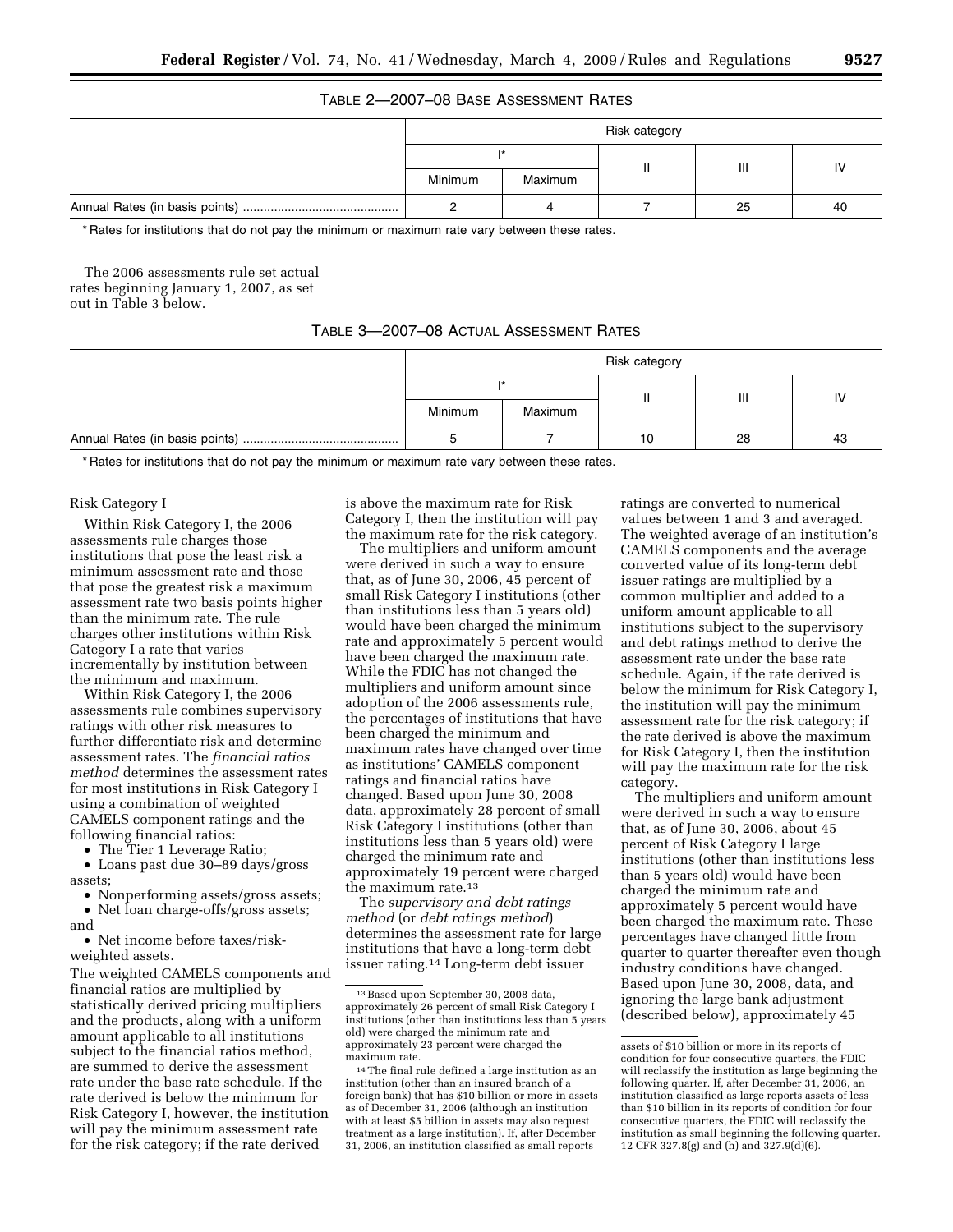percent of Risk Category I large institutions (other than institutions less than 5 years old) were charged the minimum rate and approximately 11 percent were charged the maximum rate.<sup>15</sup>

Assessment rates for insured branches of foreign banks in Risk Category I are determined using ROCA components.16

For any Risk Category I large institution or insured branch of a foreign bank, initial assessment rate determinations may be modified up to half a basis point upon review of additional relevant information (the large bank adjustment).17

With certain exceptions, beginning in 2010, the 2006 assessments rule charges new institutions in Risk Category I (those established for less than five years), regardless of size, the maximum rate applicable to Risk Category I institutions. Until then, new institutions are treated like all others, except that a well-capitalized institution that has not yet received CAMELS component ratings is assessed at one basis point above the minimum rate applicable to Risk Category I institutions until it receives CAMELS component ratings.

#### *The Need for a Restoration Plan*

As part of a separate rule making in November 2006, the FDIC also set the DRR at 1.25 percent, effective January 1, 2007.18 In November 2006, the FDIC projected that the assessment rate schedule established by the 2006 assessments rule would raise the reserve ratio from 1.23 percent at the end of the second quarter of 2006 to 1.25 percent by 2009. At the time, insured institution failures were at historic lows (no insured institution had failed in almost two-and-a-half years prior to the rulemaking, the longest period in the FDIC's history without a failure) and industry returns on assets (ROAs) were

17The FDIC has issued additional Guidelines for Large Institutions and Insured Foreign Branches in Risk Category I (the large bank guidelines) governing the large bank adjustment. 72 FR 27122 (May 14, 2007).

18 In November 2007 and October 2008, the Board again voted to maintain the DRR at 1.25 percent for 2008 and 2009, respectively. 71 FR 69325 (Nov. 30, 2006) and 72 FR 65576 (Nov. 21, 2007).

near all time highs. The FDIC's projection assumed the continued strength of the industry. By March 2008, the condition of the industry had deteriorated, and FDIC projected higher insurance losses compared to recent years. However, even with this increase in projected failures and losses, the reserve ratio was still estimated to reach the Board's target of 1.25 percent in 2009. Therefore, the Board voted in March 2008 to maintain the then existing assessment rate schedule.

Recent failures of FDIC-insured institutions caused the reserve ratio of the Deposit Insurance Fund (DIF) to decline from 1.19 percent as of March 30, 2008, to 1.01 percent as of June 30, 0.76 percent as of September 30, and 0.40 percent (preliminary) as of December 31. Twenty-five institutions failed in 2008, and the FDIC expects a substantially higher rate of institution failures in the next few years, leading to a further decline in the reserve ratio. Already, 14 institutions have failed in 2009. Because the fund reserve ratio fell below 1.15 percent as of June 30, 2008, and was expected to remain below 1.15 percent, the Reform Act required the FDIC to establish and implement a Restoration Plan to restore the reserve ratio to at least 1.15 percent within five years.

### *The Proposed Rule*

On October 7, 2008, the FDIC established a Restoration Plan for the DIF.19 In the FDIC's view, restoring the reserve ratio to at least 1.15 percent within five years required an increase in assessment rates. Since rates were already three basis points above the base rate schedule, a new rulemaking was required. Consequently, on October 7, 2008, the FDIC Board of Directors also adopted a notice of proposed rulemaking with request for comments on revisions to the FDIC's assessment regulations (the proposed rule or NPR).20 The NPR proposed that, effective January 1, 2009, assessment rates would increase uniformly by seven basis points for the first quarter 2009 assessment period. Effective April 1, 2009, the NPR proposed to alter the way in which the FDIC's risk-based assessment system differentiates for risk and set new deposit insurance assessment rates. Also effective on April 1, 2009, the NPR proposed to make technical and other changes to the rules governing the risk-based assessment system. The proposed rule was published concurrently with the Restoration Plan on October 16, 2008,

with a comment period scheduled to end on November 17, 2008.21

On November 7, 2008, the FDIC Board approved an extension of the comment period until December 17, 2008, on the parts of the proposed rulemaking that would become effective on April 1, 2009. The comment period for the proposed 7 basis point rate increase for the first quarter of 2009, with its separate proposed effective date of January 1, 2009, was not extended and expired on November 17, 2008. The final rule on the rate increase for the first quarter of 2009 was approved as proposed by the FDIC Board on December 16, 2008.22

The FDIC received almost 5,000 comments on the parts of the proposed rule that would become effective on April 1, 2009, including proposed changes in how the FDIC's risk-based assessment system differentiates for risk and corresponding new assessment rates. This final rule implements the remaining changes that the FDIC proposed in the October notice of proposed rulemaking, with some alteration.

## **II. Overview of the Final Rule**

In this rulemaking, the FDIC seeks to improve the way the assessment system differentiates risk among insured institutions by drawing upon measures of risk that were not included when the FDIC first revised its assessment system pursuant to the Reform Act. The FDIC believes that the rulemaking will make the assessment system more sensitive to risk. The rulemaking should also make the risk-based assessment system fairer, by limiting the subsidization of riskier institutions by safer ones. The assessment rate schedule established in this rule should provide sufficient revenue to cover losses resulting from a large volume of institution failures and raise the insurance fund's reserve ratio over time. However, as explained below, the FDIC is simultaneously issuing an interim rule to impose a 20 basis point special assessment (and possible additional special assessments of up to 10 basis points thereafter). The final rule, which differs in several ways from the proposed rule, is set out in detail in ensuing sections, but is briefly summarized here. The final rule will take effect April 1, 2009, and will apply to assessments for the second quarter of 2009 (which will be collected in September 2009) and thereafter.

<sup>15</sup>Based upon September 30, 2008, data, and ignoring the large bank adjustment (described below), approximately 41 percent of Risk Category I large institutions (other than institutions less than 5 years old) were charged the minimum rate and approximately 11 percent were charged the maximum rate.

<sup>16</sup>ROCA stands for Risk Management, Operational Controls, Compliance, and Asset Quality. Like CAMELS components, ROCA component ratings range from 1 (best rating) to a 5 rating (worst rating). Risk Category 1 insured branches of foreign banks generally have a ROCA composite rating of 1 or 2 and component ratings ranging from 1 to 3.

<sup>19</sup> 73 FR 61,598 (Oct. 16, 2008). 20 12 CFR 327.

<sup>21</sup>See 73 FR 61,560 (Oct. 16, 2008).

<sup>22</sup> 73 FR 78,155 (Dec. 22, 2008).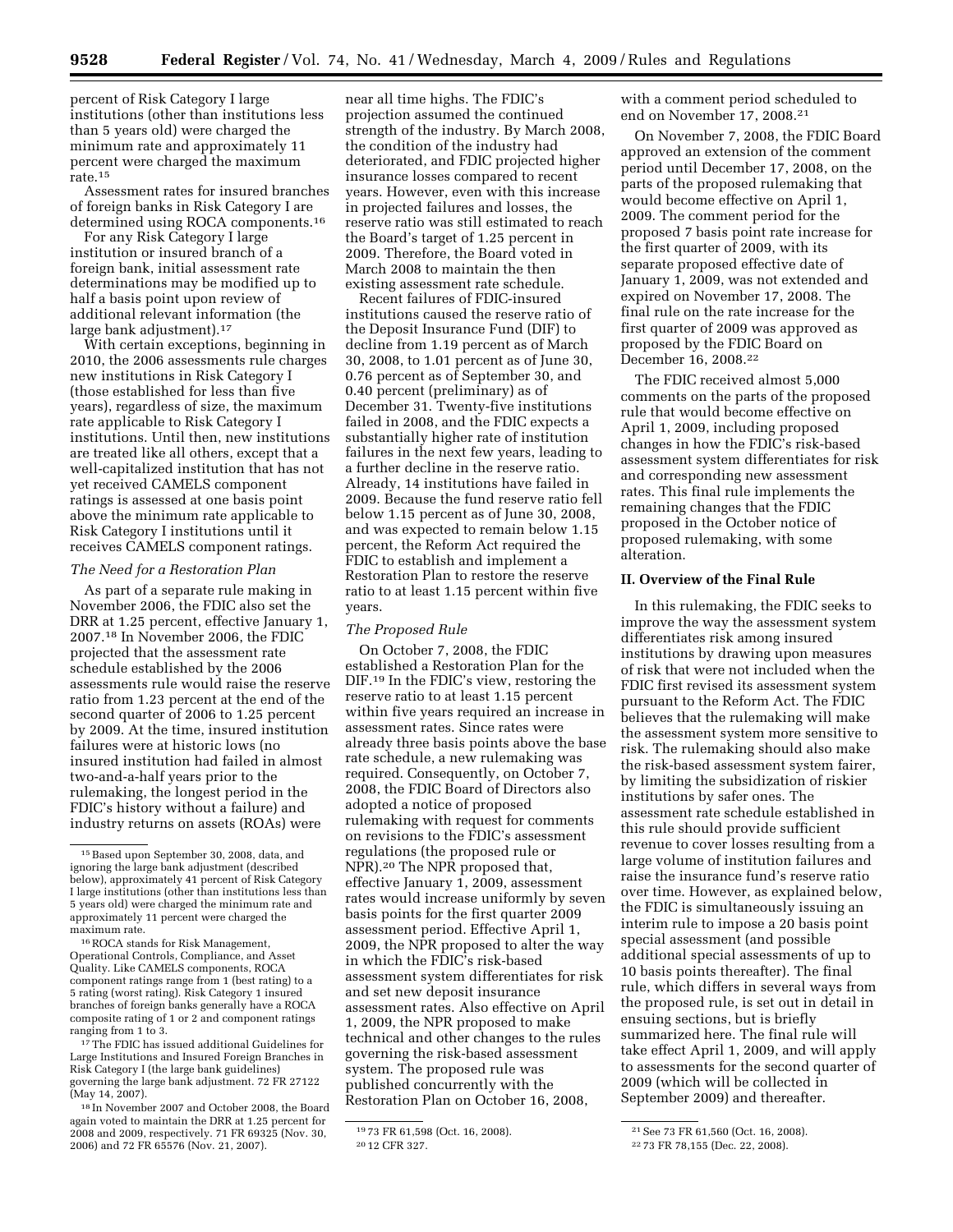# *Risk Category I*

The final rule introduces a new financial ratio into the financial ratios method. This new ratio will capture certain brokered deposits (in excess of 10 percent of domestic deposits) that are used to fund rapid asset growth. The new financial ratio in the final rule differs from the one proposed in the NPR in two ways. It excludes deposits that an insured depository institution receives through a deposit placement network on a reciprocal basis, such that: (1) For any deposit received, the institution (as agent for depositors) places the same amount with other insured depository institutions through the network; and (2) each member of the network sets the interest rate to be paid on the entire amount of funds it places with other network members (henceforth referred to as reciprocal deposits). It also raises the asset growth threshold from that proposed in the NPR. The final rule also updates the uniform amount and the pricing multipliers for the weighted average CAMELS component ratings and financial ratios.

The final rule provides that the assessment rate for a large institution with a long-term debt issuer rating will be determined using a combination of the institution's weighted average CAMELS component ratings, its longterm debt issuer ratings (converted to numbers and averaged) and the financial ratios method assessment rate, each equally weighted. The new method will be known as the large bank method.

Under the final rule, the financial ratios method or the large bank method, whichever is applicable, will determine a Risk Category I institution's *initial*  base assessment rate. The final rule will broaden the spread between minimum and maximum initial base assessment rates in Risk Category I from 2 basis points to an initial range of 4 basis points and adjust the percentage of institutions subject to these initial minimum and maximum rates.

## *Adjustments*

Under the final rule, an institution's total base assessment rate can vary from the initial base rate as the result of possible adjustments. The final rule also increases the maximum possible Risk Category I large bank adjustment from one-half basis point to one basis point. Any such adjustment up or down will be made before any other adjustment

and will be subject to certain limits, which are described in detail below.

Under the final rule, an institution's unsecured debt adjustment—the institution's ratio of long-term unsecured debt (and, for small institutions, certain amounts of its Tier 1 capital) to domestic deposits—will lower the institution's base assessment rate.23 Any decrease in base assessment rates will be limited to five basis points. The unsecured debt adjustment differs from the adjustment proposed in the NPR in several ways. The adjustment is larger for a given amount of unsecured debt (and, for small institutions, Tier 1 capital) and the maximum adjustment of five basis points is larger than the proposed maximum of two basis points in the NPR. The adjustment excludes senior unsecured debt that the FDIC has guaranteed under its Temporary Liquidity Guarantee Program. Finally, the adjustment lowers the threshold for inclusion of a small institution's Tier 1 capital.

Also, under the final rule, an institution's secured liability adjustment—which is based on the institution's ratio of secured liabilities to domestic deposits—will raise its base assessment rate. An institution's ratio of secured liabilities to domestic deposits (if greater than 25 percent), will increase its assessment rate, but the resulting base assessment rate after any such increase can be no more than 50 percent greater than it was before the adjustment. The secured liability adjustment will be made after any large bank adjustment or unsecured debt adjustment. This adjustment also differs from the adjustment proposed in the NPR in that an institution's ratio of secured liabilities to domestic deposits must be greater than 25 percent for an adjustment to exist, rather than 15 percent as proposed in the NPR.

Institutions in all risk categories will be subject to the unsecured debt adjustment and secured liability adjustment. In addition, the final rule makes a final adjustment for brokered deposits (the brokered deposit adjustment) for institutions in Risk Category II, III or IV. An institution's ratio of brokered deposits to domestic deposits (if greater than 10 percent) will increase its assessment rate, but any increase will be limited to no more than 10 basis points. The brokered deposit adjustment is as proposed in the NPR and will *include* reciprocal deposits.

#### *Insured Branches of Foreign Banks*

The final rule makes conforming changes to the pricing multipliers and uniform amount for insured branches of foreign banks in Risk Category I. The insured branch of a foreign bank's initial base assessment rate will be subject to any large bank adjustment, but not to the unsecured debt adjustment or secured liability adjustment. In fact, no insured branch of a foreign bank in any risk category will be subject to the unsecured debt adjustment, secured liability adjustment or brokered deposit adjustment.

## *New Institutions*

The final rule makes conforming changes in the treatment of new insured depository institutions.24 For assessment periods beginning on or after January 1, 2010, any new institutions in Risk Category I will be assessed at the maximum initial base assessment rate applicable to Risk Category I institutions.

For assessments for the last three quarters of 2009, until a Risk Category I new institution received CAMELS component ratings, it will have an initial base assessment rate that is two basis points above the minimum initial base assessment rate applicable to Risk Category I institutions, rather than one basis point above the minimum rate, as under the final rule adopted in 2006. For these three quarters, all other new institutions in Risk Category I will be treated as established institutions, except as provided in the next paragraph.

Either before or after January 1, 2010: no new institution, regardless of risk category, will be subject to the unsecured debt adjustment; any new institution, regardless of risk category, will be subject to the secured liability adjustment; and a new institution in Risk Categories II, III or IV will be subject to the brokered deposit adjustment. After January 1, 2010, no new institution in Risk Category I will be subject to the large bank adjustment.

### *Assessment Rates*

As explained below, estimated losses from projected institution failures have risen considerably since the NPR was published last fall. Consequently, initial base assessment rates as of April 1, 2009, which are set forth in Table 4 below, are slightly higher than proposed in the NPR.

<sup>23</sup>Long-term unsecured debt includes senior unsecured and subordinated debt.

<sup>24</sup>As discussed below, subject to exceptions, the final rule defines a new insured depository institution as a bank or thirft that has not been

federally insured for at least five years as of the last day of any quarter for which it is being assessed.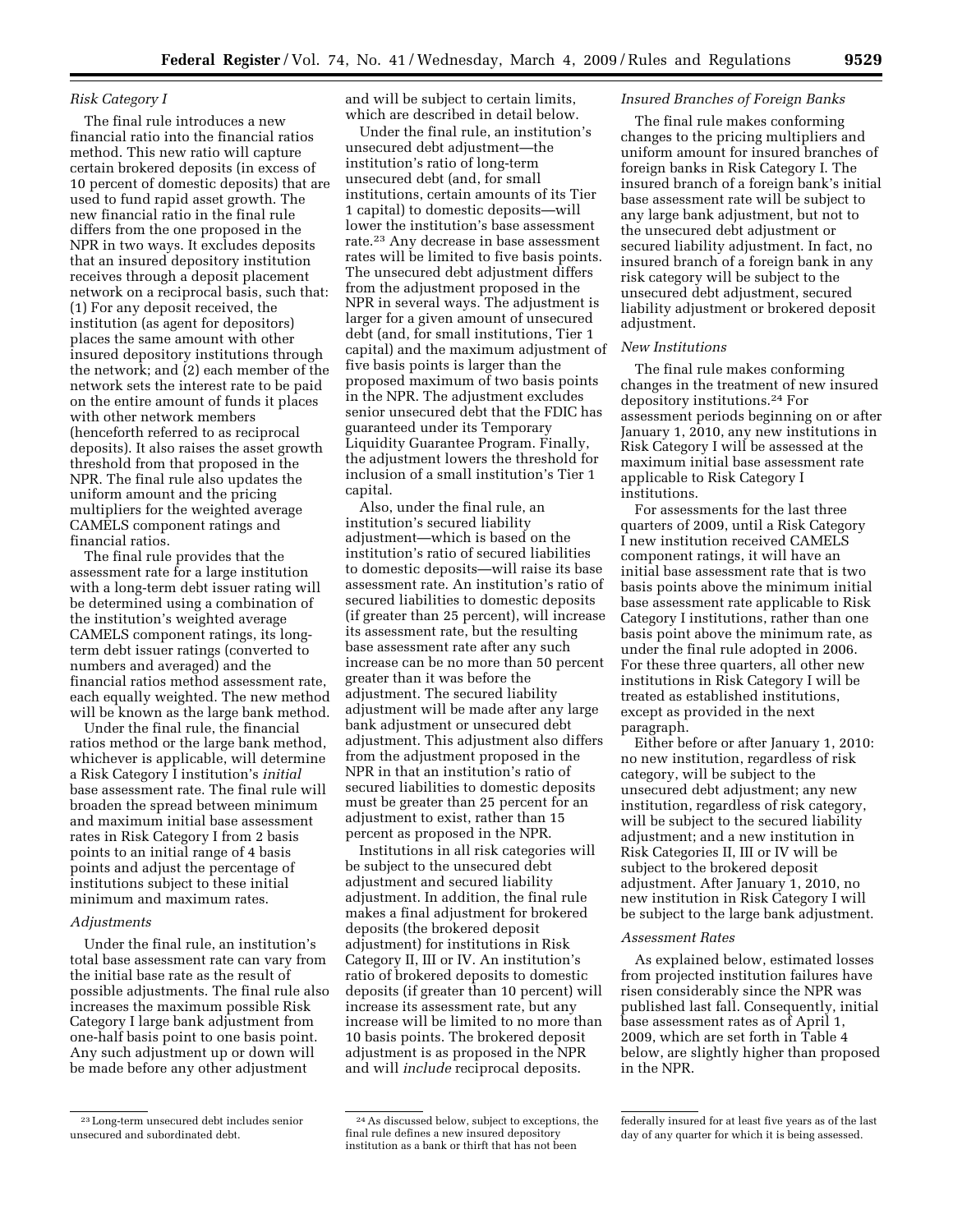# TABLE 4—INITIAL BASE ASSESSMENT RATES AS OF APRIL 1, 2009

| Risk category |         |    |                |    |  |
|---------------|---------|----|----------------|----|--|
|               |         |    | $\mathbf{III}$ |    |  |
| Minimum       | Maximum |    |                |    |  |
| 12            | 16      | 22 | 32             | 45 |  |

\* Initial base rates that were not the minimum or maximum rate will vary between these rates.

After applying all possible adjustments, minimum and maximum total base assessment rates for each risk category will be as set out in Table 5 below.

# TABLE 5—TOTAL BASE ASSESSMENT RATES

| Risk category I                | Risk category                        | Risk category                        | Risk category                          |
|--------------------------------|--------------------------------------|--------------------------------------|----------------------------------------|
| $12 - 16$<br>$-5-0$<br>$0 - 8$ | 22<br>$-5-0$<br>$0 - 11$<br>$0 - 10$ | 32<br>$-5-0$<br>$0 - 16$<br>$0 - 10$ | 45<br>$-5-0$<br>$0 - 22.5$<br>$0 - 10$ |
| 7–24.0                         | $17 - 43.0$                          | $27 - 58.0$                          | $40 - 77.5$                            |

\* All amounts for all risk categories are in basis points annually. Total base rates that are not the minimum or maximum rate will vary between these rates.

These rates and other revisions to the assessment rules take effect for the quarter beginning April 1, 2009, and will be reflected in the fund balance as of June 30, 2009, and assessments due September 30, 2009 and thereafter.

Because the outlook for losses to the insurance fund has deteriorated significantly since publication of the NPR last fall, the FDIC is simultaneously issuing an interim rule that provides for a 20 basis point special assessment on June 30, 2009. The interim rule also provides that the Board may impose additional special assessments of up to 10 basis points thereafter if the reserve ratio of the DIF is estimated to fall to a level that that the Board believes would adversely affect public confidence or to a level which shall be close to zero or negative at the end of a calendar quarter.

The final rule continues to allow the FDIC Board to adopt actual rates that are higher or lower than total base assessment rates without the necessity of further notice and comment rulemaking, provided that: (1) the Board cannot increase or decrease total rates from one quarter to the next by more than three basis points without further notice-and-comment rulemaking; and (2) cumulative increases and decreases cannot be more than three basis points higher or lower than the total base rates without further notice-and-comment rulemaking.

### *Technical and Other Changes*

The final rule also makes technical changes and one minor non-technical change to the assessments rules. These changes are detailed below.

## **III. Risk Category I: Financial Ratios Method**

# *Brokered Deposits and Asset Growth*

The final rule adds a new financial measure to the financial ratios method. This new financial measure, the adjusted brokered deposit ratio, will measure the extent to which brokered deposits are funding rapid asset growth. The adjusted brokered deposit ratio will affect only those established Risk Category I institutions whose total gross assets are more than 40 percent greater than they were four years previously, after adjusting for mergers and acquisitions, rather than 20 percent greater as proposed in the NPR, and whose brokered deposits (less reciprocal deposits) make up more than 10 percent of domestic deposits.25 26 27 Generally

speaking, the greater an institution's asset growth and the greater its percentage of brokered deposits, the greater will be the increase in its initial base assessment rate. Small changes in asset growth rate or brokered deposits as a percentage of domestic deposits will lead to small changes in assessment rates.

If an institution's ratio of brokered deposits to domestic deposits is 10 percent *or* less or if the institution's asset growth over the previous four years is less than 40 percent, the adjusted brokered deposit ratio will be zero and will have no effect on the institution's assessment rate. If an institution's ratio of brokered deposits to domestic deposits exceeds 10 percent and its asset growth over the previous four years is more than 70 percent (rather than 40 percent as proposed in the NPR), the adjusted brokered deposit ratio will equal the institution's ratio of brokered deposits to domestic deposits less the 10 percent threshold. If an institution's ratio of brokered deposits to domestic deposits exceeds 10 percent but its asset growth over the previous four years is between 40 percent and 70 percent, overall asset growth rates will be converted into an asset growth rate factor ranging between 0 and 1, so that the adjusted brokered deposit ratio will equal a gradually increasing fraction of the ratio of brokered deposits to domestic deposits (minus the 10 percent threshold). The asset growth rate factor is derived by multiplying by 31⁄3 an

<sup>25</sup>As discussed below, subject to exceptions, the final rule defines an established depository institution as a bank or thrift that has been federally insured for at least five years as of the last day of any quarter for which it is being assessed.

 $^{26}\mathrm{An}$  institution that four years previously had filed no report of condition or had reported no assets would be treated as having no growth unless it was a participant in a merger or acquisition (either as the acquiring or acquired institution) with an institution that had reported assets four years previously.

<sup>27</sup>References hereafter to ''asset growth'' or "growth in assets" refer to growth in gross assets.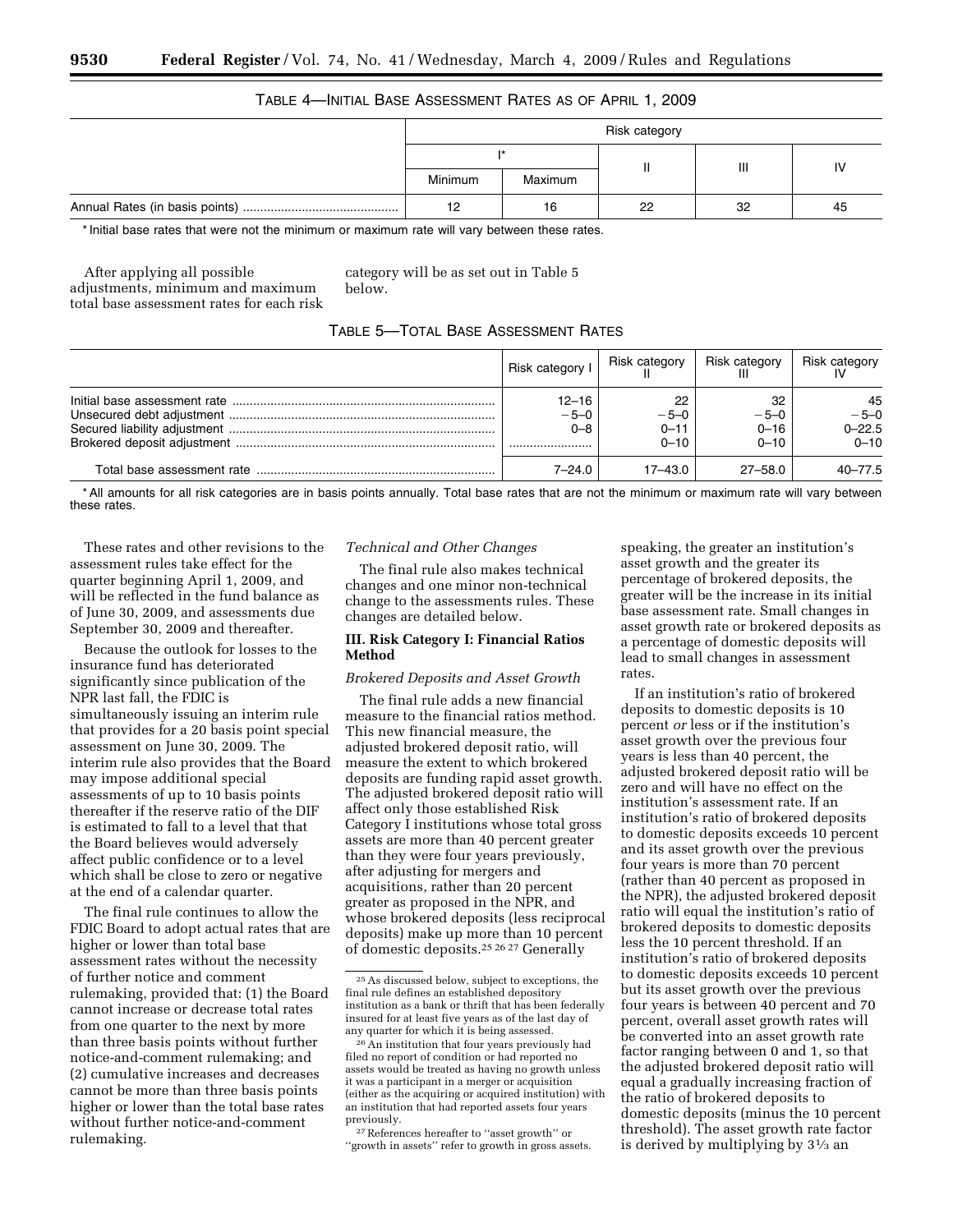amount equal to the overall rate of growth minus 40 percent and expressing the result as a decimal fraction rather than as a percentage (so that, for

example, 31⁄3 times 10 percent equals 0.33 \* \* \*).28 The adjusted brokered deposit ratio will never be less than zero. Appendix A contains a detailed

mathematical definition of the ratio. Table 6 gives examples of how the adjusted brokered deposit ratio would be determined.

| TABLE 6-ADJUSTED BROKERED DEPOSIT RATIO |  |  |
|-----------------------------------------|--|--|
|-----------------------------------------|--|--|

| A       | в                                                           |                                                                                                                                 |                                                       |       |                                                                          |
|---------|-------------------------------------------------------------|---------------------------------------------------------------------------------------------------------------------------------|-------------------------------------------------------|-------|--------------------------------------------------------------------------|
| Example | Ratio of<br>brokered<br>deposits to<br>domestic<br>deposits | Ratio of bro-<br>kered deposits<br>to domestic<br>deposits minus<br>10 percent<br>threshold (col-<br>umn B minus<br>10 percent) | Cumulative<br>asset growth<br>rate over four<br>years |       | Adjusted<br>brokered<br>deposit ratio<br>(column C<br>times<br>column E) |
|         | 5.0%                                                        | 0.0%                                                                                                                            | 5.0%                                                  |       | $0.0\%$                                                                  |
| 2       | 15.0%                                                       | 5.0%                                                                                                                            | 5.0%                                                  |       | $0.0\%$                                                                  |
| 3       | 5.0%                                                        | $0.0\%$                                                                                                                         | 35.0%                                                 |       | $0.0\%$                                                                  |
| 4       | 35.0%                                                       | 25.0%                                                                                                                           | 55.0%                                                 | 0.500 | 12.5%                                                                    |
|         | 25.0%                                                       | 15.0%                                                                                                                           | 80.0%                                                 | 1.000 | 15.0%                                                                    |

In Examples 1, 2 and 3, either the institution has a ratio of brokered deposits to domestic deposits that is less than 10 percent (Column B) or its fouryear asset growth rate is less than 40 percent (Column D). Consequently, the adjusted brokered deposit ratio is zero (Column F). In Example 4, the institution has a ratio of brokered deposits to domestic deposits of 35 percent (Column B), which, after subtracting the 10 percent threshold, leaves 25 percent (Column C). Its assets are 55 percent greater than they were four years previously (Column D), so the fraction applied to obtain the adjusted brokered deposit ratio is 0.5 (Column E) (calculated as 31⁄3 (55 percent—40 percent, with the result expressed as a decimal fraction rather than as a percentage)). Its adjusted brokered deposit ratio is, therefore, 12.5 percent (Column F) (which is 0.5 times 25 percent). In Example 5, the institution has a lower ratio of brokered deposits to domestic deposits (25 percent in Column B) than in Example 4 (35 percent). However, its adjusted brokered deposit ratio (15 percent in Column F) is larger than in Example 4 (12.5 percent) because its assets are more than 70 percent greater than they were four years previously (Column D). Therefore, its adjusted brokered deposit ratio is equal to its ratio of brokered deposits to domestic deposits of 25 percent minus the 10 percent threshold (Column F).

The FDIC is adding this new risk measure for a couple of reasons. A number of costly institution failures,

including some recent failures, involved rapid asset growth funded through brokered deposits. Moreover, statistical analysis reveals a significant correlation between rapid asset growth funded by brokered deposits and the probability of an institution's being downgraded from a CAMELS composite 1 or 2 rating to a CAMELS composite 3, 4 or 5 rating within a year. A significant correlation is the standard the FDIC used when it adopted the financial ratios method in the 2006 assessments rule.

The adjusted brokered deposit ratio generally will include brokered deposits as defined in Section 29 of the Federal Deposit Insurance Act (12 U.S.C. 1831f), and as implemented in 12 CFR 337.6, which is the definition used in banks' quarterly Reports of Condition and Income (Call Reports) and thrifts' quarterly Thrift Financial Reports (TFRs). However, for assessment purposes in Risk Category I, the ratio will not include reciprocal deposits (that is, deposits that an insured depository institution receives through a deposit placement network on a reciprocal basis, such that: (1) for any deposit received, the institution (as agent for depositors) places the same amount with other insured depository institutions through the network; and (2) each member of the network sets the interest rate to be paid on the entire amount of funds it places with other network members. All other brokered deposits will be included in an institution's ratio of brokered deposits to domestic deposits used to determine

its adjusted brokered deposit ratio, including brokered deposits that consist of balances swept into an insured institution by another institution, such as balances swept from a brokerage account.

Based on data as of September 30, 2008, approximately 8.7 percent of institutions in Risk Category I would have exceeded both the 10 percent brokered deposit threshold and 40 percent minimum 4-year cumulative asset growth threshold, so that their adjusted brokered deposit ratio would be greater than zero. A smaller percentage of institutions would actually have been charged a higher rate solely due to the adjusted brokered deposit ratio because the minimum or maximum initial rates applicable to Risk Category I would continue to apply to some institutions both before and after accounting for the effect of this ratio. Only 1.1 percent of Risk Category I institutions would have had an initial base assessment rate more than 1 basis point higher as a result of the adjusted brokered deposit ratio.29

#### *Comments*

The FDIC received many comments arguing that brokered deposits should not increase assessment rates for Risk Category I institutions and that the brokered deposit provisions in the NPR do not account for the use to which institutions put these deposits. The FDIC is not persuaded by the arguments. Recent data show that institutions with a combination of brokered deposit reliance and robust asset growth tend to

<sup>28</sup>The ratio of brokered deposits to domestic deposits and four-year asset growth rate would remain unrounded (to the extent of computer capabilities) when calculating the adjusted brokered deposit ratio. The adjusted brokered deposit ratio

itself (expressed as a percentage) would be rounded to three digits after the decimal point prior to being used to calculate the assessment rate.

<sup>29</sup>These estimates do not exclude deposits that an institution receives through a deposit placement

network on a reciprocal basis and, thus, might overstate the effects on assessment rates for some institutions.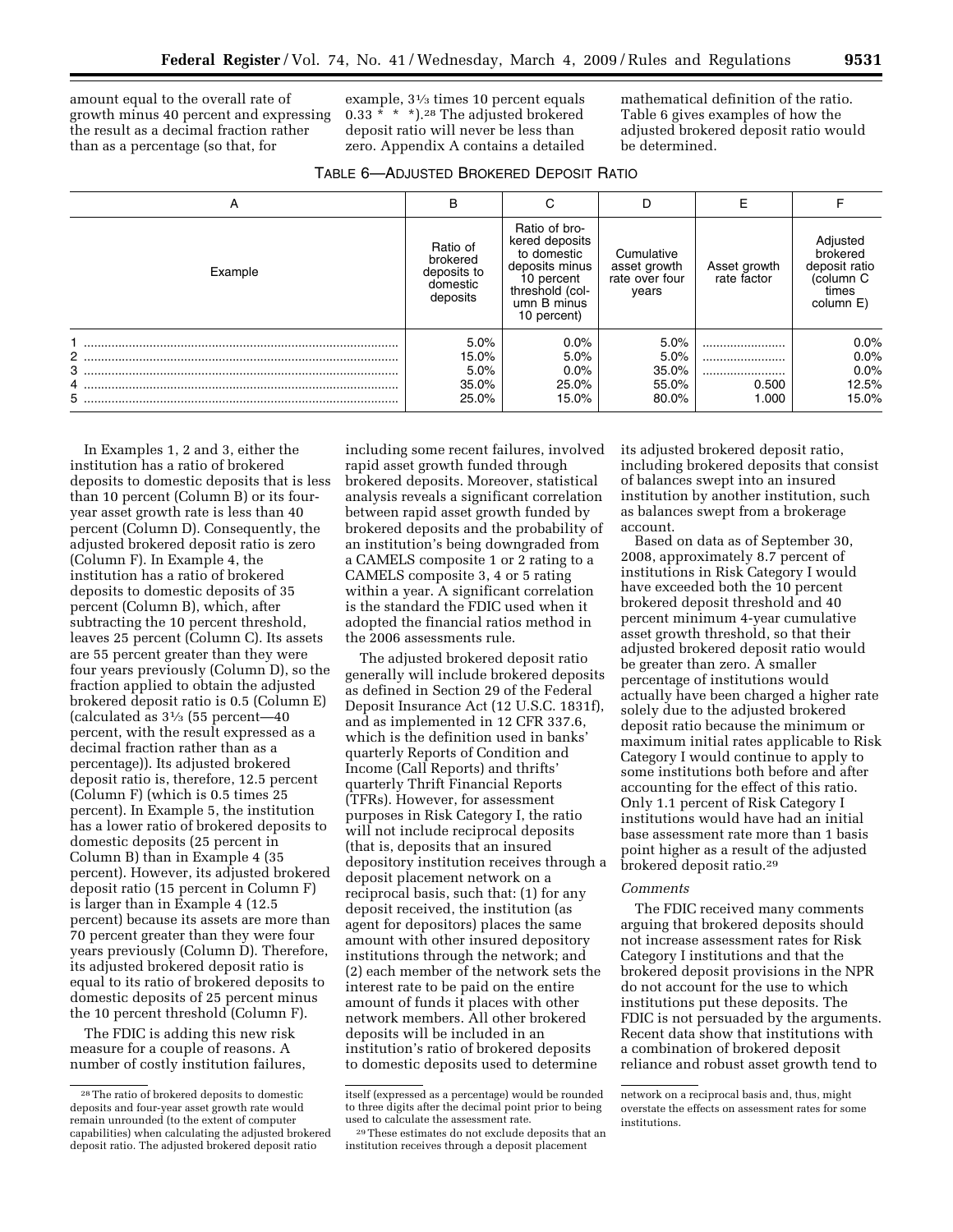have a greater concentration in higher risk assets. In addition, there is a statistically significant correlation between the adjusted brokered deposit ratio, on the one hand, and the probability that an institution will be downgraded to a CAMELS rating of 3, 4, or 5 within a year, on the other, independent of the other measures of asset quality contained in the financial ratios method.

The FDIC received several comments, including comments from several industry trade groups, arguing that institutions should be able to have a ratio of brokered deposits to domestic deposits greater than 10 percent without triggering the adjusted brokered deposit ratio and that the minimum asset growth rate required to trigger the adjusted brokered deposit ratio should be greater than 20 percent. The comments disputed the characterization of 20 percent cumulative asset growth over four years as ''rapid.'' One trade association noted that the proposed minimum growth rate (20 percent) was lower than the nominal GDP growth between third quarter 2004 and third quarter 2007.

The FDIC is persuaded in part. The final rule raises the minimum 4-year asset growth rate required to trigger the adjusted brokered deposit ratio from 20 percent to 40 percent. The final rule also increases from 40 percent to 70 percent the asset growth rate required to make an institution's adjusted brokered deposit ratio equal to its institution's ratio of brokered deposits to domestic deposits less the 10 percent threshold. Additional analysis has revealed that these growth rates are as predictive of downgrade probabilities as those originally proposed and are more consistent with the intent of the ratio, which was to capture only those institutions with rapid asset growth.

However, in the FDIC's view, a ratio of brokered deposits to domestic deposits greater than 10 percent is a significant amount of brokered deposits. Still, for institutions in Risk Category I, brokered deposits alone will not trigger higher rates, but must be combined with significant asset growth.

The FDIC received over 3,300 comment letters arguing that certain reciprocal deposits should not be included in the adjusted brokered deposit ratio.30 Most of the comments

were form letters. Commenters argued that these reciprocal deposits are a stable source of funding. According to the comments, most customers (83 percent) are not seeking the highest rate of interest available and choose to keep their deposit at the same institution when it matures. The commenters also argued that these deposits are local deposits and not out-of-market funds and stated that 80 percent of these deposits are placed with an insured institution within 25 miles of a branch location of the relationship bank. The commenters further argued that the interest rate on these deposits reflects that of local markets since the insured institution that originates the deposit sets the interest rate, rather than a thirdparty broker. Commenters also argued that these deposits may have franchise value in the event of a bank failure.

The FDIC is persuaded that reciprocal deposits like those described in the comment letters should not be included in the adjusted brokered deposit ratio applicable to institutions in Risk Category I.31 (However, as discussed below, reciprocal deposits will be included in the brokered deposits adjustment applicable to institutions in Risk Categories II, III and IV.) The FDIC recognizes that reciprocal deposits may be a more stable source of funding for healthy banks than other types of brokered deposits and that they may not be as readily used to fund rapid asset growth.

The FDIC also received several comments arguing that brokered deposits that consist of balances swept into an insured institution by a nondepository institution, such as balances swept into an insured institution from a brokerage account at a broker-dealer, should be excluded from the adjusted brokered deposit ratio.32 Commenters argued that these sweep accounts are stable, relationshipbased accounts. Commenters also stated that the aggregate flows in and out of the sweep accounts tend to offset one another and are thus predictable. Some commenters differentiated between sweeps from affiliated brokerage firms and those from non-affiliated firms. These commenters argued that broker-

dealer affiliated sweeps are not ratesensitive accounts and are not designed to compete with the high rates of interest paid by other insured institutions and, therefore, do not raise the same concerns as other brokered deposits about the high cost of funding of risky banks. The commenters maintained that these accounts are typically used for idle investment funds or as a safe investment and are designed to better manage excess cash. Some commenters suggested that bankers would be willing to separately report sweep balances from an affiliated brokerage.

Some commenters supported excluding brokered deposits swept from *unaffiliated* brokerages through a sweep program, since the deposits have the characteristics of core deposits and are not driven by yield. According to the commenters, there is no price competition; deposits from unaffiliated brokerages are used for the convenience and safety of the customer.

The FDIC is not persuaded by these arguments. In the FDIC's view, deposits swept from broker-dealers can and have contributed to high rates of insured depository institution asset growth and, thus, fall squarely within the type of brokered deposits that the adjusted brokered deposit ratio was meant to capture. In addition, as noted in the NPR, many sweep programs can be structured so that swept balances are not brokered deposits.

### *Pricing Multipliers, the Uniform Amount, and the Range of Rates*

The final rule contains a recalculated uniform amount and recalculated pricing multipliers for the weighted average CAMELS component rating and financial ratios. The uniform amount and pricing multipliers under the final rule adopted in 2006 were derived from a statistical estimate of the probability that an institution will be downgraded to CAMELS 3, 4 or 5 at its next examination using data from the end of the years 1984 to 2004.33 These probabilities were then converted to pricing multipliers for each risk measure. The new pricing multipliers were derived using essentially the same statistical techniques, but based upon data from the end of the years 1988 to 2006.34 The new pricing multipliers are set out in Table 7 below.

<sup>30</sup>When an institution receives a deposit through a network on a reciprocal basis, it must place the same amount (but owed to a different depositor) with another institution through the network. Many of the comment letters also argued that these reciprocal deposits should not be included in the brokered deposit adjustment applicable to institutions in Risk Categories II, III and IV. The

brokered deposit adjustment applicable to these risk categories is discussed below.

<sup>31</sup>Excluding these deposits from the Call Report and TFR will require changes to these forms. The FDIC anticipates that the necessary changes will be made beginning with the June 30, 2009 reports of condition.

<sup>32</sup>Many of these comment letters also argued that these swept deposits should not be included in the brokered deposit adjustment applicable to institutions in Risk Categories II, III and IV. The brokered deposit adjustment for these risk categories is discussed below.

<sup>33</sup> Data on downgrades to CAMELS 3, 4 or 5 is from the years 1985 to 2005. The ''S'' component rating was first assigned in 1997. Because the statistical analysis relies on data from before 1997, the ''S'' component rating was excluded from the analysis.

<sup>34</sup>For the adjusted brokered deposit ratio, assets at the end of each year are compared to assets at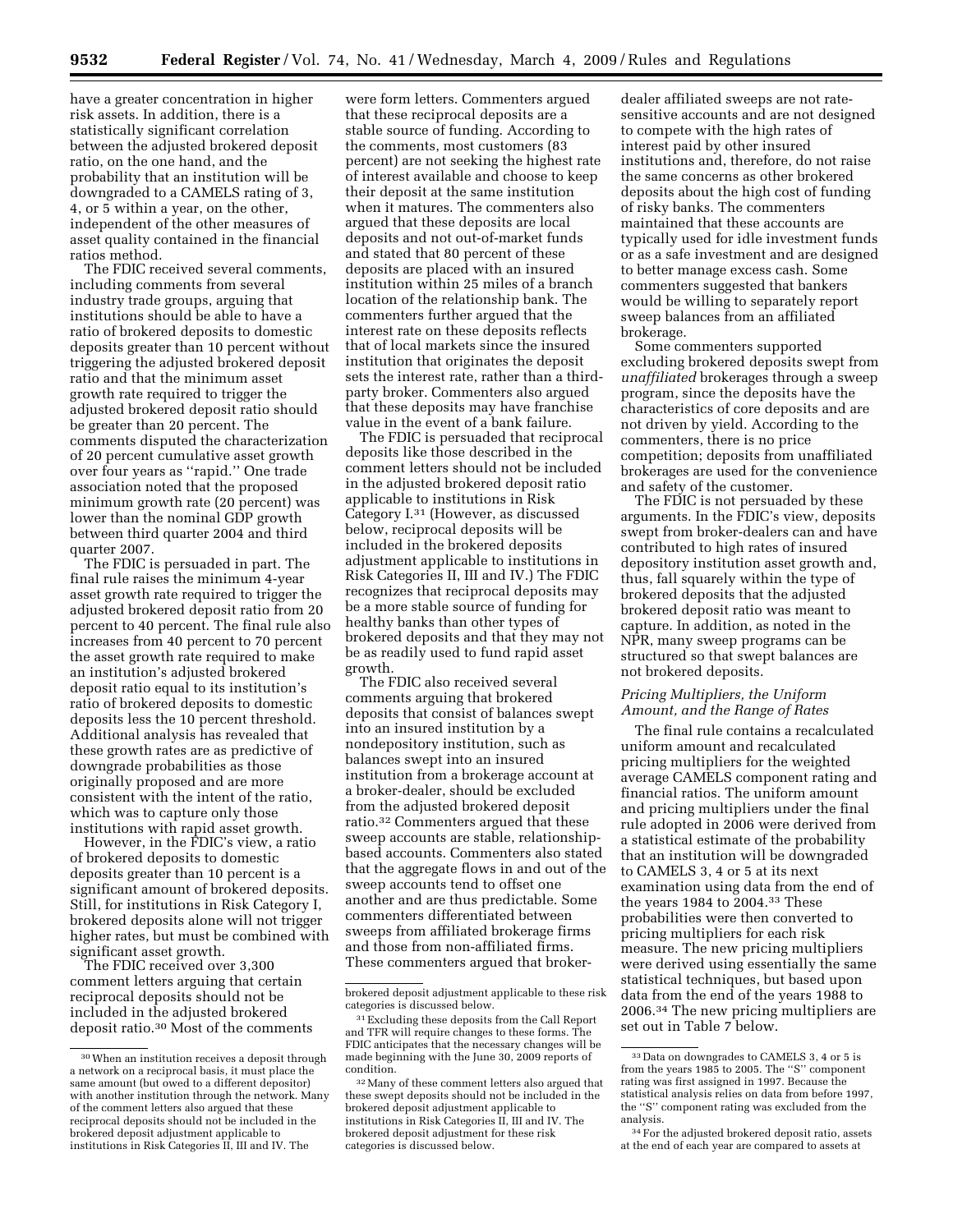# TABLE 7—NEW PRICING MULTIPLIERS—Continued

| Risk measures* | Pricing multi-<br>pliers ** |
|----------------|-----------------------------|
|                | 0.575                       |
|                | 1.074                       |
|                | 1.210                       |
|                | (0.764)                     |
|                | 0.065                       |
|                | 1.095                       |

\* Ratios are expressed as percentages.

\*\* Multipliers are rounded to three decimal places.

To determine an institution's initial assessment rate under the base assessment rate schedule, each of these risk measures (that is, each institution's financial measures and weighted average CAMELS component rating) will continue to be multiplied by the corresponding pricing multipliers. The sum of these products will be added to a new uniform amount, 11.861.35 The new uniform amount is also derived from the same statistical analysis.36 As under the final rule adopted in 2006, no initial base assessment rate within Risk Category I will be less than the minimum initial base assessment rate applicable to the category or higher than the initial base maximum assessment rate applicable to the category. The final rule sets the initial minimum base assessment rate for Risk Category I at 12

basis points and the maximum initial base assessment rate for Risk Category I at 16 basis points.

To compute the values of the uniform amount and pricing multipliers shown above, the FDIC chose cutoff values for the predicted probabilities of downgrade such that, using June 30, 2008 Call Report and TFR data: (1) 25 percent of small institutions in Risk Category I (other than institutions less than 5 years old) would have been charged the minimum initial assessment rate; and (2) 15 percent of small institutions in Risk Category I (other than institutions less than 5 years old) would have been charged the maximum initial assessment rate.37 These cutoff values will be used in future periods, which could lead to different percentages of institutions being

charged the minimum and maximum rates.

In comparison, under the system in place on June 30, 2008: (1) Approximately 28 percent of small institutions in Risk Category I (other than institutions less than 5 years old) were charged the existing minimum assessment rate; and (2) approximately 19 percent of small institutions in Risk Category I (other than institutions less than 5 years old) were charged the existing maximum assessment rate based on June 30, 2008 data.38

Table 8 gives initial base assessment rates for three institutions with varying characteristics, given the new pricing multipliers above, using initial base assessment rates for institutions in Risk Category I of 12 basis points to 16 basis points.39

| Table 8—Initial Base Assessment Rates for Three Institutions * |  |
|----------------------------------------------------------------|--|
|----------------------------------------------------------------|--|

|                                       | B                     | C                        | D                                       | Е                        | F                                       | G                               | н                                       |
|---------------------------------------|-----------------------|--------------------------|-----------------------------------------|--------------------------|-----------------------------------------|---------------------------------|-----------------------------------------|
| А                                     |                       |                          | Institution 1                           |                          | Institution 2                           |                                 | Institution 3                           |
|                                       | Pricing<br>multiplier | Risk<br>measure<br>value | Contribution<br>to assess-<br>ment rate | Risk<br>measure<br>value | Contribution<br>to assess-<br>ment rate | <b>Risk</b><br>measure<br>value | Contribution<br>to assess-<br>ment rate |
|                                       | 11.861                |                          | 11.861                                  |                          | 11.861                                  |                                 | 11.861                                  |
| Tier 1 Leverage Ratio (%)             | (0.056)               | 9.590                    | (0.537)                                 | 8.570                    | (0.480)                                 | 7.500                           | (0.420)                                 |
| Loans Past Due 30-89 Days/Gross As-   |                       |                          |                                         |                          |                                         |                                 |                                         |
|                                       | 0.575                 | 0.400                    | 0.230                                   | 0.600                    | 0.345                                   | 1.000                           | 0.575                                   |
| Nonperforming Loans/Gross Assets (%)  | 1.074                 | 0.200                    | 0.215                                   | 0.400                    | 0.430                                   | 1.500                           | 1.611                                   |
| Net Loan Charge-Offs/Gross Asset (%)  | 1.210                 | 0.147                    | 0.177                                   | 0.079                    | 0.096                                   | 0.300                           | 0.363                                   |
| Net Income before Taxes/Risk-Weighted |                       |                          |                                         |                          |                                         |                                 |                                         |
|                                       | (0.764)               | 2.500                    | (1.910)                                 | 1.951                    | (1.491)                                 | 0.518                           | (0.396)                                 |
| Adjusted Brokered Deposit Ratio (%)   | 0.065                 | 0.000                    | 0.000                                   | 12.827                   | 0.834                                   | 24.355                          | 1.583                                   |
| Weighted Average CAMELS Component     |                       |                          |                                         |                          |                                         |                                 |                                         |
|                                       | 1.095                 | 1.200                    | 1.314                                   | 1.450                    | 1.588                                   | 2.100                           | 2.300                                   |
| Sum of Contributions                  |                       |                          | 11.35                                   | .                        | 13.18                                   | .                               | 17.48                                   |
| Initial Base Assessment Rate          |                       |                          | 12.00                                   | .                        | 13.18                                   | .                               | 16.00                                   |

\*Figures may not multiply or add to totals due to rounding.40

<sup>37</sup>The cutoff value for the minimum assessment rate is a predicted probability of downgrade of approximately 2 percent. The cutoff value for the maximum assessment rate is approximately 15 percent.

38For the assessment period ending September 30, 2008, approximately 26 percent of small Risk Category I institutions (other than institutions less than 5 years old) were charged the minimum rate

and approximately 23 percent were charged the maximum rate.

39These are the initial base rates for Risk Category I proposed below.

40Under the proposed rule, pricing multipliers, the uniform amount, and financial ratios will continue to be rounded to three digits after the decimal point. Resulting assessment rates will be rounded to the nearest one-hundredth (1/100th) of a basis point.

<sup>35</sup>Appendix A provides the derivation of the pricing multipliers and the uniform amount to be added to compute an assessment rate. The rate derived will be an annual rate, but will be determined every quarter.

<sup>36</sup>The uniform amount would be the same for all institutions in Risk Category I (other than large institutions that have long-term debt issuer ratings, insured branches of foreign banks and, beginning in 2010, new institutions).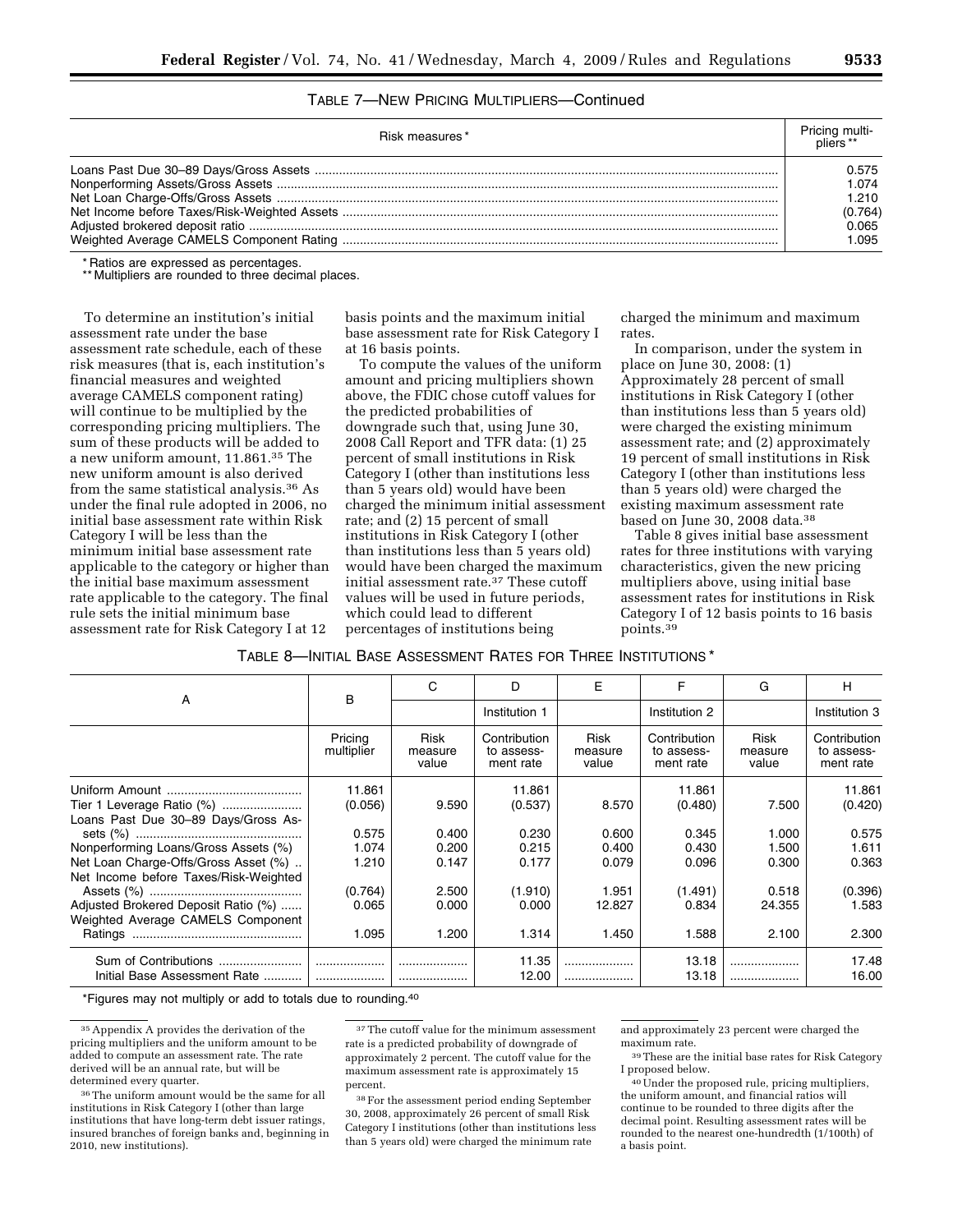|                              | в                     | C                               |                                         | ᄂ                        |                                         | G                       | н                                       |
|------------------------------|-----------------------|---------------------------------|-----------------------------------------|--------------------------|-----------------------------------------|-------------------------|-----------------------------------------|
| А                            |                       |                                 | Institution 1                           |                          | Institution 2                           |                         | Institution 3                           |
|                              | Pricing<br>multiplier | <b>Risk</b><br>measure<br>value | Contribution<br>to assess-<br>ment rate | Risk<br>measure<br>value | Contribution<br>to assess-<br>ment rate | Risk meas-<br>ure value | Contribution<br>to assess-<br>ment rate |
| Initial Base Assessment Rate |                       |                                 | 12.00                                   |                          | 13.18                                   |                         | 16.00                                   |

# TABLE 8—INITIAL BASE ASSESSMENT RATES FOR THREE INSTITUTIONS \*—Continued

\*Figures may not multiply or add to totals due to rounding.40

The initial base assessment rate for an institution in the table is calculated by multiplying the pricing multipliers (Column B) by the risk measure values (Column C, E or G) to produce each measure's contribution to the assessment rate. The sum of the products (Column D, F or H) plus the uniform amount (the first item in Column D, F and H) yields the initial base assessment rate. For Institution 1 in the table, this sum actually equals 11.35 basis points, but the table reflects the initial base minimum assessment rate of 12 basis points. For Institution 3 in the table, the sum actually equals 17.48 basis points, but the table reflects the initial base maximum assessment rate of 16 basis points.

Under the final rule, the FDIC will continue to have the flexibility to update the pricing multipliers and the uniform amount annually, without further notice-and-comment rulemaking. In particular, the FDIC will be able to add data from each new year to its analysis and could, from time to time, exclude some earlier years from its analysis. Because the analysis will continue to use many earlier years' data as well, pricing multiplier changes from year to year should usually be relatively small.

On the other hand, as a result of the annual review and analysis, the FDIC may conclude, as it has in this rulemaking, that *additional or alternative* financial measures, ratios or other risk factors should be used to determine risk-based assessments or that a new method of differentiating for risk should be used. In any of these events, the FDIC would again make changes through notice-and-comment rulemaking.

Financial measures for any given quarter will continue to be calculated from the report of condition filed by each institution as of the last day of the quarter.41 CAMELS component rating changes will continue to be effective as of the date that the rating change is transmitted to the institution for

purposes of determining assessment rates for all institutions in Risk Category I.42

### *Comments*

One industry trade group noted that some banks expressed a concern that the expanded range of rates for Risk Category I, particularly in combination with the proposed adjustment for secured liabilities (discussed below), could result in differences in rates among institutions that are too large compared to differences in risk. This could lead to some institutions bearing disproportionate costs and being competitively disadvantaged. However, another trade group expressed concerns that the range of rates for Risk Category I is too narrow, insufficiently reflecting differences in risk and creating a cross subsidy within the risk category.43 The FDIC considers the 4-basis point range for the initial base assessment rate in Risk Category I to be appropriate.

#### **IV. Risk Category I: Large Bank Method**

For large Risk Category I institutions now subject to the debt ratings method, the final rule derives assessment rates from the financial ratios method as well as long-term debt issuer ratings and CAMELS component ratings. The new method is known as the large bank method. The rate using the financial ratios method is first converted from the range of initial base rates (12 to 16 basis points) to a scale from 1 to 3 (financial ratios score).44 The financial ratios score

 $^{\rm 43}$  The same trade group argued that rates for Risk Categories III and IV should be higher than proposed.

44The assessment rate computed using the financial ratios method would be converted to a financial ratios score by first subtracting 10 from the financial ratios method assessment rate and then

is then given a 331⁄3 percent weight in determining the large bank method assessment rate, as are both the weighted average CAMELS component rating and debt-agency ratings.

The weights of the CAMELS components remain the same as in the final rule adopted in 2006. The values assigned to the debt issuer ratings also remain the same. The weighted CAMELS components and debt issuer ratings will continue to be converted to a scale from 1 to 3.

The initial base assessment rate under the large bank method will be derived as follows: (1) An assessment rate computed using the financial ratios method will be converted to a financial ratios score; (2) the weighted average CAMELS rating, converted long-term debt issuer ratings, and the financial ratios score will each be multiplied by a pricing multiplier and the products summed; and (3) a uniform amount will be added to the result. The resulting initial base assessment rate will be subject to a minimum and a maximum assessment rate. The pricing multiplier for the weighted average CAMELS ratings, converted long-term debt issuer rating and financial ratios score is 1.692, and the uniform amount is 3.873.45

In recent periods, assessment rates for some large institutions have not responded in a timely manner to rapid changes in these institutions' financial conditions. For the assessment period ending June 30, 2008, under the assessment system then in place: (1) 45 percent of large institutions in Risk Category I (other than institutions less than 5 years old) were charged the minimum assessment rate (ignoring large bank adjustments), compared with 28 percent of small institutions; and (2) 11 percent of large institutions in Risk Category I (other than institutions less than 5 years old) were charged the maximum assessment rate (ignoring

<sup>41</sup>Reports of condition include Reports of Income and Condition and Thrift Financial Reports.

<sup>42</sup>Pursuant to existing supervisory practice, the FDIC does not assign a different component rating from that assigned by an institution's primary federal regulator, even if the FDIC disagrees with a CAMELS component rating assigned by an institution's primary federal regulator, unless: (1) The disagreement over the component rating also involves a disagreement over a CAMELS composite rating; and (2) the disagreement over the CAMELS composite rating is not a disagreement over whether the CAMELS composite rating should be a 1 or a 2. The FDIC has no plans to alter this practice.

multiplying the result by one-half. For example, if an institution had an initial base assessment rate of 13, 10 would be subtracted from 13 and the result would be multiplied by one-half to produce a financial ratios score of 1.5.

<sup>45</sup>Appendix 1 provides the derivation of the pricing multipliers and the uniform amount.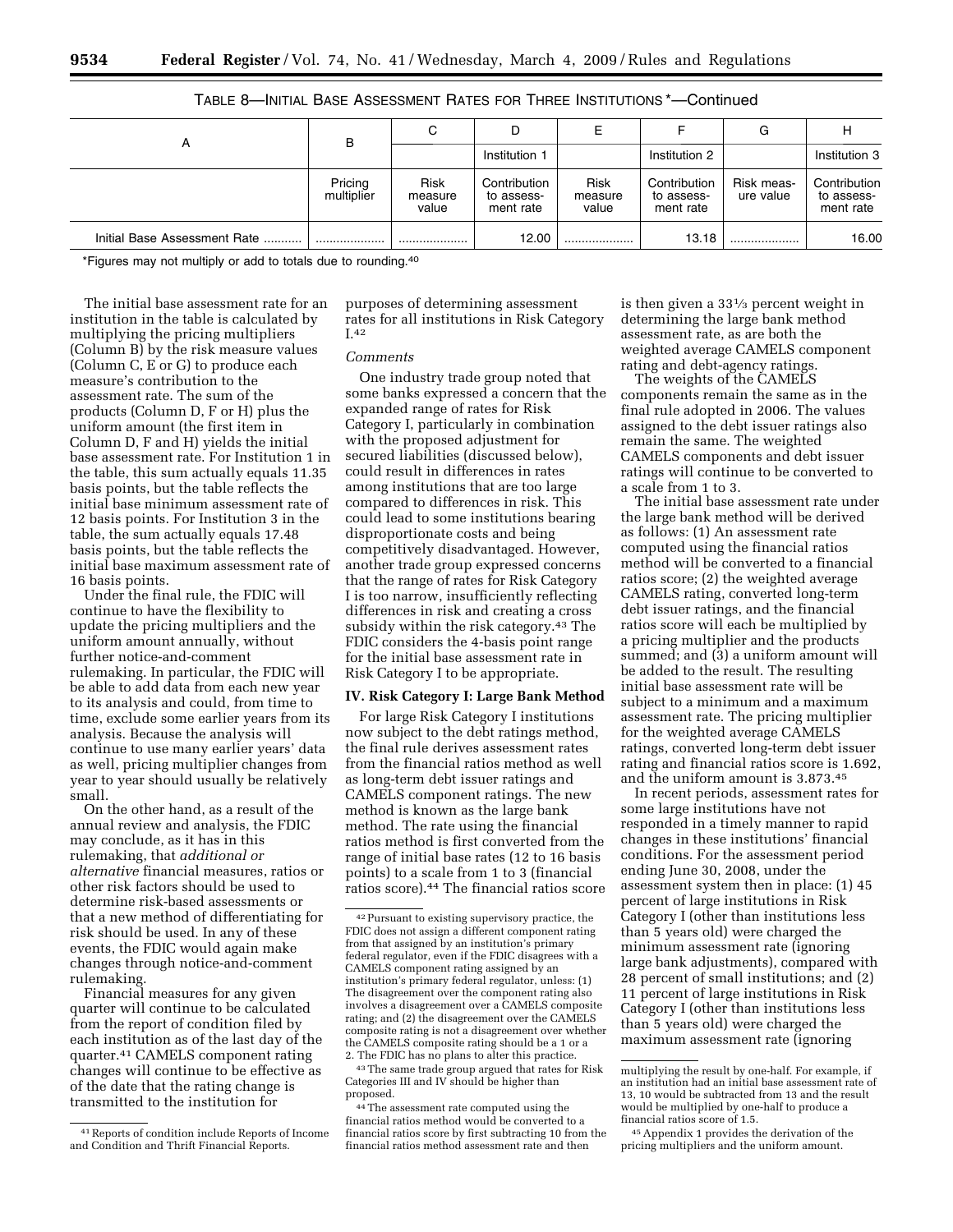large bank adjustments), compared with 19 percent of small institutions.46 The FDIC's proposed values for pricing multipliers and the uniform amount are such that, using June 30, 2008, data, the percentages of large institutions in Risk Category I (other than new institutions less than 5 years old) that would have been charged the minimum and maximum initial base assessment rates would be the same as the percentages of small institutions that would have been charged these rates (25 percent at the minimum rate and 15 percent at the maximum rate).47 48 These cutoff values would be used in future periods, which could lead to different percentages of institutions being charged the minimum and maximum rates.

Under the final rule adopted in 2006, large institutions that lack a long-term debt issuer rating are assessed using the financial ratios method by itself, subject to the large bank adjustment. This will continue under the final rule.

Under the final rule, the initial base assessment rate for an institution with a weighted average CAMELS converted value of 1.70, a debt issuer ratings converted value of 1.65 and a financial ratios method assessment rate of 13.50 basis points would be computed as follows:

• The financial ratios method assessment rate less 10 basis points would be multiplied by one-half (calculated as (13.5 basis points—10 basis points)  $\times$  0.5) to produce a financial ratios score of 1.75.

• The weighted average CAMELS score, debt ratings score and financial ratios score will each be multiplied by 1.692 and summed (calculated as  $1.70 \times$  $1.692 + 1.65 \times 1.692 + 1.75 \times 1.692$  to produce 8.629.

<sup>47</sup> The cutoff value for the minimum assessment rate is an average score of approximately 1.601. The cutoff value for the maximum assessment rate is

<sup>48</sup> A "new" institution, as defined in 12 CFR 327.8(l), is generally one that is less than 5 years old, but there are several exceptions, including, for example, an exception for certain otherwise new institutions in certain holding company structures. 12 CFR 327.9(d)(7). The calculation of percentages of small institutions, however, was determined strictly by excluding institutions less than 5 years old, rather than by using the definition of a ''new'' institution and its regulatory exceptions, since determination of whether an institution meets an exception to the definition of ''new'' requires a case-by-case investigation.

• A uniform amount of 3.873 would be added, resulting in an initial base assessment rate of 12.50 basis points.

The FDIC anticipates that incorporating the financial ratios score into the large bank method assessment rate will result in a more accurate distribution of initial assessment rates and in timelier assessment rate responses to changing risk profiles, while retaining the market and supervisory perspectives that debt and CAMELS ratings provide. While the number of potential discretionary adjustments under this revised large bank method cannot be known with certainty, the revised method should create a more accurate distribution of initial rates and, thus, should minimize the number of necessary discretionary adjustments.49

#### *Comments*

One trade group supported the proposal and specifically noted that the FDIC should move away from the debt rating method. Other comments, including comments from trade groups, argued that the proposed rule would make it harder for a large bank to be eligible for the lowest assessment rates. A commenting bank argued that:

Structuring the rules with a goal to maintain parity between large and small banks would be in violation of [12 U.S.C. 1817(b)(2)(D)]. Arbitrarily establishing targets for percentages of institutions that fall into a given assessment rate is inconsistent with not only the governing statute but the whole concept of risk-based pricing. \* \* \* The fact that, under objective criteria, large banks may have a greater percentage of institutions that qualify for the lowest rate is not an indication that the rule is flawed and needs to change, but may just be a factual representation of the strength of large banks.50

The FDIC disagrees with the commenting bank. The purpose of the new large bank method is to create an assessment system for large Risk Category I institutions that will respond more timely to changing risk profiles, will improve the accuracy of initial assessment rates, relative risk rankings, and will create a greater parity between small and large Risk Category I institutions. The recalibration of the percentages of large institutions that would have been charged the minimum and maximum rates applicable to Risk Category I is intended to better reflect the actual risk posed by large

institutions. Under the debt ratings method, the percentage of large Risk Category I institutions that were charged the minimum assessment rate changed little over time despite deteriorating financial conditions. If the financial ratios method, which is based on a combination of objective financial ratios and supervisory ratings, were applied to large Risk Category I institutions, only about 19 percent would have been charged the minimum assessment rate. While the FDIC continues to believe that the financial ratios method alone does not adequately provide the appropriate risk ranking for large and complex institutions, the deterioration in financial ratios is highly indicative of rapidly changing risk profiles, which are not fully reflected in the debt ratings method on a timely basis.

Furthermore, 12 U.S.C. 1817(b)(2)(D) does not prohibit the FDIC from calibrating a risk-based assessment system so that, at a given point in time, an equal percentage of small and large institutions would have been charged the minimum assessment rate, provided that the risks posed were equal, as, in the FDIC's view, they were.

### **V. Adjustment for Large Institutions and Insured Branches of Foreign Banks in Risk Category I**

Under the final rule adopted in 2006, within Risk Category I, large institutions and insured branches of foreign banks are subject to an assessment rate adjustment (the large bank adjustment). In determining whether to make such an adjustment for a large institution or an insured branch of a foreign bank, the FDIC may consider such information as financial performance and condition information, other market or supervisory information, potential loss severity, and stress considerations. Any large bank adjustment is limited to a change in assessment rate of up to 0.5 basis points higher or lower than the rate determined using the supervisory ratings and financial ratios method, the supervisory and debt ratings method, or the weighted average ROCA component rating method, whichever is applicable. Adjustments are meant to preserve consistency in the orderings of risk indicated by assessment rates, to ensure fairness among all large institutions, and to ensure that assessment rates take into account all available information that is relevant to the FDIC's risk-based assessment decision.

The final rule will increase the maximum possible large bank adjustment to one basis point. The adjustment will be made to an institution's initial base assessment rate before any other adjustments are made.

<sup>46</sup>For the assessment period ending September 30, 2008, under the assessment system then in place: (1) 41 percent of large institutions in Risk Category I (other than institutions less than 5 years old) were charged the minimum assessment rate (again ignoring large bank adjustments), compared with 26 percent of small institutions; and (2) 11 percent of large institutions in Risk Category I (other than institutions less than 5 years old) were charged the maximum assessment rate (ignoring large bank adjustments), compared with 23 percent

<sup>49</sup>The FDIC has issued additional Guidelines for Large Institutions and Insured Foreign Branches in Risk Category I (the large bank guidelines) governing these large bank adjustments. 72 FR 27122 (May 14, 2007).

<sup>50</sup> 12 U.S.C. 1817(b)(2)(D) provides that, ''No insured depository institution shall be barred from the lowest-risk category solely because of size.''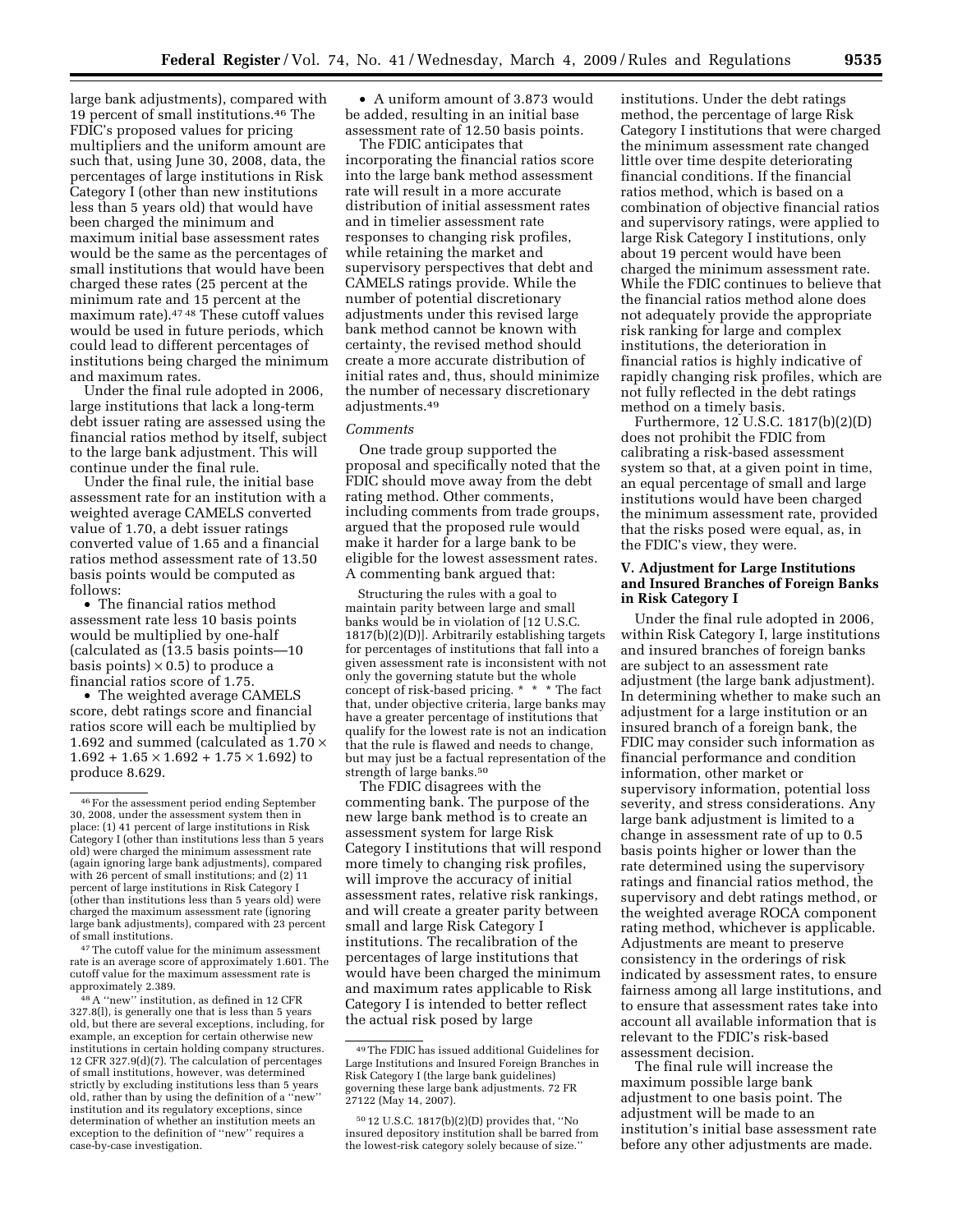**9536 Federal Register** / Vol. 74, No. 41 / Wednesday, March 4, 2009 / Rules and Regulations

The adjustment cannot: (1) Decrease any rate so that the resulting rate would be less than the minimum initial base assessment rate; or (2) increase any rate above the maximum initial base assessment rate.

The FDIC is amending the maximum size of the adjustment for two primary reasons. First, under the final rule adopted in 2006, the difference between the minimum and maximum base assessment rates in Risk Category I is two basis points. The maximum onehalf basis point large bank adjustment represents 25 percent of the difference between the minimum and maximum rates. While an adjustment of this size is generally sufficient to preserve consistency in the orderings of risk indicated by assessment rates and to ensure fairness, there have been circumstances where more than a half a basis point adjustment would have been warranted. The difference between the minimum and maximum base assessment rates will increase from two basis points to four basis points under the final rule. A half basis point large bank adjustment would represent only 12.5 percent of the difference between the minimum and maximum rates and would not be sufficient to preserve consistency in the orderings of risk indicated by assessment rates or to ensure fairness. The increase in the maximum possible large bank adjustment will continue to represent 25 percent of the difference between the minimum and maximum rates, minimizing the potential number of instances where the large bank adjustment is insufficient to fully and accurately reflect the risk that an institution poses.

The purpose of the large bank adjustment is to improve the relative risk ranking of large Risk Category I institutions with respect to their initial assessment rates, not total assessment rates. The FDIC expects that, under the final rule, large bank adjustments will continue to be made infrequently and for a limited number of institutions.<sup>51</sup> The FDIC's view is that the use of supervisory ratings, financial ratios and agency ratings (when available) will sufficiently reflect the risk profile and rank orderings of risk in large Risk

Category I institutions in most (but not all) cases.

The FDIC expects to further clarify its *Assessment Rate Adjustment Guidelines for Large Institutions and Insured Foreign Branches in Risk Category I* (the Guidelines).52 The Guidelines will discuss in detail the quantitative and qualitative factors that the FDIC will rely upon when deciding whether to make a large bank adjustment. Until then, the Guidelines will be applied taking into account the changes resulting from this rulemaking.

#### *Comments*

An industry trade group and a bank objected to the increase in the large bank adjustment, arguing that the adjustment is arbitrary and subjective. The FDIC disagrees. The large bank method appropriately recognizes the need for subjective, expert judgmentbased risk assessments for large banks. Because large institutions are usually complex and often have unique operations, an entirely formulaic approach, while objective, has yielded a distribution of assessment rates that is not sufficiently reflective of the risk. When the FDIC decides to increase or decrease a large institution's assessment rate based upon the large bank adjustment, it does so after reviewing a large set of financial and performance data in addition to making qualitative assessments. While the decision to apply an adjustment cannot be reduced to a formula, the set of data that the FDIC reviews is consistent from one institution to the next and the FDIC strives to make its decisions based on the data as consistent as possible and the reasons for the decisions as clear as possible for the institutions affected. As stated above, the FDIC intends to publish revised Guidelines to further clarify the large bank adjustment process.

Despite the existence of a longestablished appeals process for assessment rates, one industry trade group stated that ''[B]ankers felt that they were not allowed to effectively challenge the adjustments through the FDIC's appeals process.'' The FDIC notes, however, that no institution has yet appealed an adjustment (or the lack thereof) to the Assessment Appeals Committee.53

### **VI. Adjustment for Unsecured Debt for all Risk Categories**

Under the final rule, an institution's base assessment rate (after making any large bank adjustment) will be reduced from the initial rate using the institution's ratio of long-term unsecured debt (and, for small institutions, certain amounts of Tier 1 capital) to domestic deposits.54 Any decrease in base assessment rates as a result of this unsecured debt adjustment will be limited to five basis points (rather than two basis points as proposed in the NPR). Unsecured debt will not include any senior unsecured debt that the FDIC has guaranteed under the Temporary Liquidity Guarantee Program.

The unsecured debt adjustment will be determined by multiplying an institution's long-term unsecured debt (plus, if the institution is a small institution, ''qualified'' amounts of Tier 1 capital as explained below) as a percentage of domestic deposits by 40 basis points (rather than 20 basis points as proposed in the NPR). For example, an institution with a ratio of long-term unsecured debt (plus, if the institution is small, qualified amounts of Tier 1 capital) to domestic deposits of 3.0 percent will see its initial base assessment rate reduced by 1.20 basis points (calculated as 40 basis points × 0.03). An institution with a ratio of longterm unsecured debt (plus, if the institution is small, qualified amounts of Tier 1 capital) to domestic deposits of 13.0 percent will have its assessment rate reduced by five basis points, since the maximum possible reduction will be five basis points. (40 basis points  $\times$  0.13 = 5.20 basis points, which exceeds the maximum possible reduction.)

For a small institution, the amount of qualified Tier 1 capital that will be added to long-term unsecured debt will be a portion of the amount of Tier 1 capital that exceeds a ratio of Tier 1 capital to adjusted average assets of 5.0%.55 The percentage of Tier 1 capital that is qualified increases as the amount of Tier 1 capital held by a small institution increases. The qualified amount is set forth in Table 9.

 $^{\rm 51}$  In the seven quarters for which institutions have been assessed since the 2006 assessment rule went into effect, the total number of adjustments in any one quarter has ranged from 2 to 16. For the third quarter of 2008, the FDIC continued or implemented assessment rate adjustments for 16 large Risk Category I institutions, 14 to increase an institution's assessment rate, and 2 to decrease an institution's assessment rate. Additionally, the FDIC sent 2 institutions advance notification of a potential upward adjustment in their assessment rate.

 $^{52}$  72 FR 27,122 (May 14, 2007).  $^{53}$  Only one institution has requested review of its assessment rate; it asked for an adjustment when the FDIC had not given one. However, this institution did not appeal the denial of its request for review to the Assessment Appeals Committee. The FDIC has also received 9 responses to the 29 advance notices of intent to increase an assessment rate using the large bank adjustment that the FDIC has sent out.

<sup>54</sup>For this purpose, an institution would be ''small'' if it met the definition of a small institution in 12 CFR 327.8(g)—generally, an institution with less than \$10 billion in assets—except that it would not include an institution that would otherwise meet the definition for which the FDIC had granted a request to be treated as a large institution pursuant to 12 CFR 327.9(d)(6).

<sup>55</sup>Adjusted average assets will be used for Call Report filers; adjusted total assets will be used for TFR filers.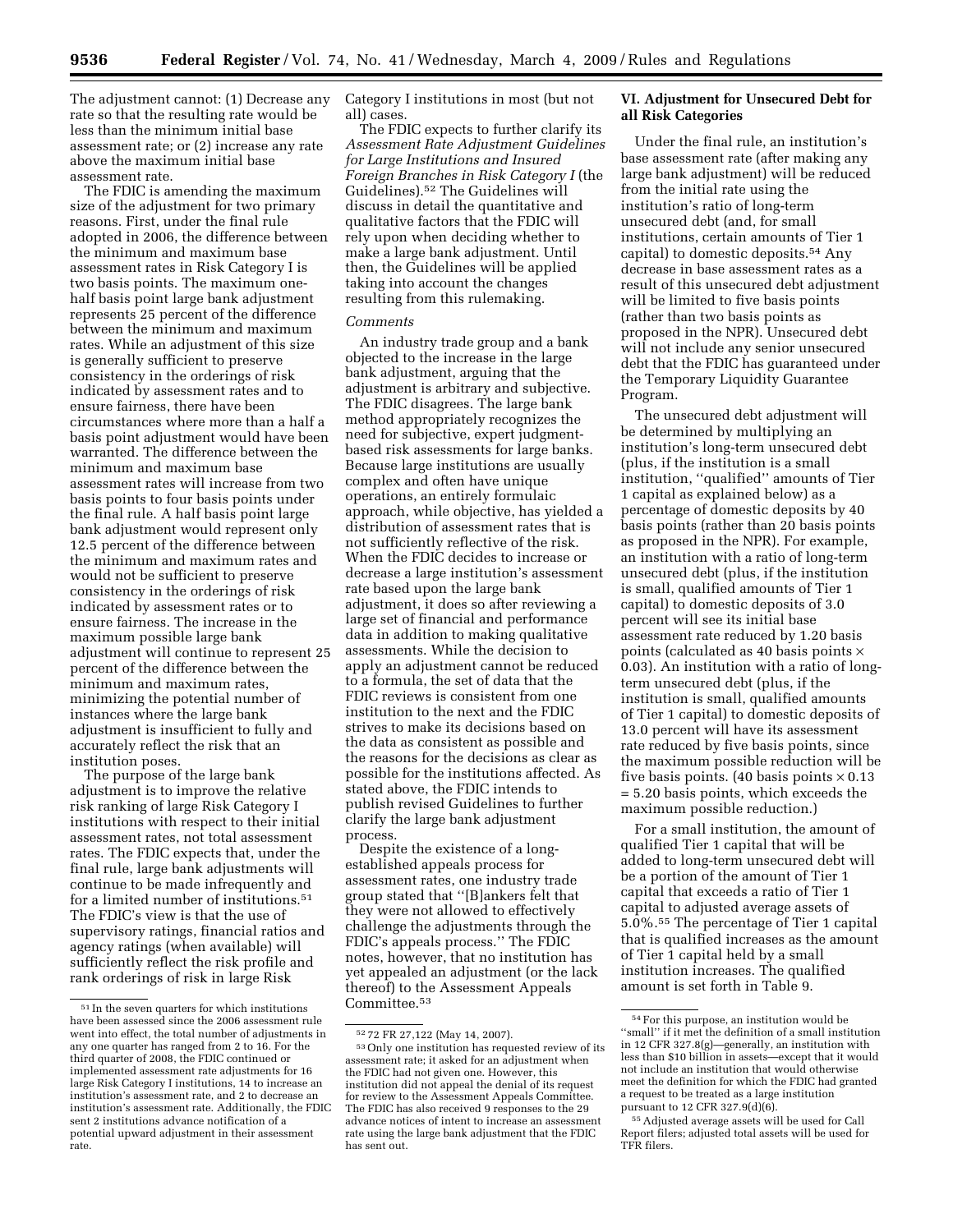range which is qualified (percent)

TABLE 9—AMOUNT OF QUALIFIED TIER TABLE 9—AMOUNT OF QUALIFIED TIER 1 CAPIT

≤ 5% ..................................... 0 > 5% and ≤ 6% .................... 10

> 7% and ≤ 8% .................... 30 > 8% and ≤ 9% .................... 40

> 10% and ≤ 11% ................ 60

range which is qualified (percent)

adjusted average assets

 $> 6\%$  and  $\leq 7\%$  ....................

> 9% and ≤ 10% ..................

| 1 CAPITAL                  |                                                      | 1 CAPITAL-Continued        |                                                      |
|----------------------------|------------------------------------------------------|----------------------------|------------------------------------------------------|
| Range of Tier 1 capital to | Amount of Tier<br>1 capital within<br>ronon ubioh io | Range of Tier 1 capital to | Amount of Tier<br>1 capital within<br>rongo which is |

adjusted average assets

 $> 12\%$  and  $\leq 13\%$  ................

determine the total amount of qualified Tier 1 capital for this institution. The sum of qualified Tier 1 capital and longterm unsecured debt as a percentage of domestic deposits will be multiplied by 40 basis points to produce the unsecured debt adjustment.56

To illustrate the calculation of qualified Tier 1 capital, consider a small institution with a Tier 1 leverage ratio of 20.0 percent and Tier 1 capital of \$2.0 million. The amount of qualified Tier 1 capital is illustrated in Table 10.

| % |  | 60 within each of the ranges is summed to                                      |  |  |  |
|---|--|--------------------------------------------------------------------------------|--|--|--|
|   |  | TABLE 10-EXAMPLE OF QUALIFIED TIER 1 CAPITAL FOR THE UNSECURED DEBT ADJUSTMENT |  |  |  |

> 11% and ≤ 12% ................ 70

> 13% and ≤ 14% ................ 90 > 14% ................................... 100 The amount of qualified Tier 1 capital

| Leverage ratio band | Tier 1 capital with-<br>in band (\$000) | $\times$ | Qualified<br>percentage of Tier<br>1 capital<br>(percent) | $=$ | <b>Qualified Tier 1</b><br>capital<br>(\$000) |
|---------------------|-----------------------------------------|----------|-----------------------------------------------------------|-----|-----------------------------------------------|
|                     | 500                                     |          |                                                           |     |                                               |
|                     | 100                                     |          | 10                                                        |     | 10                                            |
|                     | 100                                     |          | 20                                                        |     | 20                                            |
|                     | 100                                     |          | 30                                                        |     | 30                                            |
|                     | 100                                     |          | 40                                                        |     | 40                                            |
|                     | 100                                     |          | 50                                                        |     | 50                                            |
|                     | 100                                     |          | 60                                                        |     | 60                                            |
|                     | 100                                     |          | 70                                                        |     | 70                                            |
|                     | 100                                     |          | 80                                                        |     | 80                                            |
|                     | 100                                     |          | 90                                                        |     | 90                                            |
|                     | 600                                     |          | 100                                                       |     | 600                                           |
| Total               | 2.000                                   |          |                                                           |     | 1.050                                         |

As can be seen in Table 10, each band of the Tier 1 leverage ratio (up to the last band) contains \$100,000 in Tier 1 capital and the qualified percentage increases linearly until it reaches 100 percent for amounts over 14.0 percent. The total qualified Tier 1 capital for this small institution is \$1.05 million, which will be added to any long-term unsecured debt to calculate the institution's unsecured debt adjustment.

The final rule includes more Tier 1 capital in qualified Tier 1 capital than proposed in the NPR. The NPR proposed including the sum of one-half of the amount of Tier 1 capital between 10 percent and 15 percent of adjusted average assets and the full amount of Tier 1 capital exceeding 15 percent of

adjusted average assets. The FDIC has concluded, based in part on comments, that the proposal did not give small institutions sufficient credit for Tier 1 capital.

Ratios for any given quarter will be calculated from the report of condition filed by each institution as of the last day of the quarter.

Unsecured debt will consist of senior unsecured liabilities and subordinated debt. A senior unsecured liability is defined as the unsecured portion of other borrowed money.57 Subordinated debt is defined in the report of condition for the reporting period.58 Long-term unsecured debt is defined as unsecured debt with at least one year remaining until maturity. However,

unsecured debt will not include any debt that the FDIC has guaranteed pursuant to the Temporary Liquidity Guarantee Program, since this kind of debt will not decrease FDIC losses in the event an institution fails.

At present, institutions separately report neither long-term senior unsecured liabilities nor long-term subordinated debt in the report of condition. In a separate notice of proposed rulemaking, the Federal Financial Institution Examination Council has proposed revising the Call Report to report separately long-term senior unsecured liabilities and subordinated debt that meet this definition. The Office of Thrift Supervision (OTS) has also published a

<sup>56</sup>The percentage of qualified Tier 1 capital and long-term unsecured debt to domestic deposits will remain unrounded (to the extent of computer capabilities). The unsecured debt adjustment will be rounded to two digits after the decimal point prior to being applied to the base assessment rate. Appendix 2 describes the unsecured debt adjustment for a small institution mathematically.

<sup>57</sup>Other borrowed money is reported on the Call Report in Schedule RC, item 16 and on the Thrift Financial Report as the sum of items SC720, SC740, and SC760.

 $^{58}\mathrm{\,The}$  definition of ''subordinated debt'' in the Call Report is contained in the Glossary under ''Subordinated Notes and Debentures.'' For the June

<sup>30, 2008</sup> Call Report, the definition read, in pertinent part, as follows:

Subordinated Notes and Debentures: A subordinated note or debenture is a form of debt issued by a bank or a consolidated subsidiary. When issued by a bank, a subordinated note or debenture is not insured by a federal agency, is subordinated to the claims of depositors, and has an original weighted average maturity of five years or more. Such debt shall be issued by a bank with the approval of, or under the rules and regulations of, the appropriate federal bank supervisory agency. \* \* \*

When issued by a subsidiary, a note or debenture may or may not be explicitly subordinated to the deposits of the parent bank. \* \* \*

For purposes of the final rule, subordinated debt would also include limited-life preferred stock as defined in the report of condition for the reporting period. The definition of ''limited-life preferred stock'' in the Call Report is contained in the Glossary under ''Preferred Stock.'' For the June 30, 2008 Call Report, the definition read, in pertinent part, as follows:

Limited-life preferred stock is preferred stock that has a stated maturity date or that can be redeemed at the option of the holder. It excludes those issues of preferred stock that automatically convert into perpetual preferred stock or common stock at a stated date.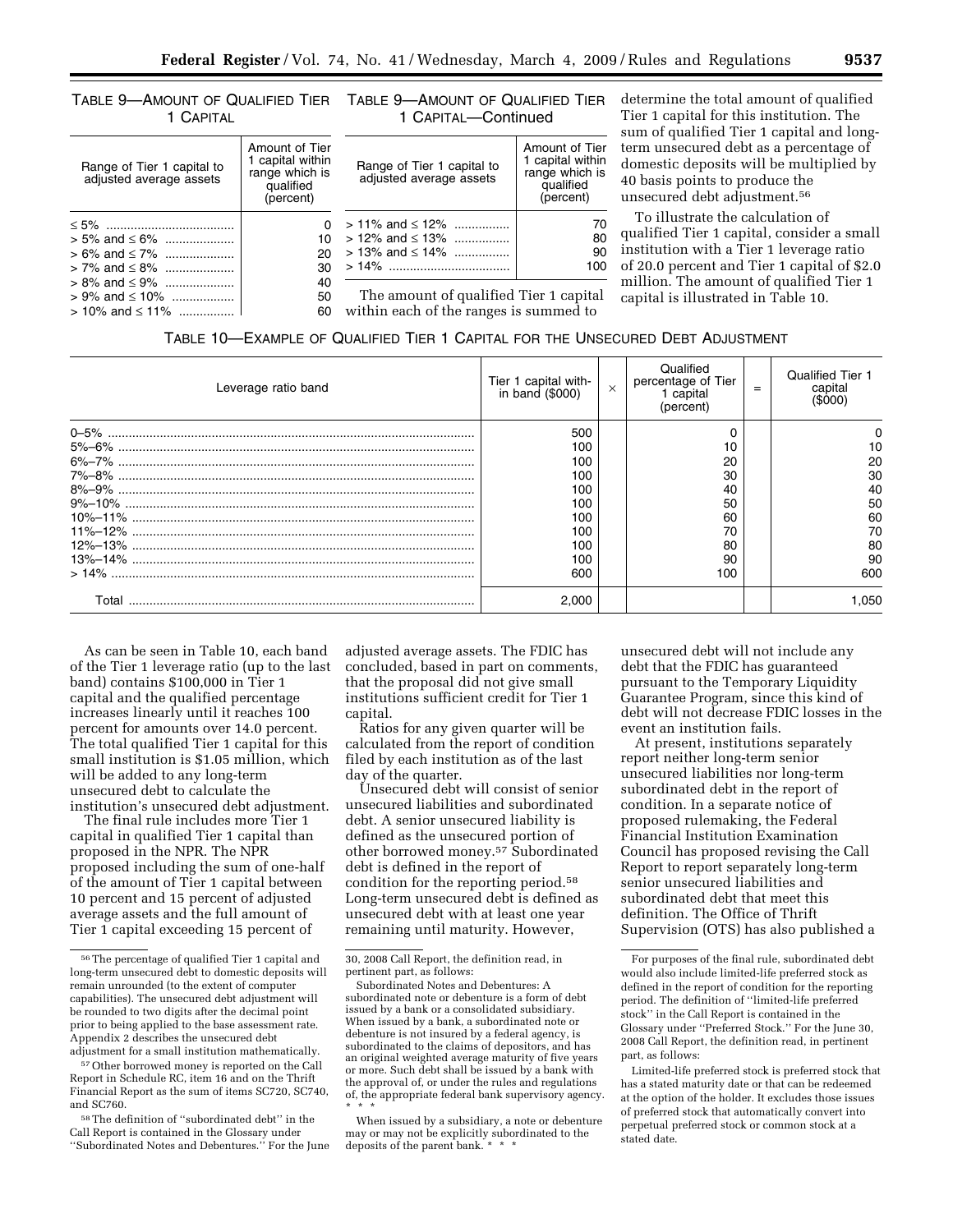notice of proposed rulemaking that would adopt similar reporting requirements. The FDIC anticipates that these revisions will be made beginning with the June 30, 2009 Call Report and TFR. However, if they are not, until banks separately report these amounts in the Call Report, the FDIC will use subordinated debt included in Tier 2 capital and will not include any amount of senior unsecured liabilities. These adjustments will also be made for TFR filers until thrifts separately report these amounts in the TFR.

At present, institutions also do not report debt that the FDIC has guaranteed pursuant to the Temporary Liquidity Guarantee Program.59 The FDIC is pursuing the necessary changes to the Call Report and TFR to ensure that these amounts are excluded from the separate report of long-term senior unsecured liabilities and subordinated debt beginning with the June 30, 2009 Call Report and TFR.

When an institution fails, holders of unsecured claims, including subordinated debt, receive distributions from the receivership estate only if all secured claims, administrative claims and deposit claims have been paid in full. Consequently, greater amounts of long-term unsecured claims provide a cushion that can reduce the FDIC's loss in the event of failure.

For small institutions (but not large ones), the unsecured debt adjustment includes a portion of Tier 1 capital for two primary reasons. First, cost concerns and lack of demand generally make it difficult for small institutions to issue unsecured debt in the market. For reasons of fairness, the FDIC believes that small institutions that have large amounts of Tier 1 capital should receive an equivalent benefit for that capital. Second, the FDIC does not want to create an incentive for small institutions to convert existing Tier 1 capital into subordinated debt, for example, by having a shareholder in a closely held corporation redeem shares and receive subordinated debt.

#### *Comments*

The FDIC received several comments on the proposed unsecured debt adjustment. One commenter found the proposal fair and appropriate.

Another commenter, however, claimed that the proposal would penalize institutions that do not issue long-term unsecured debt. A commenter recommended that the FDIC abandon the separate risk adjustment for unsecured debt. A commenter argued that the proposal uses arbitrary measures when adjusting for risk and ignores the probability of default. The FDIC disagrees with these comments. As noted earlier, greater amounts of longterm unsecured debt provide a cushion that can reduce the FDIC's loss in the event of failure, thus reducing the FDIC's risk.

The FDIC specifically sought comments on the size of the unsecured debt adjustment and whether it should be larger or smaller. Several commenters argued that the proposed two basis point reduction in base assessment rates, which was the maximum reduction possible under the proposal, was arbitrary and too low. Some also argued that the proposed 20 basis point multiplier should be increased. Several noted that the maximum proposed unsecured debt adjustment was much smaller than the maximum proposed secured liability adjustment.

The FDIC has concluded that the proposed 20 basis point multiplier and two basis point maximum reduction were too small. Spreads on depository institution unsecured debt have, on average, approximately doubled since the NPR was published. The FDIC has, therefore, doubled the size of the multiplier, partly to reflect the recent increase in debt spreads and partly to create greater parity between the size of the unsecured debt adjustment and the size of the secured liability adjustment. The FDIC has more than doubled the maximum possible unsecured debt adjustment to ensure that institutions will retain an incentive to issue unsecured debt and, again, to create greater parity between the unsecured debt adjustment and the secured liability adjustment.

Under the final rule, the FDIC estimates that the reduction in industry average assessments arising from the unsecured debt adjustment will exceed the industry average increase in assessments arising from the secured liability adjustment and (for Risk Categories II, III, and IV) the brokered deposit adjustment.

An industry trade group recommended that the unsecured debt adjustment for small institutions include larger amounts of Tier 1 capital. The trade group argued that small institutions should be rewarded for their additional capital and that the proposal did not sufficiently reward them. The

trade group suggested that the adjustment include the sum of one-half of the amount of Tier 1 capital between 8 percent and 12 percent of adjusted average assets and the full amount of Tier 1 capital exceeding 12 percent of adjusted average assets. The FDIC agrees that small institutions should receive more credit for Tier 1 capital and, and discussed above, has so provided in the final rule.

Another industry trade group suggested that institutions subject to the large bank method should also be given credit for capital in the unsecured debt adjustment. However, in the FDIC's view, doing so would undo the one of the purposes of including a portion of Tier 1 capital in the unsecured debt adjustment for small banks, which was to give small banks, which generally do not (and generally cannot) issue much unsecured debt, a benefit equivalent to that of large banks. If a large institution's assessment rate does not appropriately factor its capital, the FDIC can use the large bank adjustment to alter the rate (although the FDIC anticipates that the need to do so will seldom arise).

Some comments suggested that the FDIC include all unsecured and subordinated debt in the unsecured debt adjustment, regardless of maturity. One suggested using all unencumbered assets. The FDIC disagrees. Short-term debt is likely to be paid prior to failure and, thus, is unlikely to provide a cushion against FDIC losses.

Some commenters argued that it would be more appropriate to use a ratio of long-term unsecured debt (or unencumbered debt) to *insured*  deposits, since insured deposits are the true proxy for the FDIC's risk. The FDIC disagrees. Numerous studies have shown that, as an institution approaches failure, uninsured depositors tend to demand payment. In effect, these uninsured depositors receive full payment on their claims (as if they were insured depositors at failure), leaving the failed institution with fewer assets to satisfy the FDIC's claims.

### **VII. Adjustment for Secured Liabilities for All Risk Categories**

Under the final rule, an institution's base assessment rate may increase depending upon its ratio of secured liabilities to domestic deposits (the secured liability adjustment). An institution's ratio of secured liabilities to domestic deposits, if greater than 25 percent (rather than 15 percent as proposed in the NPR), will increase its assessment rate, but the resulting base assessment rate after any such increase will be no more than 50 percent greater

<sup>59</sup> Institutions report this debt to the FDIC shortly after issuing it and also file monthly reports on the amount of this debt outstanding as of the end of each month. However, neither of these reports contains all of the information the FDIC needs to deduct this debt from the unsecured debt adjustment, since neither uses the definition of ''unsecured debt'' contained in the text. In addition, the monthly report does not contain maturity information.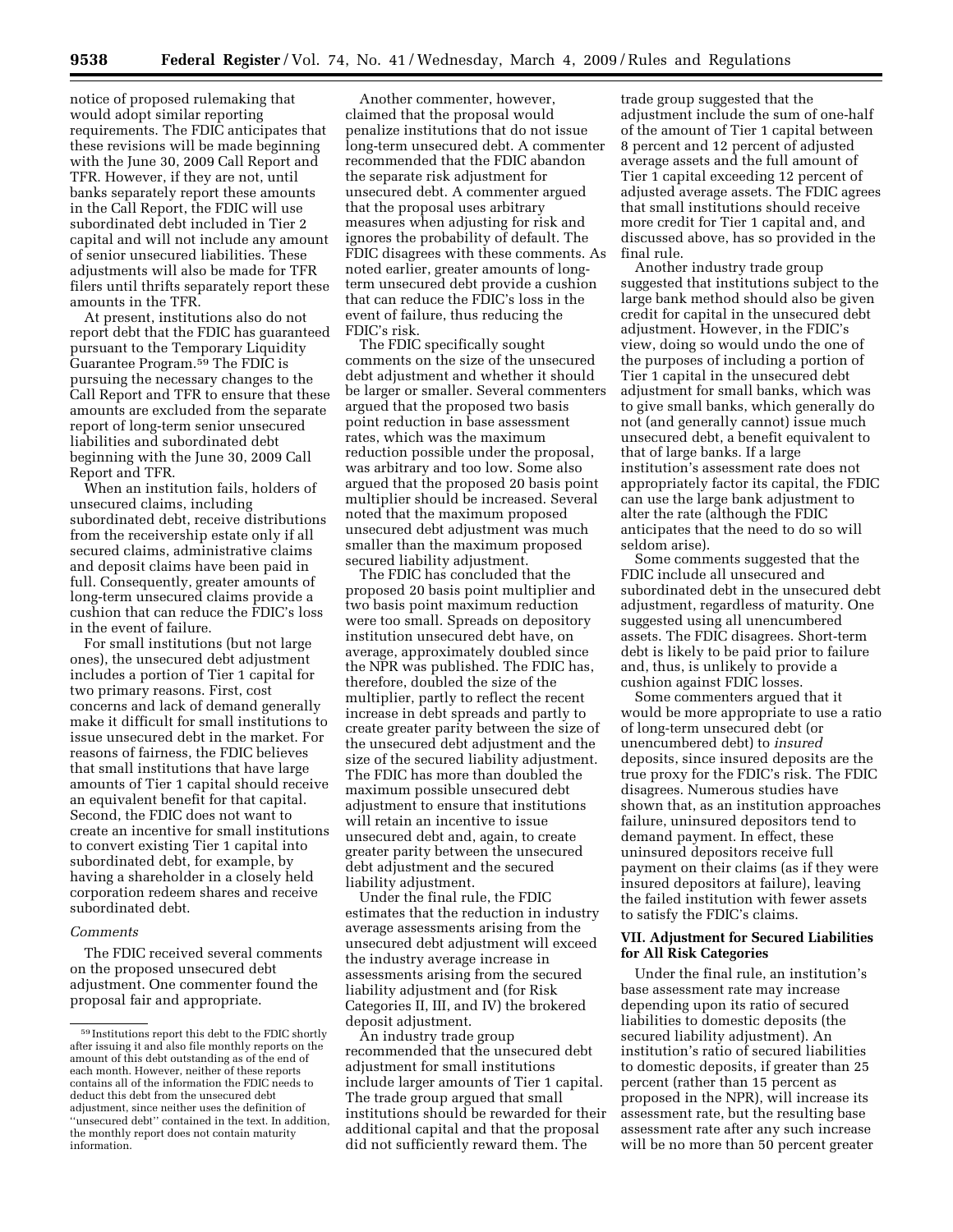than it was before the adjustment. The secured liability adjustment will be made after any large bank adjustment or

unsecured debt adjustment. Specifically, for an institution that has a ratio of secured liabilities to domestic deposits of greater than 25 percent, the secured liability adjustment will be the institution's base assessment rate (after taking into account previous adjustments) multiplied by the ratio of its secured liabilities to domestic deposits minus 0.25. However, the resulting adjustment cannot be more than 50 percent of the institution's base assessment rate (after taking into account previous adjustments). For example, if an institution had a ratio of secured liabilities to domestic deposits of 35 percent, and a base assessment rate before the secured liability adjustment of 14 basis points, the secured liability adjustment would be the base rate multiplied by 0.10 (calculated as  $0.35 - 0.25$ ), resulting in an adjustment of 1.4 basis points. However, if the institution had a ratio of secured liabilities to domestic deposits of 80 percent, its base rate before the secured liability adjustment of 14 basis points would be multiplied by 0.50 rather than  $0.55$  (calculated as  $0.80 -$ 0.25), since the resulting adjustment can be no greater than 50 percent of the base assessment rate before the secured liability adjustment.<sup>60</sup>

Ratios of secured liabilities to domestic deposits for any given quarter will be calculated from the report of condition filed by each institution as of the last day of the quarter. For banks, secured liabilities include Federal Home Loan Bank advances, securities sold under repurchase agreements, secured Federal funds purchased and ''other secured borrowings,'' as reported in banks' quarterly Call Reports. Thrifts also report Federal Home Loan Bank advances in their quarterly TFR, but, at present, do not separately report securities sold under repurchase agreements, secured Federal funds purchased or ''other secured borrowings.'' The OTS has published a notice of proposed rulemaking to revise the TFR so that thrifts will separately report these items and the FDIC anticipates that this revision will be effective for the June 30, 2009 TFR. Until the TFR is revised, however, any of these secured amounts not reported separately from unsecured or other liabilities by a thrift in its TFR will be

imputed based on simple averages for Call Report filers as of June 30, 2008. As of that date, on average, 63.0 percent of the sum of Federal funds purchased and securities sold under repurchase agreements reported by Call Report filers were secured, and 49.4 percent of other borrowings were secured.

Under the final rule adopted in 2006, an institution's secured liabilities do not directly affect its assessments. The exclusion of secured liabilities can lead to inequity. An institution with secured liabilities in place of another's deposits pays a smaller deposit insurance assessment, even if both pose the same risk of failure and would cause the same losses to the FDIC in the event of failure.

To illustrate with a simple example, assume that Bank A has \$100 million in insured deposits, while Bank B has \$50 million in insured deposits and \$50 million in secured liabilities. Each poses the same risk of failure and is charged the same assessment rate. At failure, each has assets with a market value of \$80 million. The loss to the DIF would be identical for Bank A and Bank B (\$20 million each). The total assessments paid by Bank A and Bank B, however, would not be identical. Because secured liabilities do not figure into an institution's assessment under the final rule adopted in 2006, the DIF would receive twice as much assessment revenue from Bank A as from Bank B over a given period (despite identical FDIC losses at failure).

In general, under the final rule adopted in 2006, substituting secured liabilities for unsecured liabilities (including subordinated debt) raises the FDIC's loss in the event of failure without providing increased assessment revenue. Substituting secured liabilities for deposits can also lower an institution's franchise value in the event of failure, which increases the FDIC's losses, all else equal.<sup>61</sup>

#### *Comments*

The vast majority of commenters were opposed to the secured liability adjustment. The few commenters that supported the FDIC's proposal called the secured liability adjustment fair and appropriate, and viewed the logic for the increased charge as clear and compelling. One of the supportive commenters stated that core deposits are more advantageous to an institution than secured liabilities, as they are

cheaper and allow cross-selling of products. As a result, prudent institutions show a preference for core funding. The commenter found the proposed threshold to be reasonable.

Many of the commenters opposed to the adjustment suggested that the NPR gave too much weight to risk adjustments based on arbitrary measures, and ignored the probability of default. Commenters argued that the true risk of a bank lies in the quality of its assets, rather than how the assets are funded. Some noted that the presence of unsecured liabilities (as opposed to secured liabilities) is no guarantee of the quality of a bank's assets or that the assets would be sufficient to cover a bank's deposit liabilities in case of bank failure. Commenters believe that the FDIC should abandon the proposed approach of targeting certain funding sources.

Some commenters argued that the proposed secured liability adjustment appears to run contrary to established programs that have implied government support, including borrowings from the Federal Reserve through the Term Auction Facility. Commenters viewed the secured liability adjustment as unfair to institutions that have limited options for funding.

Many of the comments (over 1,100) were particularly concerned about the effect the FDIC's proposal would have on Federal Home Loan Bank (FHLB) advances. Commenters argued that FHLB advances are a stable, reliable source of liquidity, and a key tool for asset/liability management, interest rate risk and net interest margin maintenance. Many commenters suggested that the secured liability adjustment was counterproductive since banks benefit from FHLB dividend income. Many commenters cautioned that deterring the use of FHLB advances (and other secured liabilities) will lead to increased use of riskier funding sources, higher funding costs, and decreased lending. Most of the commenters viewed the proposal as unfairly penalizing institutions that use FHLB advances prudently. Several commenters suggested that FHLB advances should be excluded from any secured liability adjustment for at least five years since some FHLB advances do not mature before the effective date of the proposal.

Many commenters argued against the proposal because they believe it would impair the mission of the FHLB system. The commenters asserted that because the proposal discourages the use of FHLB advances, it would lead to a decline in FHLB earnings. Commenters representing community service groups

<sup>60</sup>Under the final rule, the ratio of secured liabilities to domestic deposits will be rounded to three digits after the decimal point. The resulting amount and adjusted assessment rate will be rounded to the nearest one-hundredth (1/100th) of a basis point.

 $\rm ^{61}$  Overall, whether substituting secured liabilities for deposits increases, decreases, or leaves unchanged the FDIC's loss given failure also depends on how the substitution affects the proportion of insured and uninsured deposits, but FDIC's assessment revenue will always decline with a substitution.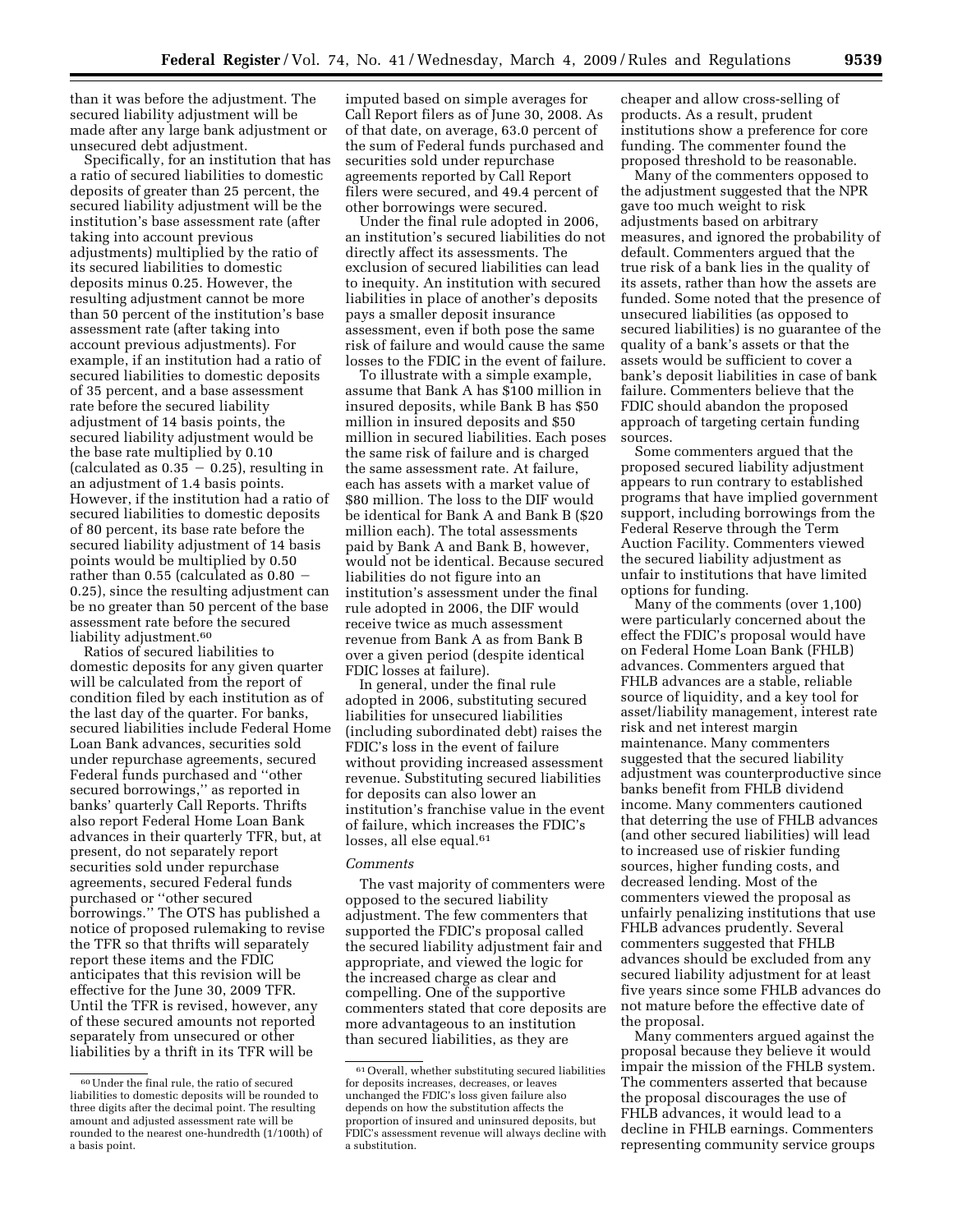**9540 Federal Register** / Vol. 74, No. 41 / Wednesday, March 4, 2009 / Rules and Regulations

expressed concern that any decline in FHLB earnings would undermine FHLB contributions to community down payment and closing cost assistance programs, community investment programs, affordable housing programs, and foreclosure prevention programs. Commenters also noted that FHLBs already regulate the use of their advances.

Commenters also noted the effect the proposal would have on the use of repurchase agreements (repos). Many commenters argued that repos are a safe and effective source to manage liquidity. Others remarked that repos are an important tool used to attract commercial deposits, which can neither be secured nor bear interest. One commenter suggested that the definition of secured liabilities used in the proposal, exclude repos with state and local governments where the securities sold are federal government or agency securities. In addition, the commenter expressed concern that the proposal would put banks at a competitive disadvantage to non-depository institutions.

Commenters also expressed concern that the proposed secured liability adjustment would harm the covered bond market at a time when additional sources of mortgage funding are needed and when bank regulatory agencies have supported development of this market.

Many commenters argued that the 15 percent threshold is arbitrary and simplistic. One commenter suggested raising the threshold to 30 percent. Some comments suggested adjusting the threshold by subtracting the balance that is secured by agency bonds or investment grade securities or by subtracting long-term advances. Other commenters recommended eliminating the secured liability adjustment if the bank has capital above a certain amount.

The FDIC remains generally unpersuaded by these comments, which do not respond to the reasons for the secured liability adjustment. The FDIC has not argued that secured liability funding makes a bank more likely to fail. Rather, as noted above, the primary purpose of the secured liability adjustment is to remedy an inequity. An institution with secured liabilities in place of another's deposits pays a smaller deposit insurance assessment, even if both pose the same risk of failure and would cause the same losses to the FDIC in the event of failure. This result is not fair to institutions that do not rely heavily on secured funding. Substituting secured liabilities for deposits can also lower an institution's franchise value in the event of failure,

which increases the FDIC's losses, all else equal. A risk-based system should take this likelihood into account. These arguments apply equally whether an institution's secured liabilities consist of FHLB advances, repurchase agreements or other forms of secured borrowing.

The FDIC intended the secured liability adjustment to apply only to those institutions that rely heavily on secured funding. The revenue loss to the DIF is relatively small until reliance on secured funding becomes significant. To ensure that the adjustment applies only to those institutions that rely heavily on secured funding and impose a significant revenue loss on the DIF, the final rule raises the ratio of secured liabilities to domestic deposits that will trigger the adjustment to 25 percent. As Table 11 demonstrates, as of September 30, 2008, only 10 percent of insured institutions would have had a secured liability adjustment and only 5 percent would have had an increase in assessment rate of greater than 10 percent. Consequently, the adjustment should have no effect on funding choices for the vast majority of institutions and is unlikely to have a significant overall effect on secured borrowing, the FHLB system, affordable housing or foreclosure prevention.

TABLE 11—PERCENTAGE OF INSTITUTIONS SUBJECT TO THE SECURED LIABILITY ADJUSTMENT USING DIFFERENT **THRESHOLDS** 

[As of September 30, 2008]

|                                                                                                           | Minimum ratio of secured<br>liabilities to domestic |     |
|-----------------------------------------------------------------------------------------------------------|-----------------------------------------------------|-----|
|                                                                                                           | 15%                                                 | 25% |
|                                                                                                           | 24%                                                 | 10% |
| Percentage of all institutions that would have had more than a 10% increase in assessment rate due to the |                                                     | 5%  |

Some commenters noted that many states require that banks collateralize any public funds they have on deposit; since public funds pose no additional risk to the DIF, banks should not be penalized by the secured liability adjustment when pledging collateral for the public funds. The FDIC agrees. The FDIC did not, and did not intend to, include collateralized public funds among secured liabilities for purposes of the adjustment. For purposes of the secured liability adjustment, deposits, regardless of whether they are collateralized, are not considered a secured liability.

Many comments focused on the timing of the proposal. Most commenters noted that discouraging alternate funding sources would hurt

bank liquidity and tighten credit availability, which is inconsistent with market realities in the current economic downturn. Comments on the general timing of the proposal suggested that it should be delayed until at least the beginning of 2010; others commented that a phase-in schedule for the secured liability adjustment should be used. Commenters thought that a delay in the proposal would decrease the likelihood that the secured liability adjustment would conflict with other policy measures currently being used to increase liquidity. Additionally, commenters asserted that the proposal does not give institutions an opportunity to adjust their funding mix to account for the new assessment rate structure.

In the FDIC's view, the secured liability adjustment will not have any material effect on liquidity and will not conflict with other measures intended to increase liquidity. As noted above, the secured liability adjustment will affect only about 10 percent of the industry and will cause more than a 10 percent increase in assessment rates for only about 5 percent of the industry. The FDIC also sees no reason to delay implementation to allow institutions to adjust their funding mix. The NPR was published in October 2008 and the secured liability adjustment will be based upon data submitted as of June 30, 2009, which allows institutions over eight months to adjust their funding mix.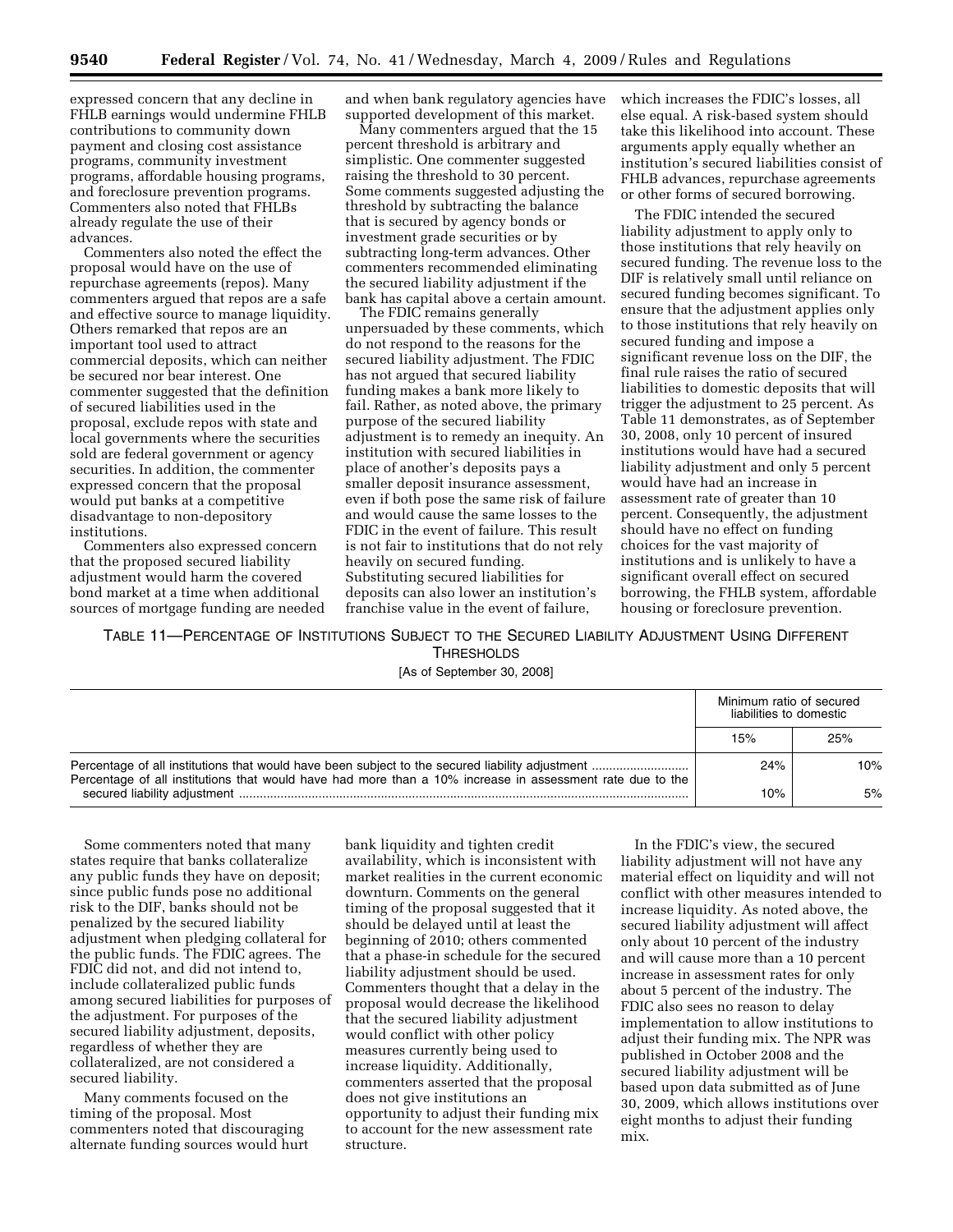Some commenters were concerned that the proposed secured liability adjustment would result in sharp increases in assessments when amendments take effect to the Statement of Financial Accounting Standards No. 140, Accounting for Transfers and Servicing of Financial Assets and Extinguishments of Liabilities (FAS 140) in 2010. FAS 140 will require banks to report assets in special-purpose vehicles and variable-interest entities, which often include securitized assets, on their balance sheets. These assets are presently accounted for off-balance sheet. As a result, commenters argue that the adoption of both FAS 140 and the proposed secured liability adjustment would result in an unintended increase in assessments to certain insured institutions.

FAS 140 has not yet been adopted. As proposed, it would not take effect until 2010. If and when FAS 140 is adopted in final form, the FDIC can then consider whether the secured liability adjustment needs to be modified.

## **VIII. Adjustment for Brokered Deposits for Risk Categories II, III and IV**

In addition to the unsecured debt adjustment and the secured liability adjustment, the final rule states that an institution in Risk Category II, III, or IV will also be subject to an assessment rate adjustment for brokered deposits (the brokered deposit adjustment). This adjustment will be limited to those institutions whose ratio of brokered deposits to domestic deposits is greater than 10 percent; asset growth rates will not affect the adjustment. The adjustment will be determined by multiplying 25 basis points times the difference between an institution's ratio of brokered deposits to domestic deposits and 0.10.62 However, the adjustment will never be more than 10 basis points. The adjustment will be added to the base assessment rate after all other adjustments had been made. Ratios for any given quarter will be calculated from the Call Reports or TFRs filed by each institution as of the last day of the quarter.

Significant reliance on brokered deposits tends to increase an institution's risk profile, particularly as the institution's financial condition weakens. Insured institutions particularly weaker ones—typically pay higher rates of interest on brokered deposits. When an institution becomes noticeably weaker or its capital

declines, the market or statutory restrictions may limit its ability to attract, renew or roll over these deposits, which can create significant liquidity challenges.<sup>63</sup>

Also, significant reliance on brokered deposits tends to decrease greatly the franchise value of a failed institution. In a typical failure, the FDIC seeks to find a buyer for a failed institution's branches among the institutions located in or around the service area of the failed institution. A potential buyer usually seeks to increase its market share in the service area of the failed institution through the acquisition of the failed institution and its assets and deposits, but most brokered deposits originate from outside an institution's market area. The more core deposits that the buyer can obtain through the acquisition of the failed institution, the greater the market share of deposits (and the loans and other products that typically follow the core deposits) it can capture. Furthermore, brokered deposits may not be part of many potential buyers' business plans, limiting the field of buyers. Thus, the lower franchise value of the failed institution created by its reliance on brokered deposits leads to a lower price for the failed institution, which increases the FDIC's losses upon failure.

In addition, as noted earlier, several institutions that have recently failed have experienced rapid asset growth before failure and have funded this growth through brokered deposits. The FDIC believes that these reasons warrant the additional charge for significant levels of brokered deposits.

The brokered deposit adjustment, unlike the adjusted brokered deposit ratio applicable to Risk Category I, will include *all* brokered deposits as defined in Section 29 of the Federal Deposit Insurance Act (12 U.S.C. 1831f), and implemented by 12 CFR 337.6, which is the definition used in banks' quarterly Reports of Condition and Income (Call Reports) and thrifts' quarterly Thrift Financial Reports (TFRs), above 10 percent of an institution's assets. The adjustment will include reciprocal deposits, as well as brokered deposits that consist of balances swept into an insured institution by another institution, such as balances swept from a brokerage account.

The statutory restrictions on accepting, renewing or rolling over brokered deposits when an institution becomes less than well capitalized apply to *all* brokered deposits, including reciprocal deposits. Market restrictions may also apply to these reciprocal deposits when an institution's condition declines. For these reasons, the final rule includes these reciprocal brokered deposits in the brokered deposit adjustment.

To illustrate the brokered deposit adjustment with a simple example, take a Risk Category II institution with an initial base assessment rate of 22 basis points and a ratio of brokered deposits to domestic deposits of 40 percent. Multiplying 25 basis points times the difference between the institution's ratio of brokered deposits to domestic deposits and 10 percent yields 7.5 basis points (calculated as 25 basis points ·  $(0.4 - 0.1)$ ). Because this amount is less than the maximum possible brokered deposit adjustment of 10 basis points, the brokered deposit adjustment will be as calculated, 7.5 basis points. Assuming that the secured liability adjustment for this institution is 2 basis points and that the institution has no other assessment rate adjustments, the total base assessment rate will be 31.5 basis points (calculated as (22 basis points + 2 basis points + 7.5 basis points)).

### *Comments*

Most of the comments on the proposed adjusted brokered deposit ratio (applicable to Risk Category I) also applied to the proposed brokered deposit adjustment (applicable to the other risk categories). The FDIC's response to these comments is as set out in the discussion of the comments on the adjusted brokered deposit ratio, with one major exception. The FDIC has decided to include reciprocal deposits in the brokered deposit adjustment, unlike the adjusted brokered deposit ratio, applicable to Risk Category I, which excludes them. When an institution's condition declines and it falls out of Risk Category I, the statutory and market restrictions on brokered deposits become much more relevant. Even if such an institution remains well capitalized (and the statutory restrictions do not apply), the risk that an institution will become less than well capitalized has increased. These statutory restrictions can cause severe liquidity problems for institutions that rely heavily on brokered deposits. For this reason, the FDIC has decided to include all brokered deposits above 10 percent of an institution's assets in the brokered deposit adjustment.

<sup>62</sup>Under the final rule, the ratio of brokered deposits to domestic deposits will be rounded to three digits after the decimal point. The resulting brokered deposit charge will be rounded to the nearest one-hundredth (1/100th) of a basis point.

<sup>63</sup>An adequately capitalized institution can accept, renew and rollover brokered deposits only by obtaining a waiver from the FDIC. Even then, interest rate restrictions apply. An undercapitalized institution may not accept, renew or rollover brokered deposits at all. Section 29 of the Federal Deposit Insurance Act (12 U.S.C. 1831f).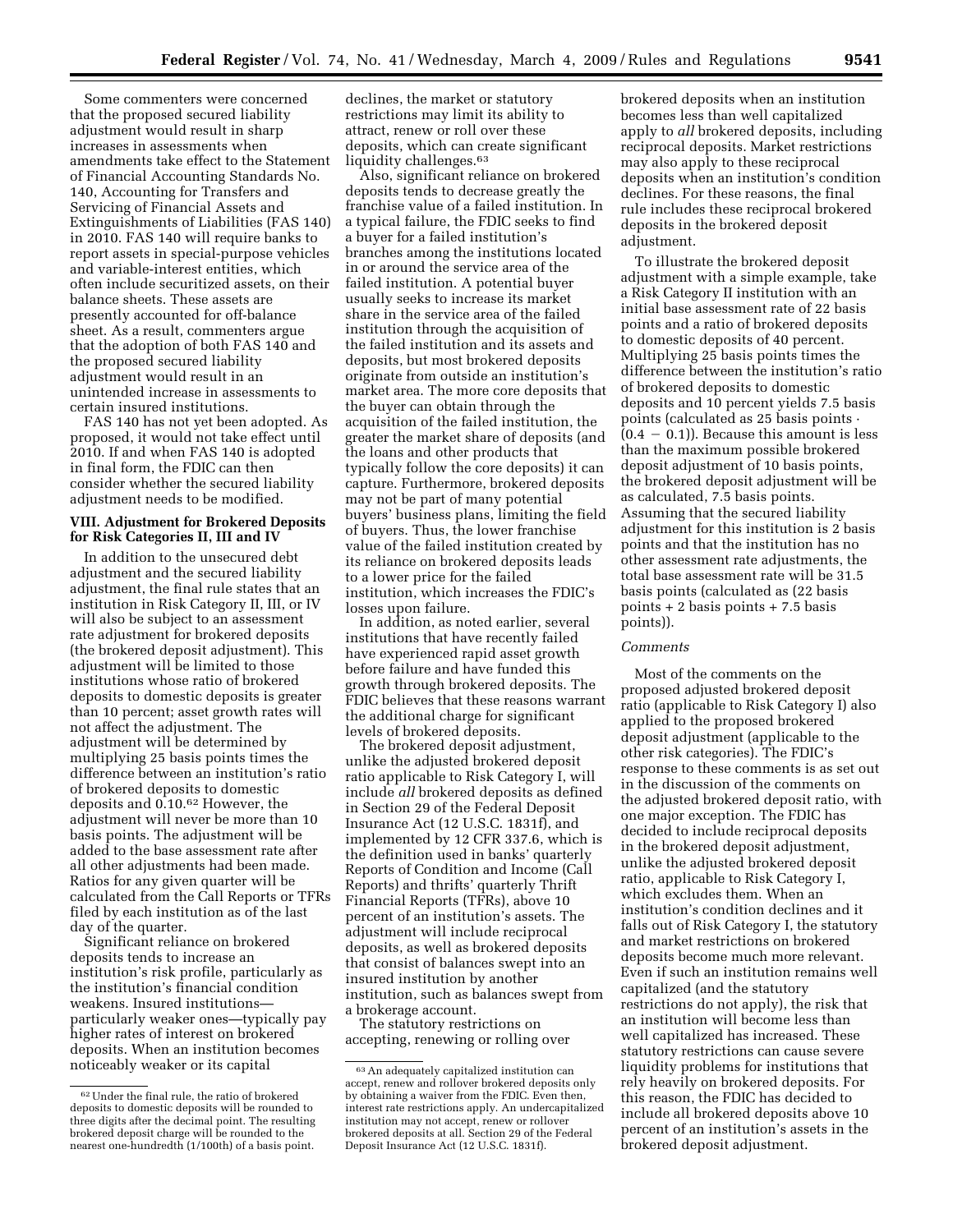### **IX. Insured Branches of Foreign Banks**

Because base assessment rates will be higher and the difference between the minimum and maximum initial base assessment rates will increase from two to four basis points under the final rule, the FDIC is making a conforming change for insured branches of foreign banks in Risk Category I. Under the final rule, an insured branch of a foreign bank's weighted average of ROCA component ratings will be multiplied by 5.076 (which will be the pricing multiplier) and 3.873 (which will be a uniform amount for all insured branches of foreign banks) will be added to the product.64 The resulting sum will equal a Risk Category I insured branch of a foreign bank's initial base assessment rate, provided that the amount cannot be less than the minimum initial base assessment rate or greater than the maximum initial assessment rate. A Risk Category I insured branch of a foreign bank's initial base assessment rate will be subject to any large bank adjustment, but total base assessment rates cannot be less than the minimum initial base assessment rate applicable to Risk Category I institutions nor greater than the maximum initial base assessment rate applicable to Risk Category I institutions. Insured branches of a foreign bank not in Risk Category I will be charged the initial base

assessment rate for the risk category in which they are assigned.

No insured branch of a foreign bank in any risk category will be subject to the unsecured debt adjustment, secured liability adjustment or brokered deposit adjustment. Insured branches of foreign banks are branches, not independent depository institutions. In the event of failure, the FDIC would not necessarily have access to the institution's capital or be protected by its subordinated debt or unsecured liabilities. Consequently, an unsecured debt adjustment appears to be inappropriate. At present, these branches do not report comprehensively on secured liabilities. In the FDIC's view, the burden of increased reporting on secured liabilities would outweigh any benefit.

### **X. New Institutions**

The FDIC also making conforming changes in the treatment of new insured depository institutions.65 For assessment periods beginning on or after January 1, 2010, new institutions in Risk Category I will be assessed at the maximum initial base assessment rate applicable to Risk Category I institutions, as under the final rule adopted in 2006.

Effective for assessment periods beginning before January 1, 2010, until a Risk Category I new institution receives CAMELS component ratings, it will have an initial base assessment rate that is two basis points above the

# TABLE 12—INITIAL BASE ASSESSMENT RATES

minimum initial base assessment rate applicable to Risk Category I institutions, rather than one basis point above the minimum rate, as under the final rule adopted in 2006.66 All other new institutions in Risk Category I will be treated as established institutions, except as provided in the next paragraph.

Either before or after January 1, 2010: no new institution, regardless of risk category, will be subject to the unsecured debt adjustment; any new institution, regardless of risk category, will be subject to the secured liability adjustment; and a new institution in Risk Categories II, III or IV will be subject to the brokered deposit adjustment. After January 1, 2010, no new institution in Risk Category I will be subject to the large bank adjustment.

### **XI. Assessment Rate Schedule**

As explained in the next section, estimated losses from projected institution failures have risen considerably since the NPR was published last fall. Furthermore, certain changes from the NPR made in response to public comments would have the effect of reducing total assessment revenue generated under the proposed rates. Consequently, initial base assessment rates as of April 1, 2009, which are set forth in Table 12 below, are slightly higher than proposed in the NPR.<sup>67</sup>

| Risk category |         |    |    |    |  |
|---------------|---------|----|----|----|--|
|               |         |    |    |    |  |
| Minimum       | Maximum |    | Ш  |    |  |
| 12            | 16      | 22 | 32 | 45 |  |

\* Rates for institutions that do not pay the minimum or maximum rate will vary between these rates.

The FDIC projects that the minimum initial assessment rate would have to be 20 basis points beginning in the second quarter to increase the reserve ratio to

1.15 percent within 5 years (by the end of 2013). Under the rates shown in table 12 and adopted in this rule, the yearend 2013 reserve ratio is projected to be

[A]t the time of the issuance of the final rule, the FDIC may need to set a higher base rate schedule

0.58 percent. After making all possible adjustments under the final rule, total base assessment rates for each risk

<sup>64</sup>An insured branch of a foreign bank's weighted average ROCA component rating will continue to equal the sum of the products that result from multiplying ROCA component ratings by the following percentages: Risk Management—35%, Operational Controls—25%, Compliance—25%, and Asset Quality—15%. The uniform amount for insured branches is identical to the uniform amount under the large bank method. The pricing multiplier for insured branches is three times the amount of the pricing multiplier under the large bank method, since the initial base rate for an insured branch depends only on one factor (weighted average ROCA ratings), while the initial base rate under the large bank method depends on three factors, each equally weighted.

<sup>65</sup>As discussed below, subject to exceptions, the final rule defines a new insured depository institution as a bank or thrift that has not been federally insured for at least five years as of the last

day of any quarter for which it is being assessed. 66Certain credit unions that convert to a bank or thrift charter and certain otherwise new insured institutions in a holding company structure may be considered established institutions. Both before and after January 1, 2010, any such institution that is well capitalized but has not yet received CAMELS component ratings will be assessed at two basis points above the minimum initial base assessment rate applicable to Risk Category I institutions. 67 In the NPR, the FDIC noted that:

based on information available at that time, including any intervening institution failures and updated failure and loss projections. A higher base rate schedule may also be necessary because of changes to the proposal in the final rule, if these changes have the overall effect of changing revenue for a given rate schedule. In order to fulfill the statutory requirement to return the fund reserve ratio to 1.15 percent, the base rate schedule in the final rule could be substantially higher than the proposed base assessment rate schedule (for example, if projected or actual losses at the time of the final rule greatly exceed the FDIC's current estimates).

FR 61,560, 61,572–61,573 (Oct. 16, 2008).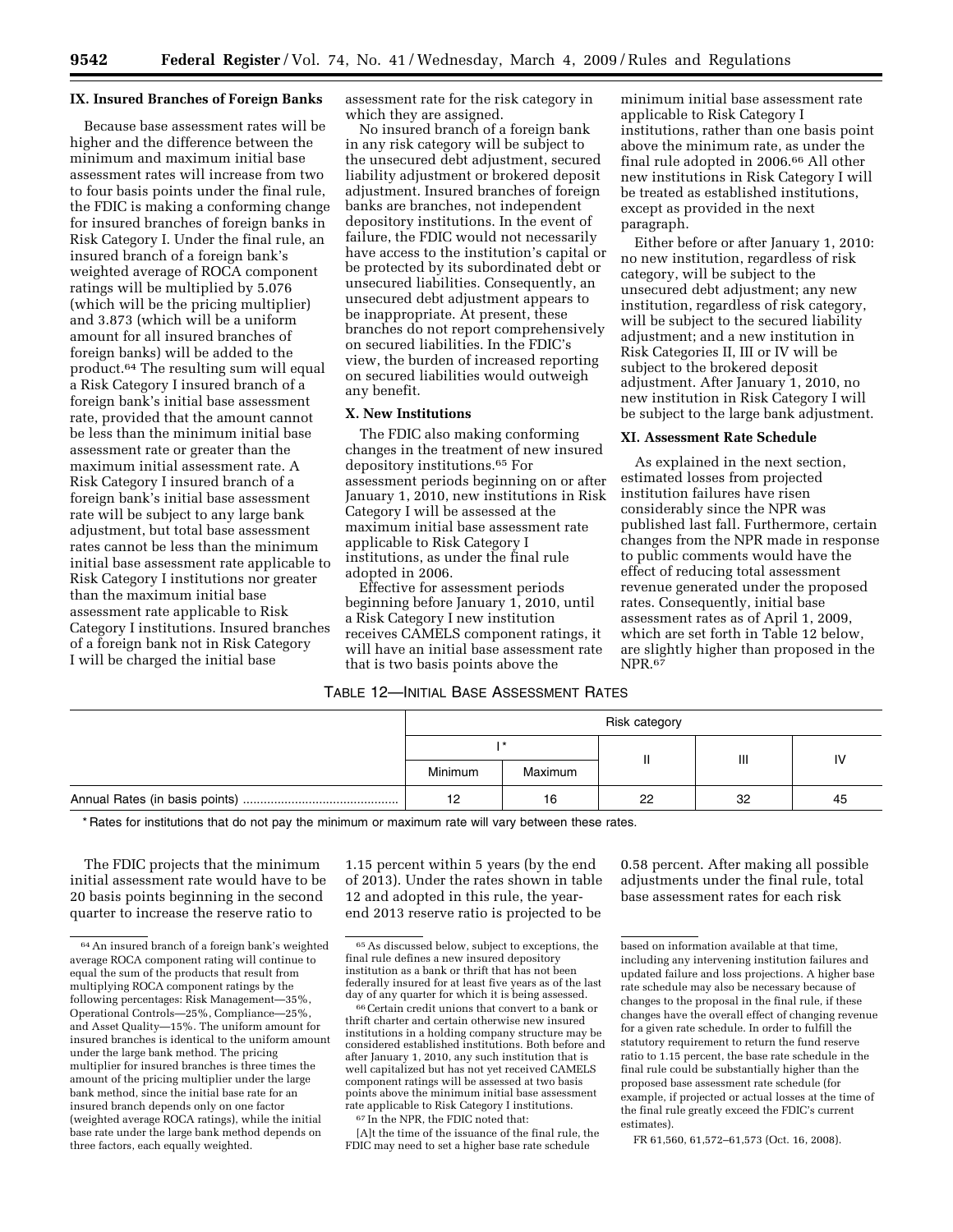category will be within the ranges set forth in Table 13 below.68

| Table 13—Total Base Assessment Rates after Adjustments* . |  |  |
|-----------------------------------------------------------|--|--|
|-----------------------------------------------------------|--|--|

| Risk category !                | Risk category                        | <b>Risk category</b>                 | Risk category                          |
|--------------------------------|--------------------------------------|--------------------------------------|----------------------------------------|
| $12 - 16$<br>$-5-0$<br>$0 - 8$ | 22<br>$-5-0$<br>$0 - 11$<br>$0 - 10$ | 32<br>$-5-0$<br>$0 - 16$<br>$0 - 10$ | 45<br>$-5-0$<br>$0 - 22.5$<br>$0 - 10$ |
| $7 - 24.0$                     | $17 - 43.0$                          | $27 - 58.0$                          | $40 - 77.5$                            |

\* All amounts for all risk categories are in basis points annually. Rates for institutions that do not pay the minimum or maximum rate will vary between these rates. Adjustments will be applied in the order listed in the table. The large bank adjustment will be made before any other adjustment.

The new base rate schedule is intended to improve the way the assessment system differentiates risk among insured institutions and make the risk-based assessment system fairer, by limiting the subsidization of riskier institutions by safer ones. They are also intended to increase assessment revenue while the Restoration Plan is in effect.

However, given the FDIC's estimated losses from projected institution failures, the assessment rates adopted in the final rule raise make it likely that the DIF balance and reserve ratio will fall to zero or below this year. The FDIC believes that it is important that the fund not decline to a level that could undermine public confidence in federal deposit insurance. Therefore, the FDIC is simultaneously issuing an interim rule to impose a 20 basis point special assessment on June 30, 2009.69 The interim rule also provides that the Board may impose additional special assessments of up to 10 basis points thereafter, if the reserve ratio of the Deposit Insurance Fund is estimated to fall to a level that that the Board believes would adversely affect public confidence or to a level which shall be close to zero or negative at the end of a calendar quarter.

## *Actual Rate Schedule, Ability To Adjust Rates and Effective Date*

The final rule sets actual rates at the total base assessment rate schedule effective April 1, 2009. The FDIC projects an overall average assessment rate of 15.4 basis points beginning in April 2009. As of September 30, 2008, the average assessment rate (before accounting for credit use) was 6.4 basis points for all institutions and 5.5 basis points for institutions in Risk Category I.

The rate schedule and the other revisions to the assessment rules will take effect for the quarter beginning April 1, 2009, and will be reflected in the June 30, 2009 fund balance and the invoices for assessments due September 30, 2009.

The final rule continues to allow the FDIC Board to adopt actual rates that are higher or lower than total base assessment rates without the necessity of further notice-and-comment rulemaking, provided that: (1) the Board cannot increase or decrease rates from one quarter to the next by more than three basis points; and (2) cumulative increases and decreases can not be more than three basis points higher or lower than the adjusted base rates. Continued retention of this flexibility will enable the Board to act in a timely manner to fulfill its mandate to raise the reserve ratio to at least 1.15 percent within the 5-year timeframe.

#### *Comments*

The FDIC received comments from several industry trade groups and many banks regarding the proposed increases in assessment rates. Two comments supported the proposal to increase riskbased assessments. Many other letters were critical. Several trade groups and other commenters argued that the proposed assessment rates are too high. Many commenters urged the FDIC to take advantage of the flexibility that Congress provided to extend the restoration period beyond five years under ''extraordinary circumstances.''

Among other things, commenters argued that the FDIC's invocation of its systemic risk authority to provide additional guarantees on non-interest bearing transaction deposits and senior unsecured debt is evidence of ''extraordinary circumstances.'' Commenters argued that rates should be lower on the grounds that current economic conditions are severe, that lower rates would be consistent with the government's efforts to restore stability to the markets and the financial sector and would make more funds available to lend in local communities to small businesses and consumers. One trade group argued that the FDIC should assume slower insured deposit growth, which would support lower rates.

Several commenters urged the FDIC to withdraw the proposed rule and delay increasing assessment rates and overhauling the assessment system until the end of 2009. They argued that the delay would allow time for a thorough evaluation of the effectiveness of measures recently taken by the federal government to restore stability to the banking system.

The FDIC agrees that significant increases in deposit insurance premium rates in times of economic and financial stress are not desirable. However, the FDIC believes that it is important that the fund not decline to a level that could undermine public confidence in federal deposit insurance. The rates that the FDIC has set in this final rule, combined with the 20 basis point special assessment that the FDIC will impose on June 30, 2009 (and possible additional special assessments of up to 10 basis points thereafter), pursuant to

 $^{68}\mathrm{These}$  rates would be in addition to the approximately 1 to 1.2 basis point annual rates that institutions are assessed to pay the interest on Financing Corporation (FICO) bonds.

<sup>69</sup> 12 U.S.C. 1817(b)(5) provides:

Emergency special assessments.—In addition to the other assessments imposed on insured depository institutions under this subsection, the

Corporation may impose 1 or more special assessments on insured depository institutions in an amount determined by the Corporation if the amount of any such assessment is necessary—

<sup>(</sup>A) To provide sufficient assessment income to repay amounts borrowed from the Secretary of the Treasury under [12 U.S.C. 1824(a)] in accordance with the repayment schedule in effect under [12

U.S.C. 1824(c)] during the period with respect to which such assessment is imposed;

<sup>(</sup>B) To provide sufficient assessment income to repay obligations issued to and other amounts borrowed from insured depository institutions under [12 U.S.C. 1824(d)]; or

<sup>(</sup>C) For any other purpose that the Corporation may deem necessary.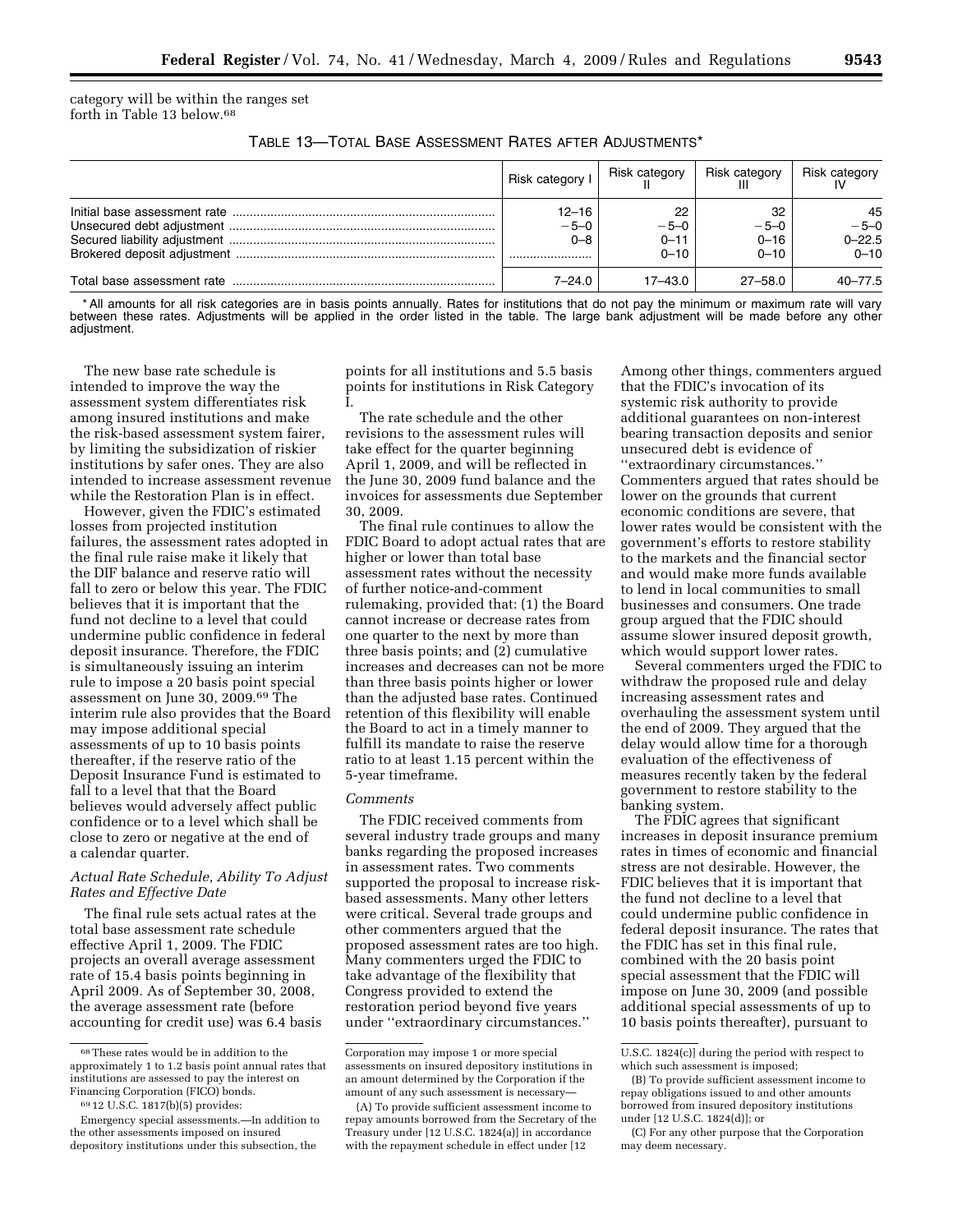the interim rule that the FDIC is also adopting, balance these goals.

A few comments asserted that the Restoration Plan penalizes safe and well-run community banks and urged the FDIC to require the largest institutions to recapitalize the DIF. In the FDIC's view, the final rule equitably balances assessments from small and large institutions.

One industry trade group called for assessments to be calculated on an individual institution basis for Risk Categories II, III, and IV. Implementing this suggestion would require considerable further investigation, but might be considered in a future rulemaking.

One trade group argued that rates for Risk Categories III and IV should be higher. Under the final rule, the highest possible assessment rate (after adjustments) applicable to Risk Category IV is 77.5 basis points. The FDIC believes that rates for these risk categories are appropriate.

## **XII. Assessment Revenue Needs Under the Restoration Plan**

#### *Summary*

The FDIC projected last fall that adoption of a rate schedule with a minimum initial rate of 10 basis points would increase the reserve ratio to above 1.25 percent by the end of 2013. However, a deepening recession and continued severe problems in the housing and construction sectors, financial markets and commercial real estate, contribute to the FDIC's expectation of significantly higher losses for the insurance fund compared to the projections of last October included in the proposed rule. The insurance fund balance and reserve ratio are likely to decline significantly in 2009 before beginning a gradual recovery in subsequent years from the effects of new revenue and a declining rate of bank failures. Even under the rates adopted in the final rule, the FDIC projects that the reserve ratio may decline to close to zero—or may turn negative—by or before the end of 2009. The 20 basis point special assessment to be imposed under the interim rule on June 30, 2009 (and possible additional special assessments of up to 10 basis points thereafter) are intended to ensure that the reserve ratio does not decline to a level that could undermine public confidence in federal deposit insurance.

The FDIC's best estimate is that institution failures could cost the insurance fund approximately \$65 billion from 2009 to 2013, after incurring approximately \$18 billion in estimated costs for failures in 2008. The

FDIC bases its loss projections on: analysis of specific troubled institutions and risk factors that may adversely affect other institutions; analysis of recent and expected loss rates given failure; stress analyses of the effects of further housing price declines and a significant economic downturn in specific geographic areas on loan losses and bank capital; and recent and historic supervisory rating downgrade and failure rates.

The FDIC also assumes that insured deposits would increase by 7 percent in 2009 and by 5 percent thereafter. The annual average growth rate in insured deposits was almost 7 percent over the past 5 years and just over 5 percent over the past 10 years.

The FDIC recognizes that there is considerable uncertainty about its projections for losses and insured deposit growth, and that changes in assumptions about these and other factors could lead to different assessment revenue needs and rates. Under the terms of the Restoration Plan, the FDIC must update its projections for the insurance fund balance and reserve ratio at least semiannually while the Restoration Plan is in effect and adjust rates as necessary. In the event that losses exceed or fall below the FDIC's best estimate or insured deposit growth is more or less rapid than expected, the Board will be able to adjust assessment rates.

## *Factors Considered in Setting the Level of Assessment Rates*

In setting assessment rates, the FDIC's Board of Directors has considered the following factors required by statute:

(i) The estimated operating expenses of the Deposit Insurance Fund.

(ii) The estimated case resolution expenses and income of the Deposit Insurance Fund.

(iii) The projected effects of the payment of assessments on the capital and earnings of insured depository institutions.

(iv) The risk factors and other factors taken into account pursuant to section 7(b)(1) of the Federal Deposit Insurance Act (12 U.S.C. Section 1817(b)(1)) under the risk-based assessment system, including the requirement under section 7(b)(1)(A) of the Federal Deposit Insurance Act (12 U.S.C. Section  $1817(b)(1)(A)$  to maintain a risk-based system.

(v) Other factors the Board of Directors has determined to be appropriate.70

The factors considered in setting assessment rates are discussed in more detail below.

Case Resolution Expenses (Insurance Fund Losses)

Insurance fund losses from recent insured institution failures and an expected higher rate of failures over the next few years will significantly reduce the fund balance and reserve ratio.

The financial market disruptions over the past year have increased the likelihood that the recession will be severe and prolonged. Declining housing and equity prices, financial market turmoil, and deteriorating economic conditions will continue to exert significant stress on banking industry earnings and credit quality, most notably in residential real estate and construction and development portfolios. Accelerating job losses and declining household wealth may weaken consumer credit performance, while slowing business activity increases the risks in commercial loan portfolios. Significant uncertainty remains about the outlook for recovery in securitization markets and the return of confidence to financial markets. Regional disparities in housing markets and economic conditions have led to variation in prospects among banks. Institutions most at risk include those with large volumes of subprime and nontraditional mortgages, particularly those heavily reliant on securitization, and those with heavy concentrations of residential real estate and construction and development loans in markets with the greatest housing price declines. Institutions that are heavily reliant on non-core funding are exposed to additional risks.

In developing its projections of losses to the insurance fund, the FDIC drew from several sources. First, the FDIC relied heavily on supervisory analysis of troubled institutions. Supervisors also identified risk factors present in currently troubled institutions (or that were present in institutions that recently failed) to help analyze the

<sup>70</sup>Section 2104 of the Reform Act (amending section 7(b)(2) of the Federal Deposit Insurance Act, 12 U.S.C. 1817(b)(2)(B)). The risk factors referred to in factor (iv) include:

<sup>(</sup>i) The probability that the Deposit Insurance Fund will incur a loss with respect to the institution, taking into consideration the risks attributable to—

<sup>(</sup>I) Different categories and concentrations of assets;

<sup>(</sup>II) Different categories and concentrations of liabilities, both insured and uninsured, contingent and noncontingent; and

<sup>(</sup>III) Any other factors the Corporation determines are relevant to assessing such probability;

<sup>(</sup>ii) The likely amount of any such loss; and (iii) The revenue needs of the Deposit Insurance

Fund.

Section 7(b)(1)(C) of the Federal Deposit Insurance Act (12 U.S.C. 1817(b)(1)(C)).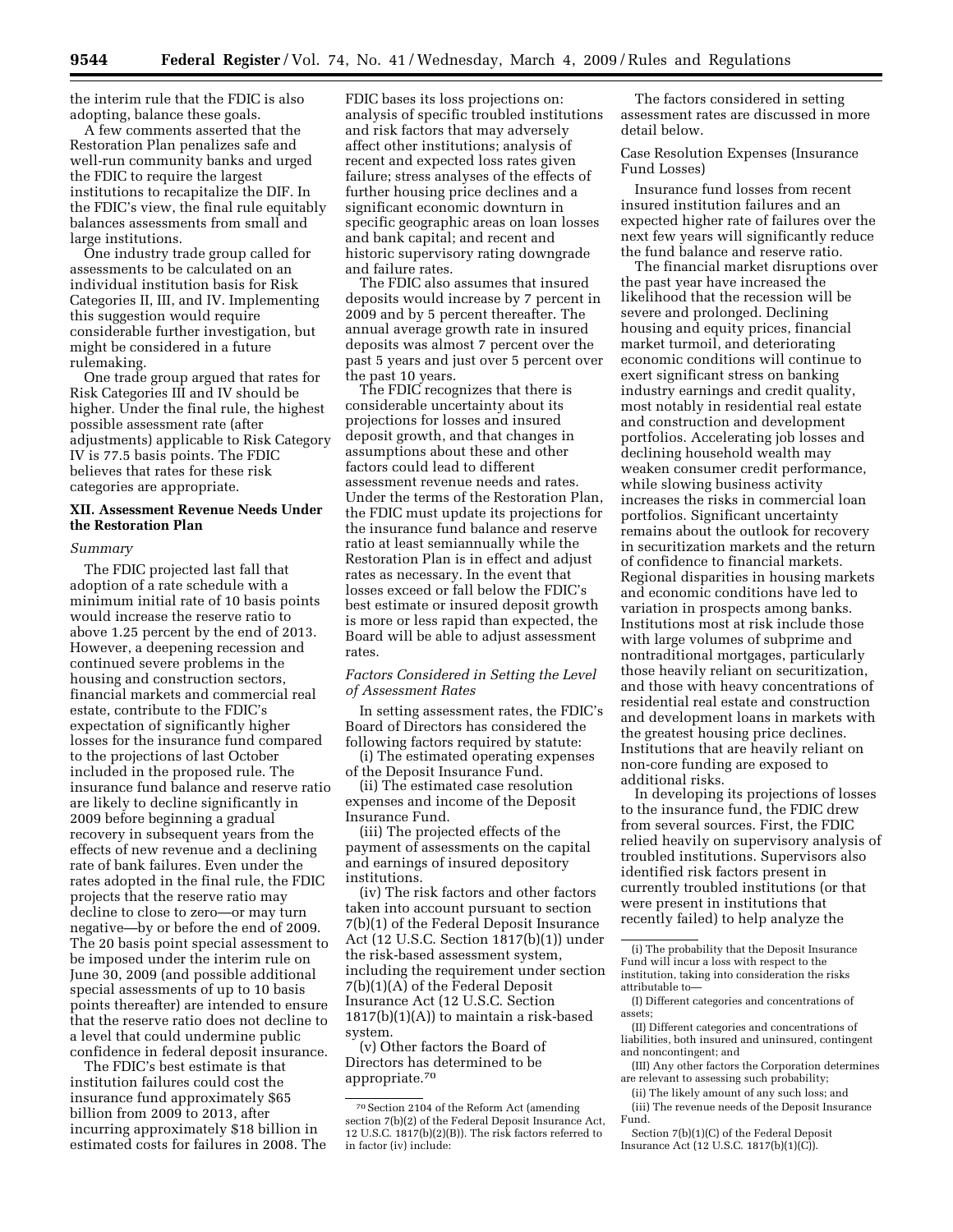potential for other institutions with those risk factors to cause losses to the insurance fund. Second, the FDIC drew on its analysis of losses to the fund in the event of failure. Current financial market and economic difficulties make simple reliance on the historical average or model estimates based on historical data inappropriate for projecting loss rates given failure, particularly in the near term.

The FDIC also relied on an analysis of the expected widespread further decline in housing prices and deterioration in overall economic conditions on the capital positions and earnings of insured institutions. The analysis simulated high and rising loan loss rates due to increased non-current loan rates, rising unemployment rates, and falling collateral values, especially for loans backed by real estate. As the result of recent and expected deterioration in the U.S. economy and banking conditions, the projected loss rates have risen substantially from those contained in the NPR.

The FDIC projects that the costs of institution failures from 2009 through 2013 may total \$65 billion. These losses are in addition to the \$18 billion for the estimated costs of failures for 2008. The FDIC recognizes the considerable degree of uncertainty surrounding these projections and its analyses reveal that either higher or lower losses are plausible. This uncertainty underscores the need to update the outlook for insurance fund losses on a regular basis—at least semiannually—while the Restoration Plan is in effect and to consider adjustments to assessment rates.

Operating Expenses and Investment Income

The FDIC estimates that its operating expenses in 2009 will be \$1.1 billion. Thereafter, the FDIC projects that operating expenses will increase on average by 5 percent annually.

The FDIC projects that its investment contributions (investment income plus or minus unrealized gains or losses on available-for-sale securities) in 2008 will total \$4.7 billion, or 9 percent of the start-of-year fund balance. A one-time unrealized gain of \$1.6 billion from reclassifying the fund's held-to-maturity securities as available for sale on June 30, 2008, bolsters this figure. Near-term projections of investment income reflect the current outlook of constant to slightly rising Treasury yields.71 In addition, the FDIC expects that it will invest new funds in short-term securities (primarily overnight investments) to accommodate increased bank failure activity. These investments are expected to earn lower rates than the longer-term securities that they are replacing and will therefore result in less interest income to the fund. The FDIC projects investments to contribute an amount equal to 1.3 percent of the starting fund balance in 2009. The FDIC projects that investment contributions as a percent of the fund balance will rise gradually in later years.

Assessment Revenue, Credit Use, and the Distribution of Assessments

Assessment revenue in 2008 totaled \$3.0 billion: \$4.4 billion in gross assessments charged less \$1.4 billion in credits used. At the end of 2008, only 4 percent of the original \$4.7 billion in credits remained. As part of the Restoration Plan, the FDIC has the authority to restrict credit use while the plan is in effect, providing that institutions may still apply credits against their assessments equal to the lesser of their assessment or 3 basis

points.72 The FDIC has decided not to restrict credit use in the Restoration Plan. The FDIC projects that the amount of credits remaining at the time that the new rates go into effect will be very small and that their continued use will have very little effect on the assessment revenue necessary to meet the requirements of the plan.73

Accounting for the use of remaining credits, the uniform increase to rates for the first quarter of 2009, and assuming that the assessment rates adopted in this rule were to remain in effect for the remainder of this year, the FDIC projects that the fund will earn assessment revenue of \$11.6 billion for all of 2009.74

For the quarter beginning April 1, 2009, the FDIC has derived gross assessment revenue (i.e., before applying any remaining credits) by assigning each insured institution an assessment rate based on the proposed rate schedule and factors described above. Table 16 shows the distribution of institutions and domestic deposits by risk category (divided into four parts for Risk Category I) under the *initial* base rate schedule (effective April 1, 2009) based on data as of September 30, 2008; Table 17 shows the distribution of institutions and domestic deposits by bands of *total* base assessment rates.75 For purposes of assessment revenue projections beginning in April, the FDIC relied on the data reflected in Table 17, but also accounted for projected migration of institutions across risk categories as supervisory ratings change.

<sup>71</sup>Future interest rate assumptions are based on consideration of recent Blue Chip Financial Forecasts as well as recent forward rate curves. Forward rates are expected yields on securities of varying maturities for specific future points in time that are derived from the term structure of interest rates. (The term structure of interest rates refers to the relationship between current yields on comparable securities with different maturities.)

<sup>72</sup>Section 7(b)(3)(E)(iv) of the Federal Deposit Insurance Act (12 U.S.C. 1817(b)(3)(E)(iv)).

<sup>73</sup>For 2009 and 2010, credits may not offset more than 90 percent of an institution's assessment. Section 7(e)(3)(D)(ii) of the Federal Deposit Insurance Act (12 U.S.C. 1817(e)(3)(D)(ii)).

<sup>74</sup>The projection assumes 7 percent annual growth in the assessment base (which is approximately domestic deposits) in 2009.

<sup>75</sup>The assessment base is almost equal to total domestic deposits.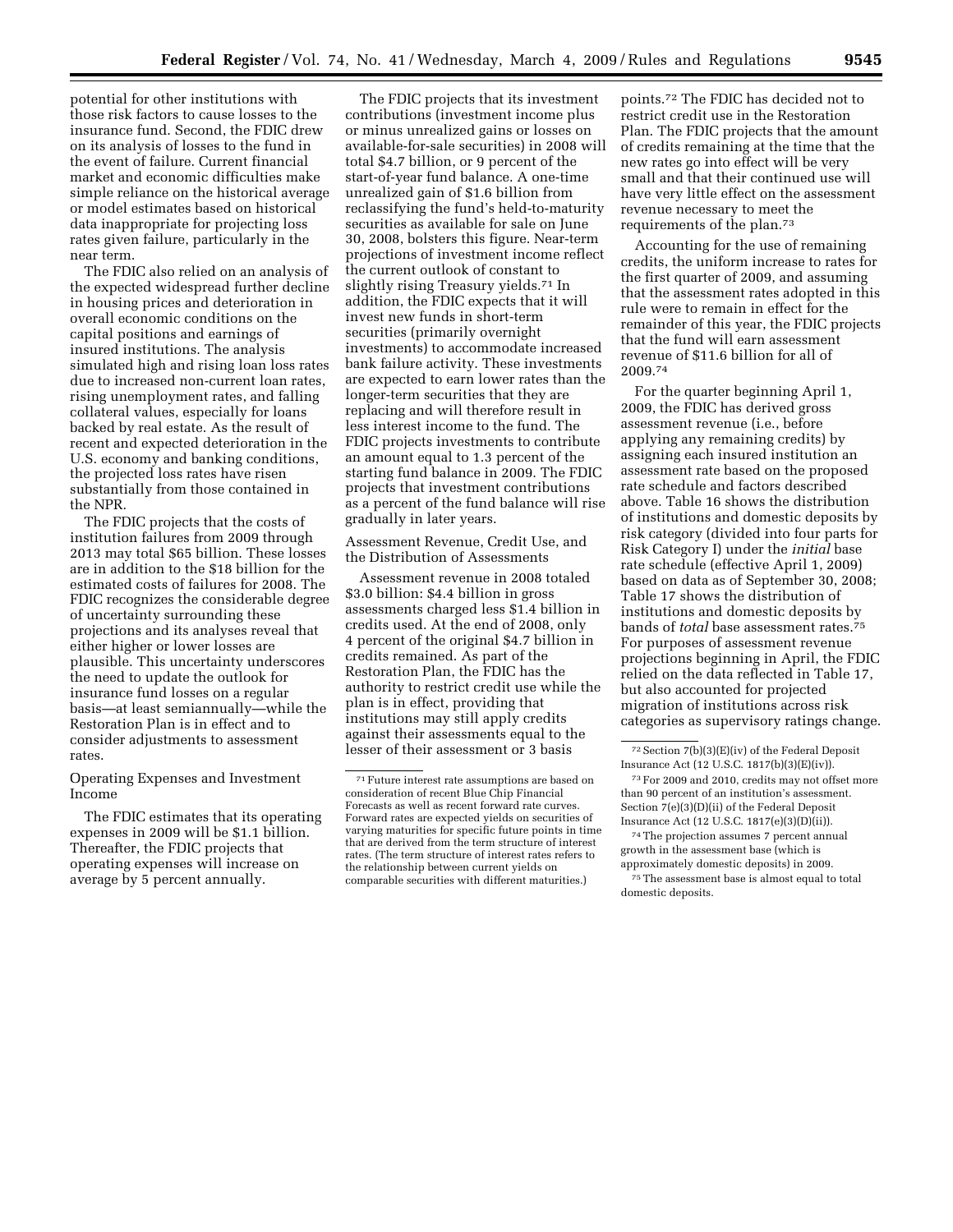# TABLE 16—DISTRIBUTION OF INITIAL BASE ASSESSMENT RATES AND DOMESTIC DEPOSITS\* DATA AS OF SEPTEMBER 30, 2008

| Risk category | Initial<br>assessment<br>rate           | Number of<br>institutions         | Percent of<br>institutions       | Domestic<br>deposits<br>(in billions)<br>of $$)$ | Percent of<br>domestic<br>deposits |
|---------------|-----------------------------------------|-----------------------------------|----------------------------------|--------------------------------------------------|------------------------------------|
|               | 12<br>$12.01 - 14$<br>14.01-15.99<br>16 | 1,577<br>2.637<br>1,815<br>476. ا | 19<br>3 <sup>1</sup><br>22<br>18 | 860.1<br>2,863.4<br>1,765.2<br>812.4             | 12<br>40<br>24                     |
| П.<br>Ш       | 22<br>32                                | 672<br>185                        |                                  | 818.8<br>83.5                                    |                                    |
| IV            | 45                                      | 21                                |                                  | 18.8                                             |                                    |

\* This table and the following two tables exclude insured branches of foreign banks.

# TABLE 17—DISTRIBUTION OF TOTAL BASE ASSESSMENT RATES AND DOMESTIC DEPOSITS\* DATA AS OF SEPTEMBER 30, 2008

| Risk category | Total base<br>assessment | Number of<br>institutions | Percent of<br>institutions | Domestic<br>deposits<br>(in billions<br>of $$)$ | Percent of<br>domestic<br>deposits |
|---------------|--------------------------|---------------------------|----------------------------|-------------------------------------------------|------------------------------------|
|               | $7 - 12$                 | 2,649                     | 32                         | 3,381.4                                         | 47                                 |
|               | $12.01 - 14$             | 2,248                     | 27                         | 1,295.8                                         | 18                                 |
|               | $14.01 - 16$             | 2,367                     | 28                         | 1,177.2                                         | 16                                 |
|               | $16.01 - 24$             | 241                       | C                          | 446.7                                           | 6                                  |
|               | $17 - 22$                | 435                       |                            | 519.7                                           |                                    |
|               | $22.01 - 43$             | 237                       |                            | 299.0                                           |                                    |
| $III$         | $27 - 32$                | 107                       |                            | 44.3                                            |                                    |
|               | $32.01 - 58$             | 78                        |                            | 39.2                                            |                                    |
| $IV$          | $40 - 45$                |                           |                            |                                                 |                                    |
|               | $45.01 - 77.5$           | 12                        |                            | 17.6                                            |                                    |

\* Because of data limitations, secured liability adjustments for TFR filers are estimated using imputed values based on simple averages of Call Report filers as of September 30, 2008 (discussed above). Unsecured debt adjustments are estimated using reported subordinated debt and a portion of non-FHLB other borrowings.

### Estimated Insured Deposits

The FDIC believes that it is reasonable to plan for annual insured deposit growth of 7 percent in 2009 and 5 percent in subsequent years. During

2008, insured deposits increased by about 11 percent, with the troubles in the economy and financial markets making the safety of federally insured deposits an attractive option. The most

recent five year average growth rate was 6.7 percent and the ten year average growth rate was 5.3 percent. Chart 1 depicts insured deposit growth since 1992.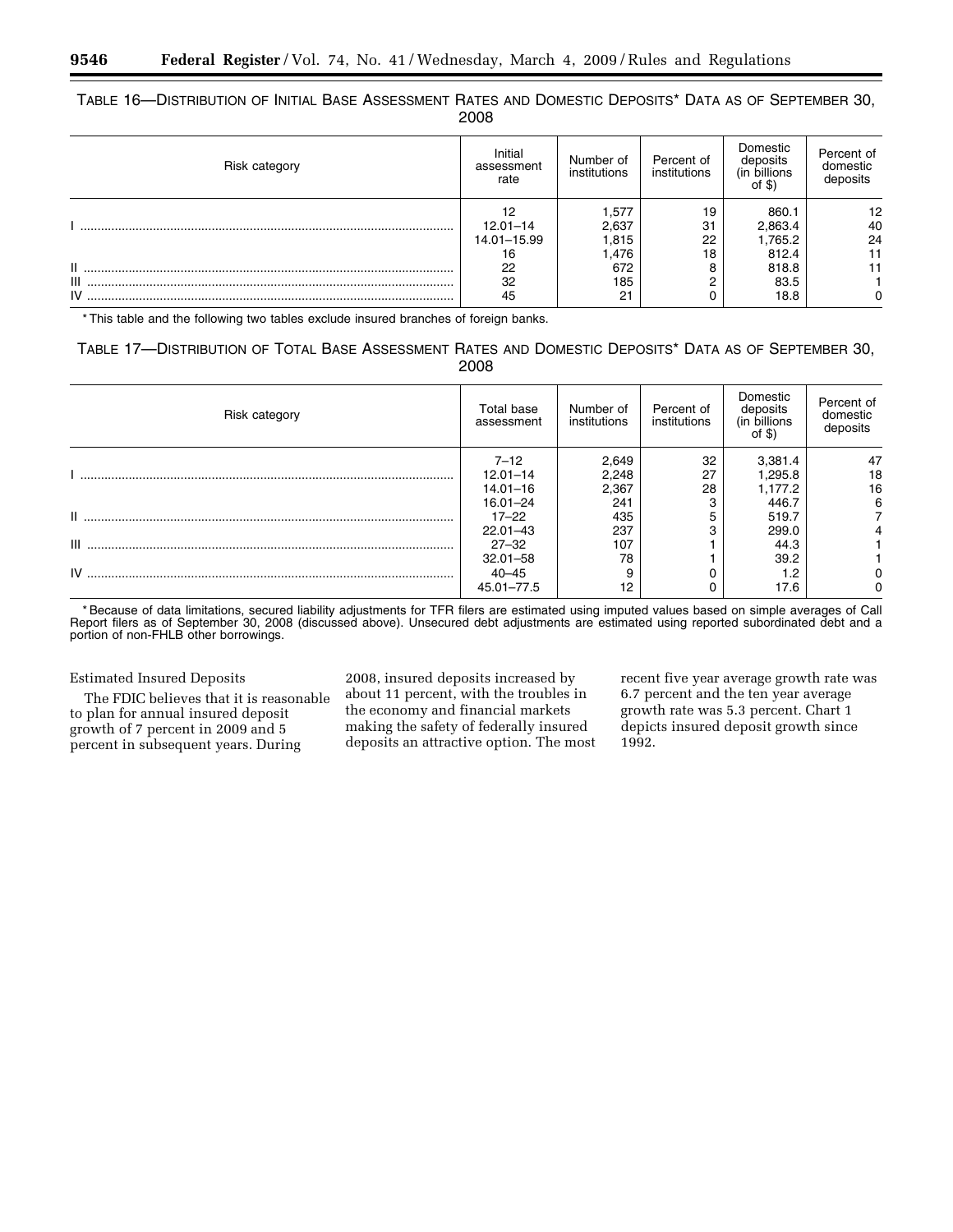## Chart 1



**Annual Insured Deposit Growth Rates** (December to December)

Projections of insured deposits are subject to considerable uncertainty.<sup>76</sup> Insured deposit growth over the near term could continue to rise more rapidly due to a ''flight to quality'' attributable to financial and economic uncertainties. On the other hand, as the experience of the late 1980s and early 1990s demonstrated, lower overall growth in the banking industry and the economy could depress rates of growth of total domestic and insured deposits. A one percentage point increase or decrease in average annual insured deposit growth rates will not have a significant effect on the assessment rates necessary to meet the requirements of the Restoration Plan, other factors equal.

#### Effect on Capital and Earnings

Appendix 2 contains an analysis of the effect of the rates adopted in this rule on the capital and earnings of insured institutions based on a range of projected industry earnings. Given the assumptions in the analysis, for the industry as a whole, projected total assessments in 2009 would result in capital that would be 0.4 to 0.5 percent lower than if the FDIC did not charge

assessments. Based on the range of projected industry earnings, the proposed assessments would cause 8 to 12 institutions whose equity-to-assets ratio would have exceeded 4 percent in the absence of assessments to fall below that percentage and 6 to 9 institutions to fall below 2 percent.

For profitable institutions, assessments in 2009 would result in pre-tax income that would be between 6 and 8 percent lower than if the FDIC did not charge assessments. For unprofitable institutions, pre-tax losses would increase by an average of 3 to 5 percent. Appendix 2 also provides an analysis of the range of effects on capital and earnings for these groups of institutions.

### Other Factors that the Board May Consider

In its consideration of proposed rates, the FDIC Board has considered another factor that it deems appropriate, as permitted by law.

*Updating projections regularly*. The FDIC recognizes that there is considerable uncertainty about its projections for losses and insured deposit growth, and that changes in assumptions about these and other factors could lead to different assessment revenue needs and rates. The FDIC projects that, under these rates, the reserve ratio will increase to

0.58 percent by year-end 2013. Nonetheless, the FDIC expects to update its projections for the insurance fund balance and reserve ratio at least semiannually while the Restoration Plan is in effect and adjust rates as necessary.

### **XIII. Additional Comments**

One large bank recommended that, in setting assessment rates, most weight should be given to probability of default, with particular emphasis on the liquidity strength of the bank, as reflected in its CAMELS. The commenter argued that if a bank has a low probability of default, assessments should be low and risk adjustments based on potential FDIC losses are not justified. The FDIC was urged to reconsider whether risk adjustments beyond the core measures (debt ratings, CAMELS, and capital ratios) should be used at all. Additionally, the writer criticized the FDIC for using proxies for unencumbered assets that are flawed substitutes.

In the FDIC's view, probability of default is just one element of the risk posed by an institution. Loss given default is equally important. For the reasons given above, the FDIC is convinced of the need for the adjustments contained in the final rule.

<sup>76</sup>The FDIC estimates of insured deposits and projections do not consider the effect of the temporary increase in the deposit insurance coverage limit to \$250,000 or the guarantee of certain deposits under the Temporary Liquidity Guarantee Program.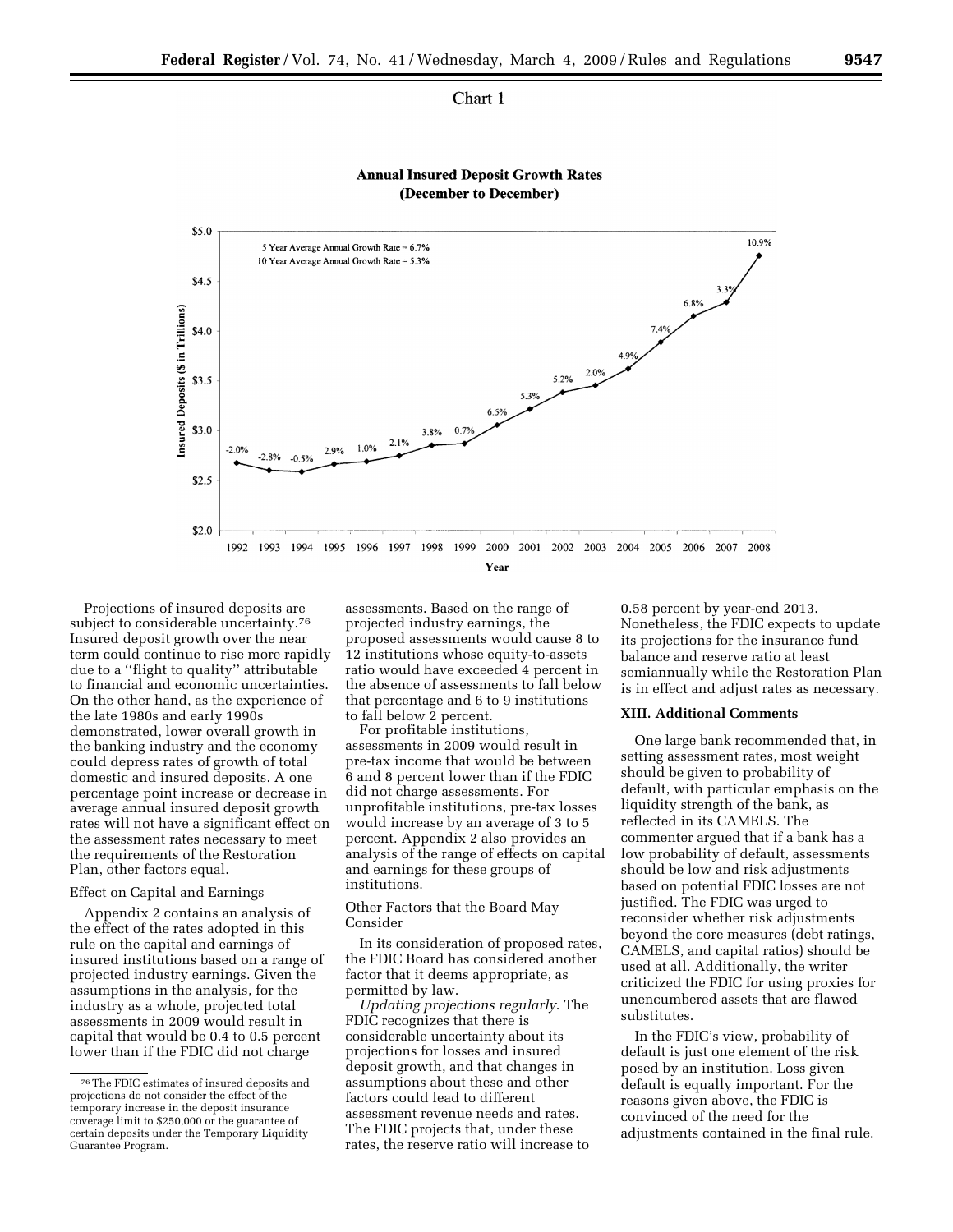### **XIV. Technical and Other Changes**

The final rule will change the way assessment rates are determined for a large institution that is subject to the large bank method (or an insured branch of a foreign bank) when it moves from Risk Category I to Risk Category II, III or IV during a quarter.

Under the final rule adopted in 2006, if, during a quarter, a CAMELS (or ROCA) rating change occurs that results in a large institution that is subject to the supervisory and debt ratings method or an insured branch of a foreign bank moving from Risk Category I to Risk Category II, III or IV, the institution's assessment rate for the portion of the quarter that it was in Risk Category I is based upon its assessment rate at the end of the prior quarter. No new Risk Category I assessment rate is developed for the quarter in which the institution moves to Risk Category II, III or IV.77

The opposite holds true for a small institution or a large institution subject to the financial ratios method when it moves from Risk Category I to Risk Category II, III or IV during a quarter. A new Risk Category I assessment rate is developed for the quarter in which the institution moves to Risk Category II, III or IV.78

The final rule states that when a large institution subject to the large bank method or an insured branch of a foreign bank moves from Risk Category I to Risk Category II, III or IV during a quarter, a new Risk Category I assessment rate be developed for that quarter. That rate for the portion of the quarter that the institution was in Risk Category I will be determined as for any other institution in Risk Category I subject to the same pricing method, except that the rate will only apply for the portion of the quarter that the institution was actually in Risk Category I.

Since implementation of the 2006 assessments rule in 2007, several large institutions that were subject to the supervisory and debt ratings method have moved from Risk Category I to a Risk Category II or III. More than once, changes occurred in these institutions' debt ratings or CAMELS component ratings while the institution was in Risk Category I, but the institutions' assessment rates for the quarter did not reflect these changes. In one case, an institution received a debt rating downgrade early in the quarter, but, because it fell to Risk Category II on the 89th day of the quarter, this debt rating downgrade did not affect its assessment rate. The final rule is intended to correct these outcomes and better ensure that an institution's assessment rate reflects the risk that it poses.

The FDIC is also amending its assessment regulations to correct technical errors and make clarifications to the regulatory language in several sections of Part 327 for the reasons set forth below.

The final rule makes a technical correction to the language of 12 CFR 327.3(a), the regulatory requirement that each depository institution pay an assessment to the Corporation. Language creating an exception ''as provided in paragraph (b) of this section'' was inadvertently retained in the initial clause of section 327.3(a) when the assessment regulations were amended in 2006. Formerly, paragraph (b) excepted newly insured institutions from payment of assessments for the semiannual period in which they became insured institutions; that exception was eliminated in 2006. Paragraph (b) now addresses quarterly certified statement invoices and payment dates. Accordingly, the final rule amends section 327.3(a) to eliminate the reference to paragraph (b).

Section 327.6(b)(1) addresses assessments for the quarter in which a terminating transfer occurs when the acquiring institution uses average daily balances to calculate its assessment base. In that situation, section 327.6(b)(1) provides that the terminating institution's assessment for that quarter is reduced by the percentage of the quarter remaining after the terminating transfer occurred, and calculated at the acquiring institution's assessment rate. Although it can be inferred that the terminating institution's assessment base for that quarter is to be used in the reduction calculation, the section is not explicit. Accordingly, the final rule amends the section to clarify that the reduction calculation is accomplished by applying the acquirer's rate to the terminating institution's assessment base for that quarter.

Section 327.8(i) defines *Long Term Debt Issuer Rating* as the ''current rating'' of an insured institution's longterm debt obligations by one of the named ratings companies. ''Current rating'' is defined in section 327.8(i) as ''one that has been confirmed or assigned within 12 months before the

end of the quarter for which the assessment rate is being determined.'' The section also provides: ''If no current rating is available, the institution will be deemed to have no long-term debt issuer rating.'' The language of section 327.8(i) requires the FDIC to disregard a longterm debt issuer rating that is still in effect—that is, it has not been withdrawn and replaced by another rating—if it is greater than 12 months old when the FDIC calculates an institution's assessment rate. To remedy this, the FDIC is amending section 327.8(i) to read as follows:

(i) *Long-Term Debt Issuer Rating*. A long-term debt issuer rating shall mean a rating of an insured depository institution's long-term debt obligations by Moody's Investor Services, Standard & Poor's, or Fitch Ratings that has not been withdrawn before the end of the quarter being assessed. A withdrawn rating shall mean one that has been withdrawn by the rating agency and not replaced with another rating by the same agency. A long-term debt issuer rating does not include a rating of a company that controls an insured depository institution, or an affiliate or subsidiary of the institution.

Consistent with this amendment, the final rule amends two references to long-term debt issuer rating, as defined in § 327.8(i), ''*in effect at the end of the quarter being assessed*'' that appear in 12 CFR 327.9(d) and 12 CFR 327.9(d)(2). The final rule amends these sections by deleting the phrase ''in effect at the end of the quarter being assessed'' and to add ''as defined in § 327.8(i)'' to section 327.9(d)(2) so that its construction parallels section 327.9(d).

Sections 327.8(*l*) and (m) define ''*New depository institution*'' and ''*Established depository institution*.'' The former is ''a bank or thrift that has not been chartered for at least five years as of the last day of any quarter for which it is being assessed''; the latter is ''a bank or thrift that has been chartered for at least five years as of the last day of any quarter for which it is being assigned.'' In the FDIC's view, this regulatory language could allow a previously uninsured institution to be treated as an established institution based on charter date. To remedy this, the final rule amends sections 327.8(*l*) and (m) to read as follows:

(l) *New depository institution*. A new insured depository institution is a bank or thrift that has been federally insured for less than five years as of the last day of any quarter for which it is being assessed.

(m) *Established depository institution*. An established insured depository institution is a bank or thrift that has

<sup>77</sup> 12 CFR 327.9(d)(5).

 $^{78}\,12$  CFR 327.9(d)(1)(ii). In fact, the FDIC had provided in the preamble to the 2006 assessments rule that no new Risk Category I assessment rate would be determined for any large institution for the quarter in which it moved to Risk Category II, III or IV, but, as the result of a drafting inconsistency, this intention was not realized in the regulatory text. 71 FR 69,282, 69,293 (Nov. 30, 2006). The FDIC now believes that a new Risk Category I assessment rate should be determined for any large institution for the quarter in which it moves to Risk Category II, III or IV.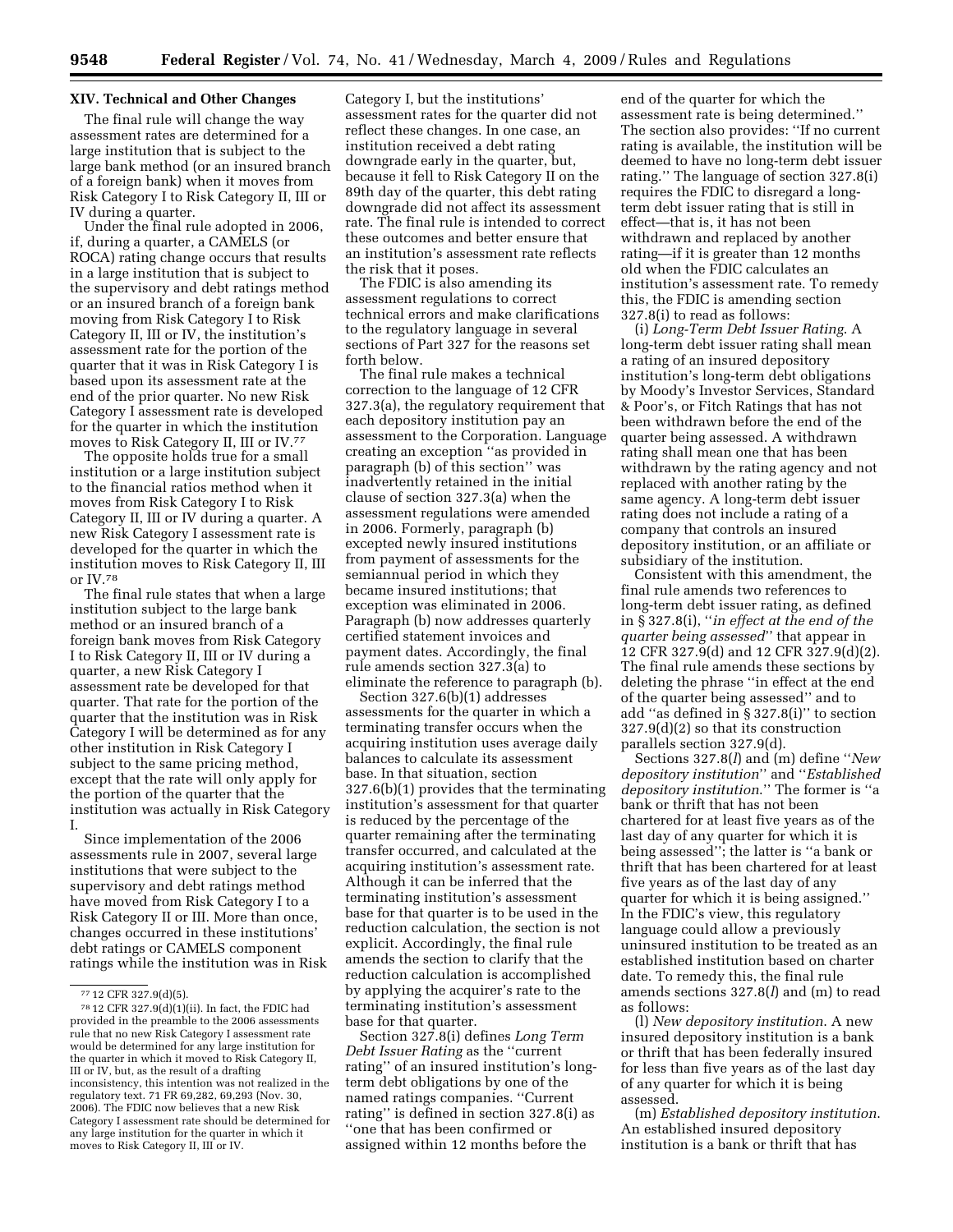been federally insured for at least five years as of the last day of any quarter for which it is being assessed.

Section 327.9(d)(7)(viii), which addresses rates applicable to institutions subject to the subsidiary or credit union exception, contains language making the section applicable ''[o]n or after January 1, 2010.  $* * * " This language is$ redundant of language in section  $327.9(d)(7)(i)(A)$  and the final rule deletes it.

## **XV. Effective Date**

This final rule will become effective on April 1, 2009.

## **XVI. Regulatory Analysis and Procedure**

## *A. Solicitation of Comments on Use of Plain Language*

Section 722 of the Gramm-Leach-Bliley Act, Public Law 106–102, 113 Stat. 1338, 1471 (Nov. 12, 1999), requires the federal banking agencies to use plain language in all proposed and final rules published after January 1, 2000. The FDIC invited comments on how to make this proposal easier to understand and received one response. The comment stated that the proposal was too complicated and should have included an executive summary in bullet point format. Making the riskbased assessment system more responsive to risk entailed some complexity, which we tried to minimize.

## *B. Regulatory Flexibility Act*

The Regulatory Flexibility Act (RFA) requires that each federal agency either certify that a final rule would not, if adopted in final form, have a significant economic impact on a substantial number of small entities or prepare an initial regulatory flexibility analysis of the rule and publish the analysis for comment.79 Certain types of rules, such as rules of particular applicability relating to rates or corporate or financial structures, or practices relating to such rates or structures, are expressly excluded from the definition of ''rule'' for purposes of the RFA.80 The final rule relates directly to the rates imposed on insured depository institutions for deposit insurance, and to the risk-based assessment system components that measure risk and weigh that risk in determining each institution's assessment rate, and includes technical and other changes to the FDIC's assessment regulations. Nonetheless, the FDIC is voluntarily undertaking an initial regulatory flexibility analysis of the final rule for publication.

As of December 31, 2008, of the 8,305 insured commercial banks and savings associations, there were 4,567 small insured depository institutions as that term is defined for purposes of the RFA (*i.e.*, those with \$165 million or less in assets).

For purposes of this analysis, whether the FDIC were to collect needed assessments under the existing rule or under the final rule, the total amount of assessments collected would be the same. The FDIC's total assessment needs are driven by the statutory requirement that the FDIC adopt a restoration plan and by the FDIC's aggregate insurance losses, expenses, investment income, and insured deposit growth, among other factors. Given the FDIC's total assessment needs, the final rule would merely alter the distribution of assessments among insured institutions. Using the data as of December 31, 2008, the FDIC calculated the total assessments that would be collected under the base rate schedule in the final rule.

The economic impact of the final rule on each small institution for RFA purposes (*i.e.*, institutions with assets of \$165 million or less) was then calculated as the difference in annual assessments under the final rule compared to the existing rule as a percentage of the institution's annual revenue and annual profits, assuming the same total assessments collected by the FDIC from the banking industry.81 82

Based on the December 2008 data, under the final rule, for more than 75 percent of small institutions, the change in the assessment system would result in assessment changes (up or down) totaling five percent or less of annual revenue. Of the total of 4,567 small institutions, only eight percent would have experienced an increase equal to five percent or greater of their total revenue. These figures do not indicate a significant economic impact on revenues for a substantial number of small insured institutions. Table 18 below sets forth the results of the analysis in more detail.

## TABLE 18—CHANGE IN ASSESSMENTS UNDER THE FINAL RULE AS A PERCENTAGE OF TOTAL REVENUE

| Change in assessments as a percentage of total revenue | Number of<br>institutions | Percent of |
|--------------------------------------------------------|---------------------------|------------|
|                                                        | 240                       | 5.26       |
|                                                        | 545                       | 11.93      |
|                                                        | 2.306                     | 50.49      |
|                                                        | 1.120                     | 24.52      |
|                                                        | 239                       | 5.23       |
|                                                        |                           | 2.56       |
|                                                        |                           | იი იი      |

The FDIC performed a similar analysis to determine the impact on profits for small institutions. Based on December 2008 data, under the final

rule, 81 percent of the small institutions with reported profits would have experienced a change in their annual profits of 5 percent or less. Table 19 sets forth the results of the analysis in more detail.

82An institution's total revenue is defined as the sum of its annual net interest income and non-

<sup>&</sup>lt;sup>79</sup> See 5 U.S.C. 603, 604 and 605.<br><sup>80</sup> 5 U.S.C. 601.<br><sup>81</sup> Throughout this regulatory flexibility analysis (unlike the rest of the final rule), a ''small

institution'' refers to an institution with assets of \$165 million or less.

interest income. An institution's profit is defined as income before taxes and extraordinary items, gross of loan loss provisions.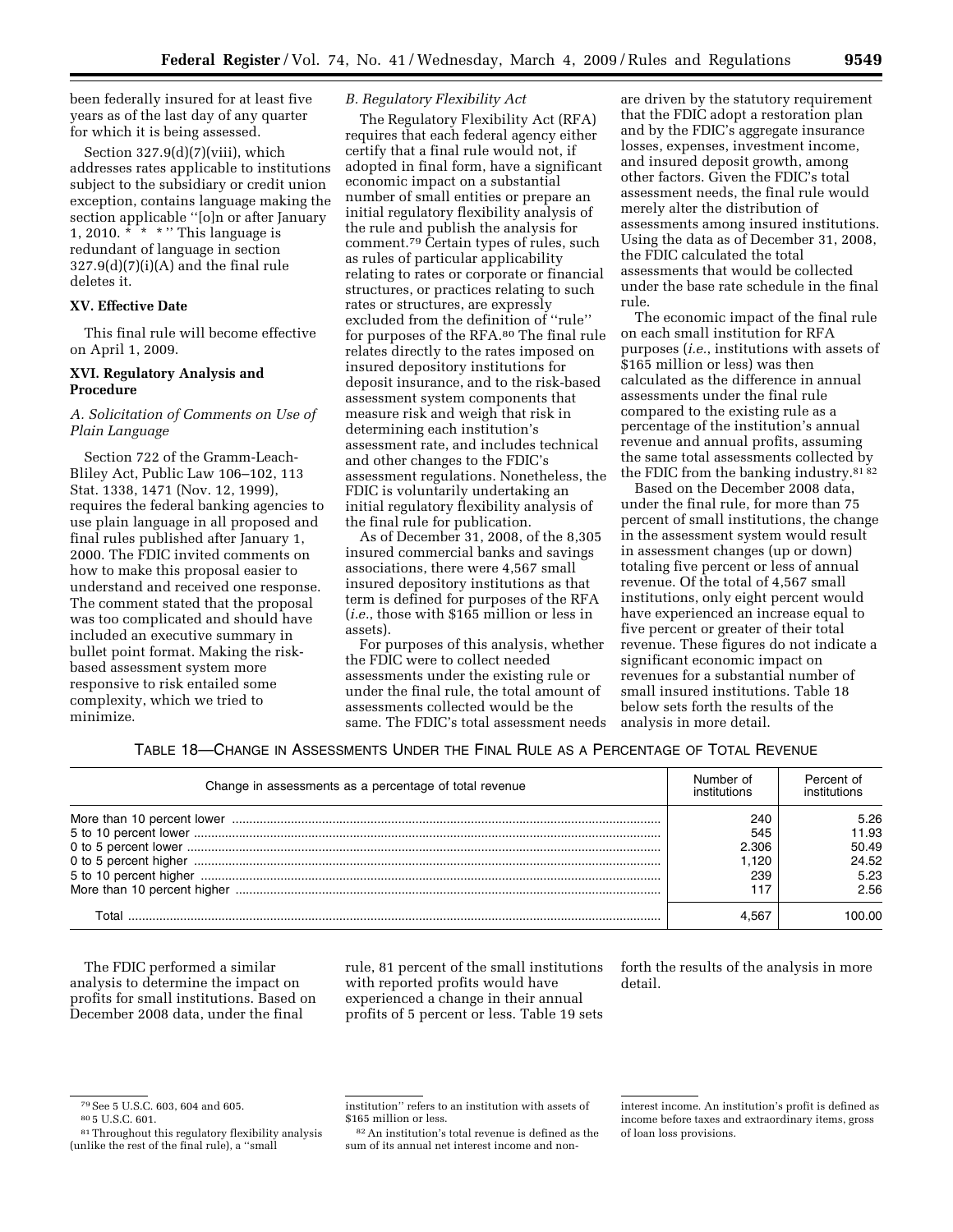| Number of<br>Change in assessments as a percentage of profit<br>institutions | Percent of<br>institutions |
|------------------------------------------------------------------------------|----------------------------|
| 451                                                                          | 14.77                      |
| 266                                                                          | 8.71                       |
| 616                                                                          | 20.18                      |
| 654                                                                          | 21.42                      |
| 477                                                                          | 15.62                      |
| 276                                                                          | 9.04                       |
| 313                                                                          | 10.25                      |
| 3.053                                                                        | 100.00.                    |
|                                                                              |                            |

| TABLE 19—CHANGE IN ASSESSMENTS UNDER THE PROPOSAL AS A PERCENTAGE OF PROFIT * |  |  |
|-------------------------------------------------------------------------------|--|--|
|-------------------------------------------------------------------------------|--|--|

\* Institutions with negative or no profit were excluded. These institutions are shown separately in Table 20.

Of those small institutions with reported profits, only 10 percent would have experienced a decrease in their total profits of 10 percent or greater. 65 percent of these small institutions would have a greater than five percent increase in their profits. Again, these figures do not indicate a significant

economic impact on profits for a substantial number of small insured institutions.

Table 19 excludes small institutions that either show no profit or show a loss, because a percentage cannot be calculated. The FDIC analyzed the effect of the final rule on these institutions by determining the annual assessment

change that would result. Table 20 below shows that only 17 percent (256) of the 1,514 small insured institutions in this category would have experienced an increase in annual assessments of \$10,000 or more. 14% of these institutions would have experienced a decrease of \$10,000 or more.

TABLE 20—CHANGE IN ASSESSMENTS UNDER THE FINAL RULE FOR INSTITUTIONS WITH NEGATIVE OR NO REPORTED **PROFIT** 

| Change in assessments | Number of<br>institutions | Percent of |
|-----------------------|---------------------------|------------|
|                       | 97                        | 6.40       |
|                       | 108                       | 7.13       |
|                       | 131                       | 8.65       |
|                       | 203                       | 13.41      |
|                       | 78                        | 5.15       |
|                       | 641                       | 42.43      |
|                       | 124                       | 8.19       |
|                       | 132                       | 8.72       |
|                       | 1.514                     |            |

The final rule does not directly impose any ''reporting'' or ''recordkeeping'' requirements within the meaning of the Paperwork Reduction Act. The compliance requirements for the final rule would not exceed existing compliance requirements for the present system of FDIC deposit insurance assessments, which, in any event, are governed by separate regulations.

The FDIC is unaware of any duplicative, overlapping or conflicting federal rules.

The initial regulatory flexibility analysis set forth above demonstrates that the final rule would not have a significant economic impact on a substantial number of small institutions within the meaning of those terms as used in the RFA.83

# *C. Paperwork Reduction Act*

No collections of information pursuant to the Paperwork Reduction Act (44 U.S.C. 3501 *et seq.*) are contained in the proposed rule.

# *D. Small Business Regulatory Enforcement Fairness Act*

The Office of Management and Budget has determined that the final rule is not a ''major rule'' within the meaning of the relevant sections of the Small Business Regulatory Enforcement Act of 1996 (SBREFA) Public Law No. 110–28 (1996). As required by law, the FDIC will file the appropriate reports with Congress and the General Accounting Office so that the final rule may be reviewed.

*E. The Treasury and General Government Appropriations Act, 1999— Assessment of Federal Regulations and Policies on Families* 

The FDIC has determined that the proposed rule will not affect family

well-being within the meaning of section 654 of the Treasury and General Government Appropriations Act, enacted as part of the Omnibus Consolidated and Emergency Supplemental Appropriations Act of 1999 (Pub. L. 105–277, 112 Stat. 2681).

### **List of Subjects in 12 CFR Part 327**

Bank deposit insurance, Banks, banking, Savings associations.

 $\blacksquare$  <br> For the reasons set forth in the preamble, the FDIC amends chapter III of title 12 of the Code of Federal Regulations as follows:

### **PART 327—ASSESSMENTS**

■ 1. The authority citation for part 327 continues to read as follows:

**Authority:** 12 U.S.C. 1441, 1813, 1815, 1817–1819, 1821; Sec. 2101–2109, Public Law 109–171, 120 Stat. 9–21, and Sec. 3, Public Law 109–173, 119 Stat. 3605.

■ 2. Revise § 327.3(a)(1) to read as follows: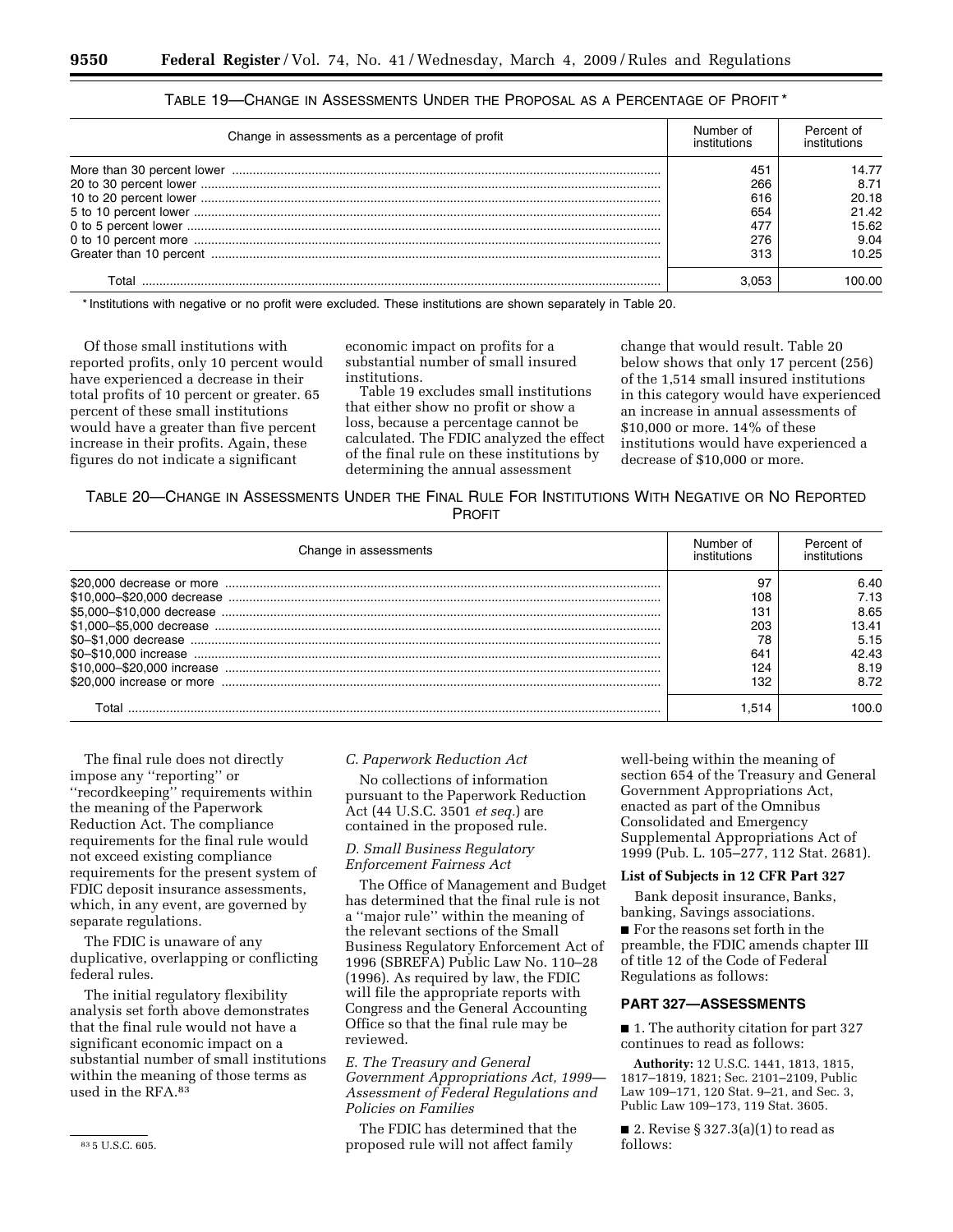#### **§ 327.3 Payment of assessments.**

(a) *Required.* (1) *In general.* Each insured depository institution shall pay to the Corporation for each assessment period an assessment determined in accordance with this part 327. \* \* \* \* \*

■ 3. Revise § 327.6(b)(1) to read as follows:

#### **§ 327.6 Terminating transfers; other terminations of insurance.**

\* \* \* \* \* (b) *Assessment for quarter in which the terminating transfer occurs*—(1) *Acquirer using Average Daily Balances.*  If an acquiring institution's assessment base is computed using average daily balances pursuant to § 327.5, the terminating institution's assessment for the quarter in which the terminating transfer occurs shall be reduced by the percentage of the quarter remaining after the terminating transfer and calculated at the acquiring institution's rate and using the assessment base reported in the terminating institution's quarterly report of condition for that quarter. \* \* \* \* \*

 $\blacksquare$  4. In § 327.8, revise paragraphs (g), (h), (i), (*l*) and (m) and add paragraphs (o), (p), (q), (r) and (s) to read as follows:

#### **§ 327.8 Definitions.**

\* \* \* \* \*

(g) *Small Institution.* An insured depository institution with assets of less than \$10 billion as of December 31, 2006 (other than an insured branch of a foreign bank or an institution classified as large for purposes of § 327.9(d)(8)) shall be classified as a small institution. If, after December 31, 2006, an institution classified as large under paragraph (h) of this section (other than an institution classified as large for purposes of  $\S 327.9(d)(8)$  reports assets of less than \$10 billion in its quarterly reports of condition for four consecutive quarters, the FDIC will reclassify the institution as small beginning the following quarter.

(h) *Large Institution.* An institution classified as large for purposes of § 327.9(d)(8) or an insured depository institution with assets of \$10 billion or more as of December 31, 2006 (other than an insured branch of a foreign bank) shall be classified as a large institution. If, after December 31, 2006, an institution classified as small under paragraph (g) of this section reports assets of \$10 billion or more in its quarterly reports of condition for four consecutive quarters, the FDIC will reclassify the institution as large beginning the following quarter.

(i) *Long-Term Debt Issuer Rating.* A long-term debt issuer rating shall mean a rating of an insured depository institution's long-term debt obligations by Moody's Investor Services, Standard & Poor's, or Fitch Ratings that has not been withdrawn before the end of the quarter being assessed. A withdrawn rating shall mean one that has been withdrawn by the rating agency and not replaced with another rating by the same agency. A long-term debt issuer rating does not include a rating of a company that controls an insured depository institution, or an affiliate or subsidiary of the institution. \* \* \* \* \*

(*l*) *New depository institution.* A new insured depository institution is a bank or savings association that has been federally insured for less than five years as of the last day of any quarter for which it is being assessed.

(m) *Established depository institution.*  An established insured depository institution is a bank or savings association that has been federally insured for at least five years as of the last day of any quarter for which it is being assessed.

(1) *Merger or consolidation involving new and established institution(s).*  Subject to paragraphs (m)(2), (3), (4), and (5) of this section and § 327.9(d)(10)(ii), (iii), when an established institution merges into or consolidates with a new institution, the resulting institution is a new institution unless:

(i) The assets of the established institution, as reported in its report of condition for the quarter ending immediately before the merger, exceeded the assets of the new institution, as reported in its report of condition for the quarter ending immediately before the merger; and

(ii) Substantially all of the management of the established institution continued as management of the resulting or surviving institution.

(2) *Consolidation involving established institutions.* When established institutions consolidate, the resulting institution is an established institution.

(3) *Grandfather exception.* If a new institution merges into an established institution, and the merger agreement was entered into on or before July 11, 2006, the resulting institution shall be deemed to be an established institution for purposes of this part.

(4) *Subsidiary exception.* Subject to paragraph (m)(5) of this section, a new institution will be considered established if it is a wholly owned subsidiary of:

(i) A company that is a bank holding company under the Bank Holding

Company Act of 1956 or a savings and loan holding company under the Home Owners' Loan Act, and:

(A) At least one eligible depository institution (as defined in 12 CFR 303.2(r)) that is owned by the holding company has been chartered as a bank or savings association for at least five years as of the date that the otherwise new institution was established; and

(B) The holding company has a composite rating of at least ''2'' for bank holding companies or an above average or ''A'' rating for savings and loan holding companies and at least 75 percent of its insured depository institution assets are assets of eligible depository institutions, as defined in 12 CFR 303.2(r); or

(ii) An eligible depository institution, as defined in 12 CFR 303.2(r), that has been chartered as a bank or savings association for at least five years as of the date that the otherwise new institution was established.

(5) *Effect of credit union conversion.*  In determining whether an insured depository institution is new or established, the FDIC will include any period of time that the institution was a federally insured credit union.

\* \* \* \* \* (o) *Unsecured debt*—For purposes of the unsecured debt adjustment as set forth in § 327.9(d)(5), unsecured debt shall include senior unsecured liabilities and subordinated debt.

(p) *Senior unsecured liability*—For purposes of the unsecured debt adjustment as set forth in § 327.9(d)(5), senior unsecured liabilities shall be the unsecured portion of other borrowed money as defined in the quarterly report of condition for the reporting period as defined in paragraph (b)), but shall not include any senior unsecured debt that the FDIC has guaranteed under the Temporary Liquidity Guarantee Program, 12 CFR Part 370.

(q) *Subordinated debt*—For purposes of the unsecured debt adjustment as set forth in § 327.9(d)(5), subordinated debt shall be as defined in the quarterly report of condition for the reporting period; however, subordinated debt shall also include limited-life preferred stock as defined in the quarterly report of condition for the reporting period.

(r) *Long-term unsecured debt*—For purposes of the unsecured debt adjustment as set forth in § 327.9(d)(5), long-term unsecured debt shall be unsecured debt with at least one year remaining until maturity.

(s) *Reciprocal deposits*—Deposits that an insured depository institution receives through a deposit placement network on a reciprocal basis, such that: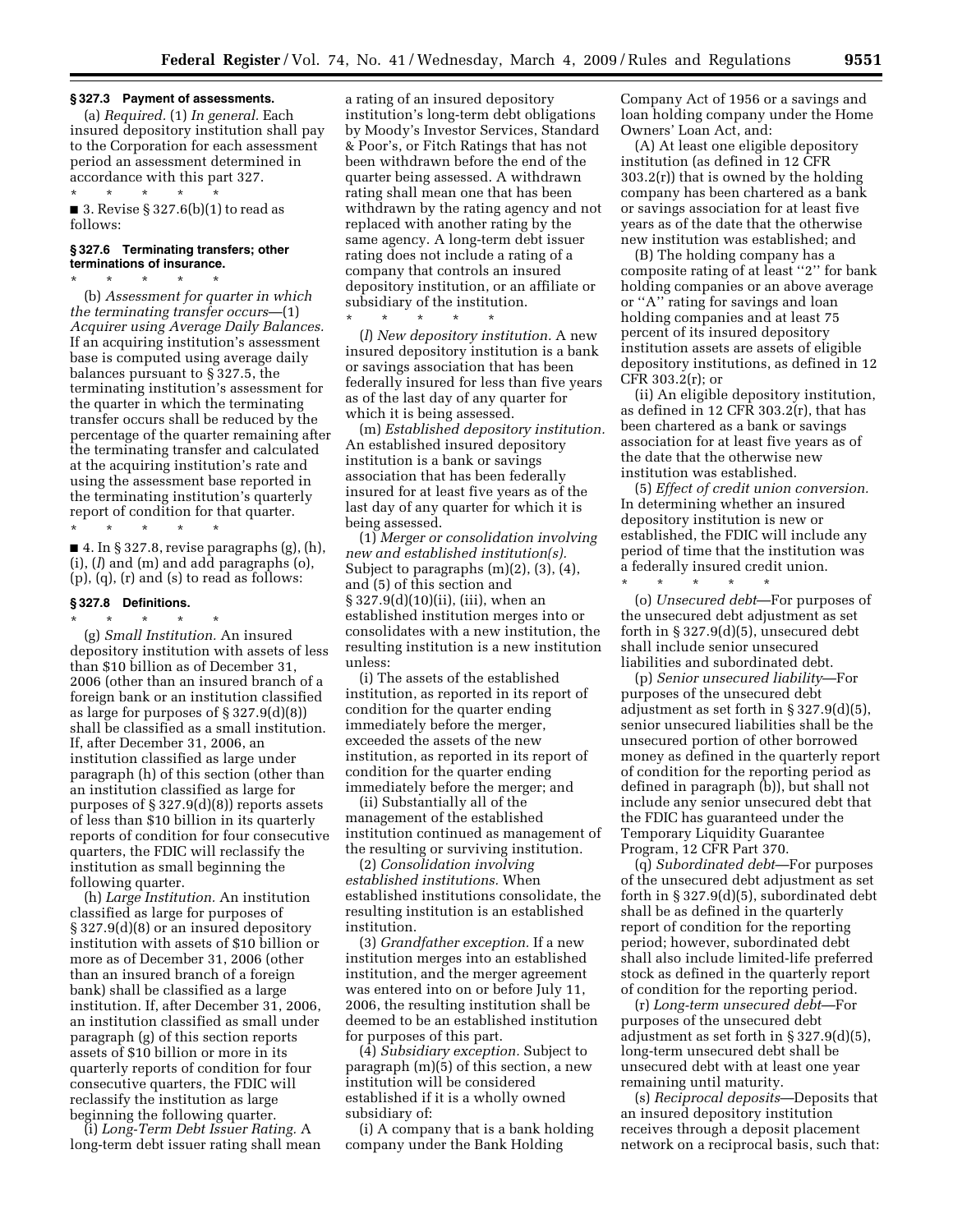(1) for any deposit received, the institution (as agent for depositors) places the same amount with other insured depository institutions through the network; and (2) each member of the network sets the interest rate to be paid on the entire amount of funds it places with other network members.

■ 7. Revise § 327.9 to read as follows:

#### **§ 327.9 Assessment risk categories and pricing methods.**

(a) *Risk Categories.*—Each insured depository institution shall be assigned to one of the following four Risk Categories based upon the institution's capital evaluation and supervisory evaluation as defined in this section.

(1) *Risk Category I.* All institutions in Supervisory Group A that are Well Capitalized;

(2) *Risk Category II.* All institutions in Supervisory Group A that are Adequately Capitalized, and all institutions in Supervisory Group B that are either Well Capitalized or Adequately Capitalized;

(3) *Risk Category III.* All institutions in Supervisory Groups A and B that are Undercapitalized, and all institutions in Supervisory Group C that are Well Capitalized or Adequately Capitalized; and

(4) *Risk Category IV.* All institutions in Supervisory Group C that are Undercapitalized.

(b) *Capital evaluations.* An institution will receive one of the following three capital evaluations on the basis of data reported in the institution's Consolidated Reports of Condition and Income, Report of Assets and Liabilities of U.S. Branches and Agencies of Foreign Banks, or Thrift Financial Report dated as of March 31 for the assessment period beginning the preceding January 1; dated as of June 30 for the assessment period beginning the preceding April 1; dated as of September 30 for the assessment period beginning the preceding July 1; and dated as of December 31 for the assessment period beginning the preceding October 1.

(1) *Well Capitalized.* (i) Except as provided in paragraph (b)(1)(ii) of this section, a Well Capitalized institution is one that satisfies each of the following capital ratio standards: Total risk-based ratio, 10.0 percent or greater; Tier 1 riskbased ratio, 6.0 percent or greater; and Tier 1 leverage ratio, 5.0 percent or greater.

(ii) For purposes of this section, an insured branch of a foreign bank will be deemed to be Well Capitalized if the insured branch:

(A) Maintains the pledge of assets required under § 347.209 of this chapter; and

(B) Maintains the eligible assets prescribed under § 347.210 of this chapter at 108 percent or more of the average book value of the insured branch's third-party liabilities for the quarter ending on the report date specified in paragraph (b) of this section.

(2) *Adequately Capitalized.* (i) Except as provided in paragraph (b)(2)(ii) of this section, an Adequately Capitalized institution is one that does not satisfy the standards of Well Capitalized under this paragraph but satisfies each of the following capital ratio standards: Total risk-based ratio, 8.0 percent or greater; Tier 1 risk-based ratio, 4.0 percent or greater; and Tier 1 leverage ratio, 4.0 percent or greater.

(ii) For purposes of this section, an insured branch of a foreign bank will be deemed to be Adequately Capitalized if the insured branch:

(A) Maintains the pledge of assets required under § 347.209 of this chapter; and

(B) Maintains the eligible assets prescribed under § 347.210 of this chapter at 106 percent or more of the average book value of the insured branch's third-party liabilities for the quarter ending on the report date specified in paragraph (b) of this section; and

(C) Does not meet the definition of a Well Capitalized insured branch of a foreign bank.

(3) *Undercapitalized.* An undercapitalized institution is one that does not qualify as either Well Capitalized or Adequately Capitalized under paragraphs (b)(1) and (b)(2) of this section.

(c) *Supervisory evaluations.* Each institution will be assigned to one of three Supervisory Groups based on the Corporation's consideration of supervisory evaluations provided by the institution's primary federal regulator. The supervisory evaluations include the results of examination findings by the primary federal regulator, as well as other information that the primary federal regulator determines to be relevant. In addition, the Corporation will take into consideration such other information (such as state examination findings, as appropriate) as it determines to be relevant to the institution's financial condition and the risk posed to the Deposit Insurance Fund. The three Supervisory Groups are:

(1) *Supervisory Group ''A.''* This Supervisory Group consists of

financially sound institutions with only a few minor weaknesses;

(2) *Supervisory Group ''B.''* This Supervisory Group consists of institutions that demonstrate weaknesses which, if not corrected, could result in significant deterioration of the institution and increased risk of loss to the Deposit Insurance Fund; and

(3) *Supervisory Group ''C.''* This Supervisory Group consists of institutions that pose a substantial probability of loss to the Deposit Insurance Fund unless effective corrective action is taken.

(d) *Determining Initial Base Assessment Rates for Risk Category I Institutions.* Subject to paragraphs (d)(2), (4), (5), (6), (8), (9) and (10) of this section, an insured depository institution in Risk Category I, except for a large institution that has at least one long-term debt issuer rating, as defined in § 327.8(i), shall have its initial base assessment rate determined using the financial ratios method set forth in paragraph (d)(1) of this section. A large insured depository institution in Risk Category I that has at least one long-term debt issuer rating shall have its initial base assessment rate determined using the large bank method set forth in paragraph (d)(2) of this section (subject to paragraphs (d)(2), (4), (5), (6), (8), (9) and (10) of this section). The initial base assessment rate for a large institution whose assessment rate in the prior quarter was determined using the large bank method, but which no longer has a long-term debt issuer rating, shall be determined using the financial ratios method.

(1) *Financial ratios method.* Under the financial ratios method for Risk Category I institutions, each of six financial ratios and a weighted average of CAMELS component ratings will be multiplied by a corresponding pricing multiplier. The sum of these products will be added to or subtracted from a uniform amount. The resulting sum shall equal the institution's initial base assessment rate; provided, however, that no institution's initial base assessment rate shall be less than the minimum initial base assessment rate in effect for Risk Category I institutions for that quarter nor greater than the maximum initial base assessment rate in effect for Risk Category I institutions for that quarter. An institution's initial base assessment rate, subject to adjustment pursuant to paragraphs (d)(4), (5) and (6) of this section, as appropriate (which will produce the total base assessment rate), and adjusted for the actual assessment rates set by the Board under § 327.10(c), will equal an institution's assessment rate. The six financial ratios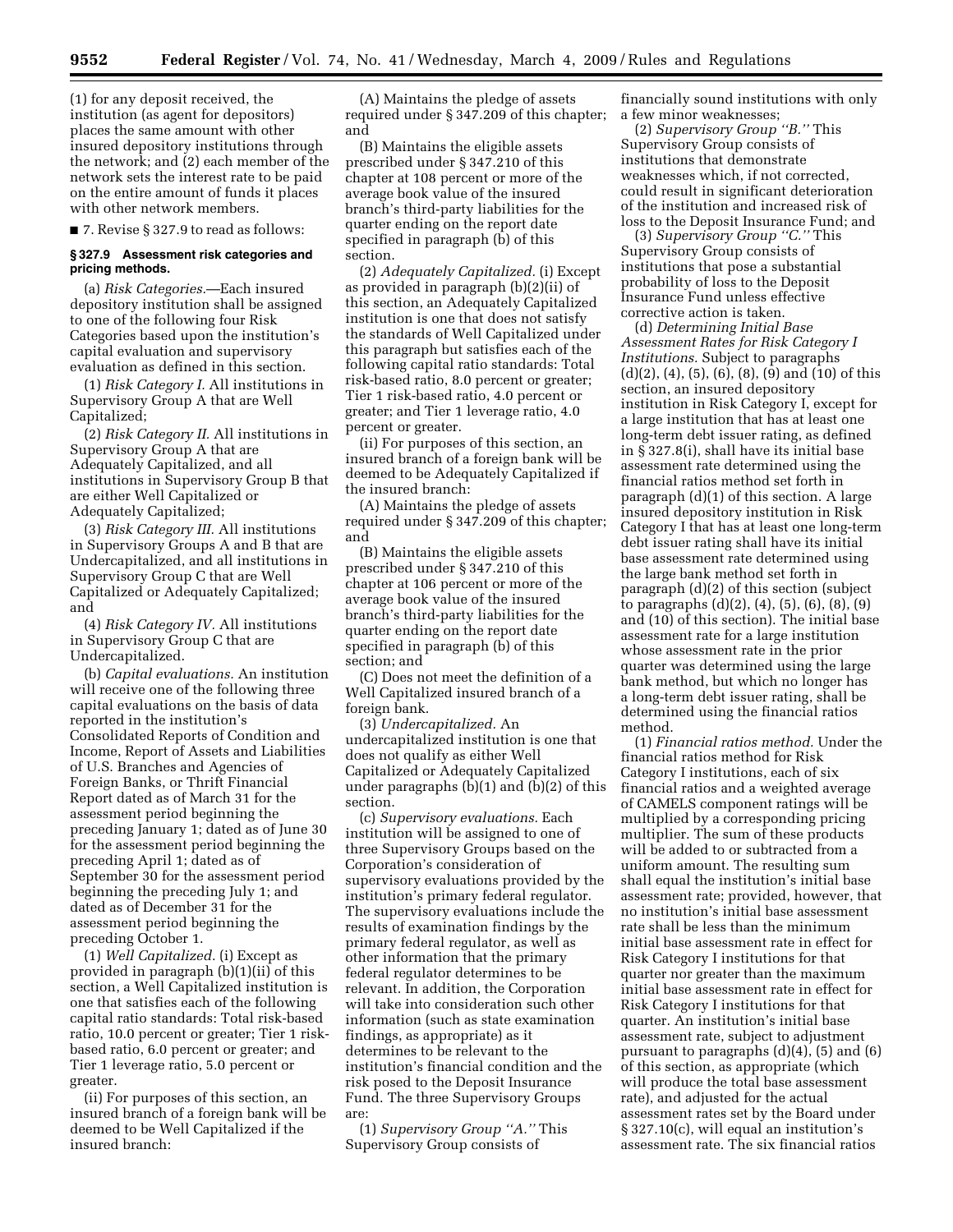are: Tier 1 Leverage Ratio; Loans past due 30–89 days/gross assets; Nonperforming assets/gross assets; Net loan charge-offs/gross assets; Net income before taxes/risk-weighted assets; and the Adjusted brokered deposit ratio. The ratios are defined in Table A.1 of Appendix A to this

subpart. The ratios will be determined for an assessment period based upon information contained in an institution's report of condition filed as of the last day of the assessment period as set out in § 327.9(b). The weighted average of CAMELS component ratings is created by multiplying each

component by the following percentages and adding the products: Capital adequacy—25%, Asset quality—20%, Management—25%, Earnings—10%, Liquidity—10%, and Sensitivity to market risk—10%. The following table sets forth the initial values of the pricing multipliers:

| Risk measures* | Pricing multi-<br>bliers ** |
|----------------|-----------------------------|
|                | (0.056)                     |
|                | 0.575                       |
|                | 1.074                       |
|                | 1.210                       |
|                | (0.764)                     |
|                | 0.065                       |
|                | L.095                       |

\* Ratios are expressed as percentages.

\*\* Multipliers are rounded to three decimal places.

The six financial ratios and the weighted average CAMELS component rating will be multiplied by the respective pricing multiplier, and the products will be summed. To this result will be added the uniform amount of 11.861. The resulting sum shall equal the institution's initial base assessment rate; provided, however, that no institution's initial base assessment rate shall be less than the minimum initial base assessment rate in effect for Risk Category I institutions for that quarter nor greater than the maximum initial base assessment rate in effect for Risk Category I institutions for that quarter. Appendix A to this subpart describes the derivation of the pricing multipliers and uniform amount and explains how they will be periodically updated.

(i) *Publication and uniform amount and pricing multipliers.* The FDIC will publish notice in the **Federal Register**  whenever a change is made to the uniform amount or the pricing multipliers for the financial ratios method.

(ii) *Implementation of CAMELS rating changes*—(A) *Changes between risk categories.* If, during a quarter, a CAMELS composite rating change occurs that results in an institution whose Risk Category I assessment rate is determined using the financial ratios method moving from Risk Category I to Risk Category II, III or IV, the institution's initial base assessment rate for the portion of the quarter that it was in Risk Category I shall be determined using the supervisory ratings in effect before the change and the financial ratios as of the end of the quarter, subject to adjustment pursuant to paragraphs  $(d)(4)$ ,  $(5)$ , and  $(6)$  of this section, as appropriate, and adjusted for the actual assessment rates set by the

Board under § 327.10(c). For the portion of the quarter that the institution was not in Risk Category I, the institution's initial base assessment rate, which shall be subject to adjustment pursuant to paragraphs (d)(5), (6) and (7), shall be determined under the assessment schedule for the appropriate Risk Category. If, during a quarter, a CAMELS composite rating change occurs that results in an institution moving from Risk Category II, III or IV to Risk Category I, and its initial base assessment rate would be determined using the financial ratios method, then that method shall apply for the portion of the quarter that it was in Risk Category I, subject to adjustment pursuant to paragraphs (d)(4), (5), and (6) of this section, as appropriate, and adjusted for the actual assessment rates set by the Board under § 327.10(c). For the portion of the quarter that the institution was not in Risk Category I, the institution's initial base assessment rate, which shall be subject to adjustment pursuant to paragraphs (d)(5), (6) and (7), shall be determined under the assessment schedule for the appropriate Risk Category.

(*B*) *Changes within Risk Category I.* If, during a quarter, an institution's CAMELS component ratings change in a way that would change the institution's initial base assessment rate within Risk Category I, the initial base assessment rate for the period before the change shall be determined under the financial ratios method using the CAMELS component ratings in effect before the change, subject to adjustment pursuant to paragraphs  $(d)(4)$ ,  $(5)$ , and  $(6)$  of this section, as appropriate. Beginning on the date of the CAMELS component ratings change, the initial base assessment rate for the remainder of the

quarter shall be determined using the CAMELS component ratings in effect after the change, again subject to adjustment pursuant to paragraphs  $(d)(4)$ ,  $(5)$ , and  $(6)$  of this section, as appropriate.

(2) *Large bank method.* A large insured depository institution in Risk Category I that has at least one long-term debt issuer rating, as defined in § 327.8(i), shall have its initial base assessment rate determined using the large bank method. The initial base assessment rate under the large bank method shall be derived from three components, each given a 331⁄3 percent weight: a component derived using the financial ratios method, a component derived using long-term debt issuer ratings, and a component derived using CAMELS component ratings. The institution's assessment rate computed using the financial ratios method shall be converted to a financial ratios score by first subtracting 10 from the financial ratios method assessment rate and then multiplying the result by  $\frac{1}{2}$ . The result will equal an institution's financial ratios score. Its CAMELS component ratings will be weighted to derive a weighted average CAMELS rating using the same weights applied in the financial ratios method as set forth under paragraph (d)(1) of this section. Long-term debt issuer ratings will be converted to numerical values between 1 and 3 as provided in Appendix B to this subpart and the converted values will be averaged. The financial ratios score, the weighted average CAMELS rating and the average of converted long-term debt issuer ratings each will be multiplied by 1.692 (which shall be the pricing multiplier), and the products will be summed. To this result will be added 3.873 (which shall be a uniform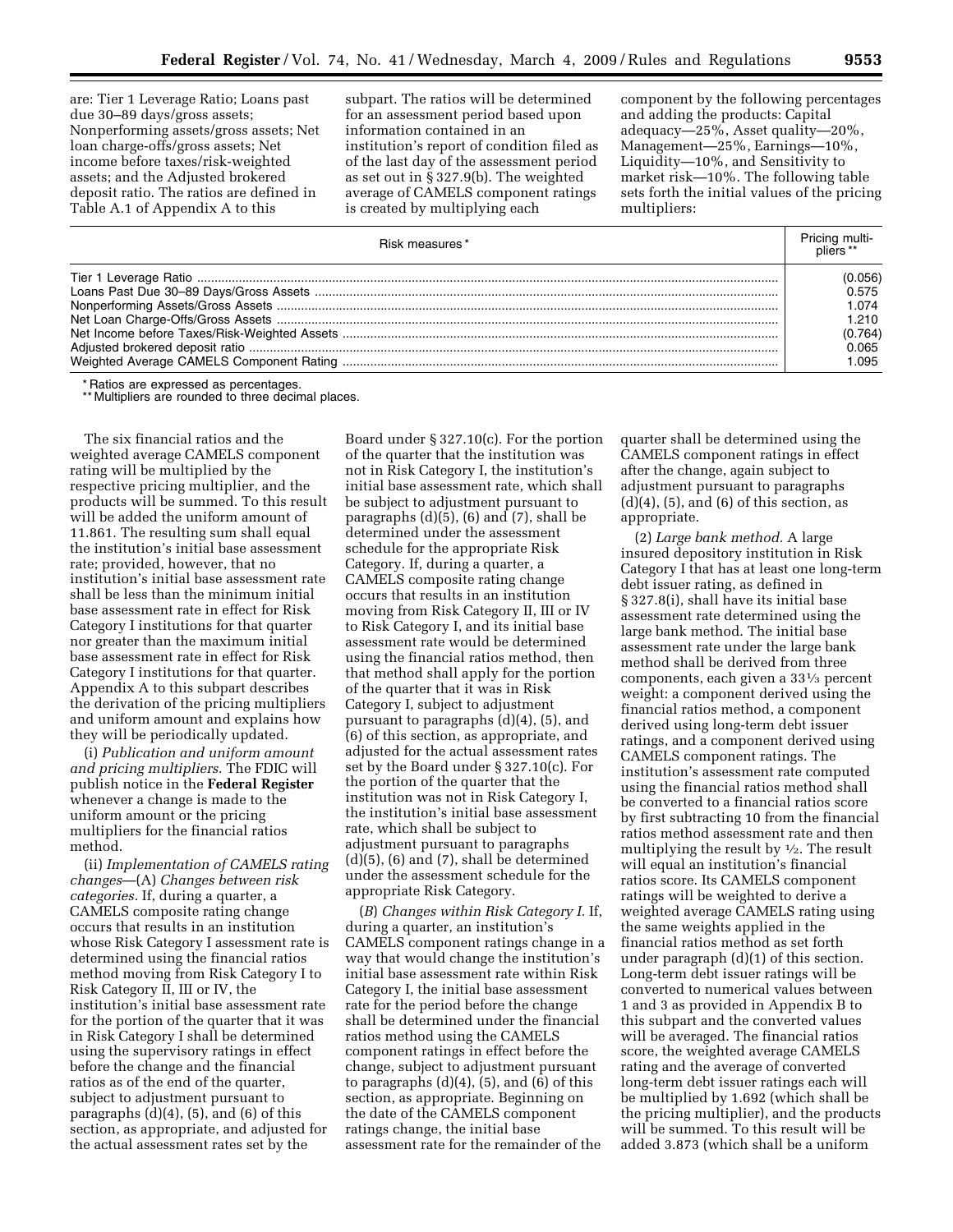amount for all institutions subject to the large bank method). The resulting sum shall equal the institution's initial base assessment rate; provided, however, that no institution's initial base assessment rate shall be less than the minimum initial base assessment rate in effect for Risk Category I institutions for that quarter nor greater than the maximum initial base assessment rate in effect for Risk Category I institutions for that quarter. An institution's initial base assessment rate, subject to adjustment pursuant to paragraphs (d)(4), (5), and (6) of this section, as appropriate (which will produce the total base assessment rate), and adjusted for the actual assessment rates set by the Board pursuant to § 327.10(c), will equal an institution's assessment rate.

(i) *Implementation of Large Bank Method Changes between Risk Categories.* If, during a quarter, a CAMELS or ROCA rating change occurs that results in an institution whose Risk Category I initial base assessment rate is determined using the large bank method or an insured branch of a foreign bank moving from Risk Category I to Risk Category II, III or IV, the institution's initial base assessment rate for the portion of the quarter that it was in Risk Category I shall be determined as for any other institution in Risk Category I whose initial base assessment rate is determined using the large bank method, subject to adjustments pursuant to paragraph  $(d)(4)$ ,  $(5)$ , and  $(6)$  of this section, as appropriate or, if the institution is an insured branch of a foreign bank, using the weighted average ROCA component rating, subject to adjustment pursuant to paragraph (d)(4). For the portion of the quarter that the institution was not in Risk Category I, the institution's initial base assessment rate, which, unless the institution is an insured branch of a foreign bank, shall be subject to adjustment pursuant to paragraphs (d)(5), (6) and (7), shall be determined under the assessment schedule for the appropriate Risk Category. If, during a quarter, a CAMELS or ROCA rating change occurs that results in a large institution with a long-term debt issuer rating or an insured branch of a foreign bank moving from Risk Category II, III or IV to Risk Category I, the institution's assessment rate for the portion of the quarter that it was in Risk Category I shall equal the rate determined under paragraphs  $(d)(2)$  (and  $(d)(4)$ ,  $(5)$ , and  $(6)$ ) or  $(d)(3)$  (and  $(d)(4)$ ,  $(5)$ , and  $(6)$ ) of this section, as appropriate. For the portion of the quarter that the institution was not in Risk Category I, the institution's initial base assessment

rate, which shall be subject to adjustment pursuant to paragraphs (d)(5), (6) and (7), shall be determined under the assessment schedule for the appropriate Risk Category.

(ii) *Implementation of Large Bank Method Changes within Risk Category I.*  If, during a quarter, an institution whose Risk Category I initial base assessment rate is determined using the large bank method remains in Risk Category I, but the financial ratios score, a CAMELS component or a long-term debt issuer rating changes that would affect the institution's initial base assessment rate, or if, during a quarter, an insured branch of a foreign bank remains in Risk Category I, but a ROCA component rating changes that would affect the institution's initial base assessment rate, separate assessment rates for the portion(s) of the quarter before and after the change(s) shall be determined under paragraphs  $(d)(2)$  (and  $(d)(4)$ ,  $(5)$ , and  $(6)$ ) or  $(d)(3)$  (and  $(d)(4)$ ) of this section, as appropriate.

(3) *Assessment rate for insured branches of foreign banks*—(i) *Insured branches of foreign banks in Risk Category I.* Insured branches of foreign banks in Risk Category I shall be assessed using the weighted average ROCA component rating, as determined under paragraph (d)(3)(ii) of this section.

(ii) *Weighted average ROCA component rating.* The weighted average ROCA component rating shall equal the sum of the products that result from multiplying ROCA component ratings by the following percentages: Risk Management—35%, Operational Controls—25%, Compliance—25%, and Asset Quality—15%. The weighted average ROCA rating will be multiplied by 5.076 (which shall be the pricing multiplier). To this result will be added 3.873 (which shall be a uniform amount for all insured branches of foreign banks). The resulting sum—the initial base assessment rate—subject to adjustments pursuant to paragraph (d)(4) of this section will equal an institution's total base assessment rate; provided, however, that no institution's total base assessment rate will be less than the minimum total base assessment rate in effect for Risk Category I institutions for that quarter nor greater than the maximum total base assessment rate in effect for Risk Category I institutions for that quarter.

(iii) No insured branch of a foreign bank in any risk category shall be subject to the unsecured debt adjustment, the secured liability adjustment, or the brokered deposit adjustment.

(4) *Adjustment for large banks or insured branches of foreign banks*—(i) *Basis for and size of adjustment.* Within Risk Category I, large institutions and insured branches of foreign banks except new institutions as provided under paragraph  $(d)(9)(i)(A)$  of this section, are subject to adjustment of their initial base assessment rate. Any such large bank adjustment shall be limited to a change in the initial base assessment rate of up to one basis point higher or lower than the rate determined using the financial ratios method, the large bank method, or the weighted average ROCA component rating method, whichever is applicable. In determining whether to make this initial base assessment rate adjustment for a large institution or an insured branch of a foreign bank, the FDIC may consider other relevant information in addition to the factors used to derive the risk assignment under paragraphs (d)(1), (2), or (3) of this section. Relevant information includes financial performance and condition information, other market or supervisory information, potential loss severity, and stress considerations, as described in Appendix C to this subpart.

(ii) *Adjustment subject to maximum and minimum rates.* No adjustment to the initial base assessment rate for large banks shall decrease any rate so that the resulting rate would be less than the minimum initial base assessment rate, or increase any rate above the maximum initial base assessment rate.

(iii) *Prior notice of adjustments*—(A) *Prior notice of upward adjustment.* Prior to making any upward large bank adjustment to an institution's initial base assessment rate because of considerations of additional risk information, the FDIC will formally notify the institution and its primary federal regulator and provide an opportunity to respond. This notification will include the reasons for the adjustment and when the adjustment will take effect.

(B) *Prior notice of downward adjustment.* Prior to making any downward large bank adjustment to an institution's initial base assessment rate because of considerations of additional risk information, the FDIC will formally notify the institution's primary federal regulator and provide an opportunity to respond.

(iv) *Determination whether to adjust upward; effective period of adjustment.*  After considering an institution's and the primary federal regulator's responses to the notice, the FDIC will determine whether the large bank adjustment to an institution's initial base assessment rate is warranted,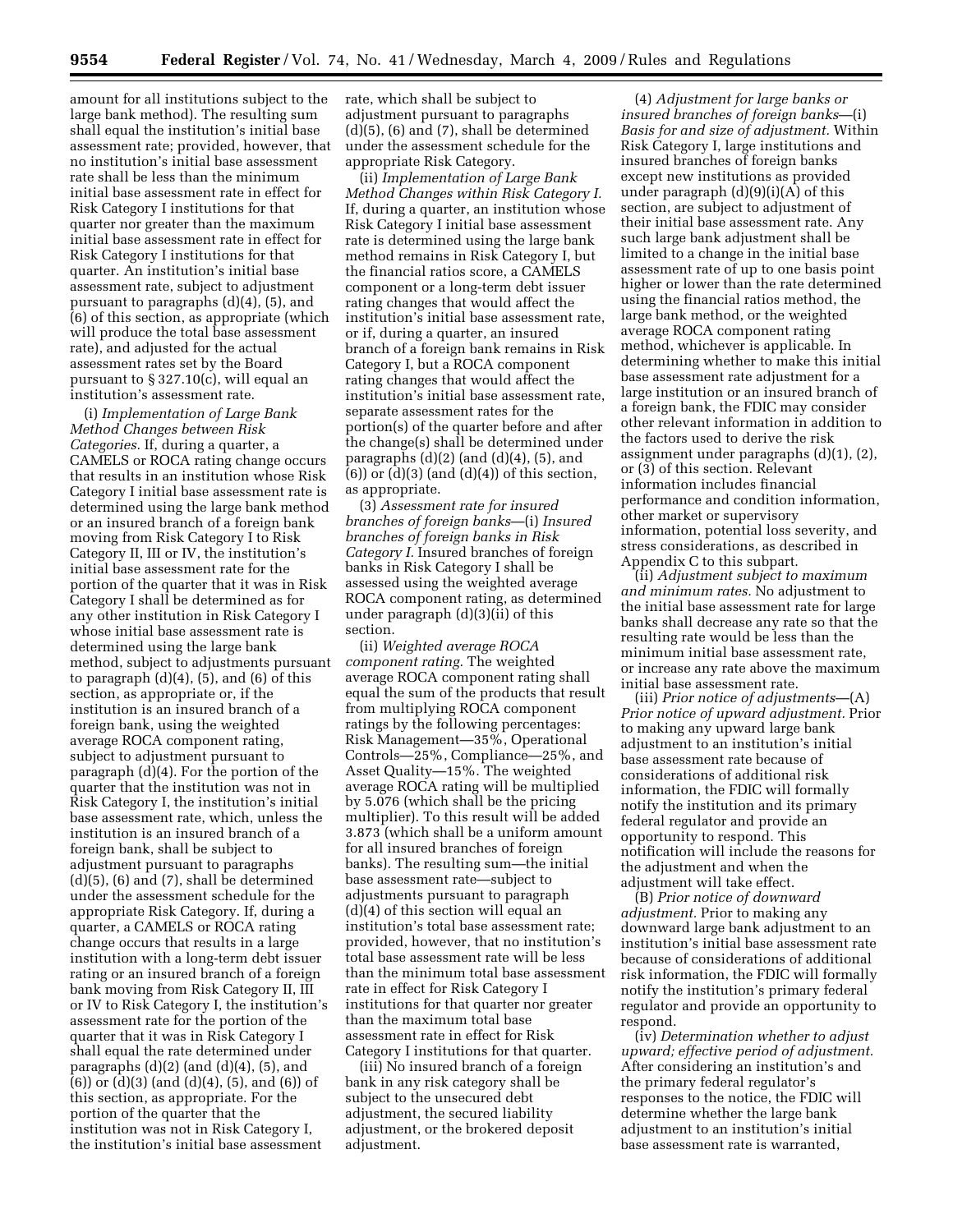taking into account any revisions to weighted average CAMELS component ratings, long-term debt issuer ratings, and financial ratios, as well as any actions taken by the institution to address the FDIC's concerns described in the notice. The FDIC will evaluate the need for the adjustment each subsequent assessment period, until it determines that an adjustment is no longer warranted. The amount of adjustment will in no event be larger than that contained in the initial notice without further notice to, and consideration of, responses from the primary federal regulator and the institution.

(v) *Determination whether to adjust downward; effective period of adjustment.* After considering the primary federal regulator's responses to the notice, the FDIC will determine whether the large bank adjustment to an institution's initial base assessment rate is warranted, taking into account any revisions to weighted average CAMELS component ratings, long-term debt issuer ratings, and financial ratios, as well as any actions taken by the institution to address the FDIC's concerns described in the notice. Any downward adjustment in an institution's initial base assessment rate will remain in effect for subsequent assessment periods until the FDIC determines that an adjustment is no longer warranted. Downward adjustments will be made without notification to the institution. However, the FDIC will provide advance notice to an institution and its primary federal regulator and give them an opportunity to respond before removing a downward adjustment.

(vi) *Adjustment without notice.*  Notwithstanding the notice provisions set forth above, the FDIC may change an institution's initial base assessment rate without advance notice under this paragraph, if the institution's supervisory or agency ratings or the financial ratios set forth in Appendix A to this subpart deteriorate.

(5) *Unsecured debt adjustment to initial base assessment rate for all institutions.* All institutions within all risk categories, except new institutions as provided under paragraph (d)(9)(i)(C) of this section and insured branches of foreign banks as provided under paragraph (d)(3)(iii) of this section, are subject to downward adjustment of assessment rates for unsecured debt, based on the ratio of long-term unsecured debt (and, for small institutions as defined in paragraph (ii) below, specified amounts of Tier 1 capital) to domestic deposits. Any unsecured debt adjustment shall be

made after any adjustment under paragraph (d)(4) of this section.

(i) *Large institutions*—The unsecured debt adjustment for large institutions shall be determined by multiplying the institution's ratio of long-term unsecured debt to domestic deposits by 40 basis points.

(ii) *Small institutions*—The unsecured debt adjustment for small institutions will factor in an amount of Tier 1 capital (qualified Tier 1 capital) in addition to any long-term unsecured debt; the amount of qualified Tier 1 capital will be the sum of the amounts set forth below:

| Range of Tier 1 capital to<br>adjusted average assets | Amount of Tier<br>1 capital within<br>range which is<br>qualified<br>(percent) |
|-------------------------------------------------------|--------------------------------------------------------------------------------|
| ≤5% ……………………………………                                    | O                                                                              |
| $>5\%$ and $\leq 6\%$                                 | 10                                                                             |
| $>6\%$ and $\leq 7\%$                                 | 20                                                                             |
| >7% and ≤8%                                           | 30                                                                             |
| $>8\%$ and $\leq 9\%$                                 | 40                                                                             |
| >9% and ≤10%                                          | 50                                                                             |
| >10% and ≤11%                                         | 60                                                                             |
| $>11\%$ and $\leq 12\%$                               | 70                                                                             |
| >12% and ≤13%                                         | 80                                                                             |
| >13% and ≤14%                                         | 90                                                                             |
| >14%<br>                                              | 100                                                                            |

For institutions that file Thrift Financial Reports, adjusted total assets will be used in place of adjusted average assets in the preceding table. The sum of qualified Tier 1 capital and long-term unsecured debt as a percentage of domestic deposits will be multiplied by 40 basis points to produce the unsecured debt adjustment for small institutions.

(iii) *Limitation*—No unsecured debt adjustment for any institution shall exceed five basis points.

(iv) *Applicable quarterly reports of condition*—Ratios for any given quarter shall be calculated from quarterly reports of condition (Call Reports and Thrift Financial Reports) filed by each institution as of the last day of the quarter. Until institutions separately report long-term senior unsecured liabilities and long-term subordinated debt in their quarterly reports of condition, the FDIC will use subordinated debt included in Tier 2 capital and will not include any amount of senior unsecured liabilities in calculating the unsecured debt adjustment.

(6) *Secured liability adjustment for all institutions.* All institutions within all risk categories, except insured branches of foreign banks as provided under paragraph (d)(3)(iii) of this section, are subject to upward adjustment of their assessment rate based upon the ratio of

their secured liabilities to domestic deposits. Any such adjustment shall be made after any applicable large bank adjustment or unsecured debt adjustment.

(i) *Secured liabilities for banks*— Secured liabilities for banks include Federal Home Loan Bank advances, securities sold under repurchase agreements, secured Federal funds purchased and other borrowings that are secured as reported in banks' quarterly Call Reports.

(ii) *Secured liabilities for savings associations*—Secured liabilities for savings associations include Federal Home Loan Bank advances as reported in quarterly Thrift Financial Reports (''TFRs''). Secured liabilities for savings associations also include securities sold under repurchase agreements, secured Federal funds purchased or other borrowings that are secured. Any of these secured amounts not reported separately from unsecured or other liabilities in the TFR will be imputed based on simple averages for Call Report filers as of June 30, 2008. As of that date, on average, 63.0 percent of the sum of Federal funds purchased and securities sold under repurchase agreements reported by Call Report filers were secured, and 49.4 percent of other borrowings were secured.

(iii) *Calculation*—An institution's ratio of secured liabilities to domestic deposits will, if greater than 25 percent, increase its assessment rate, but any such increase shall not exceed 50 percent of its assessment rate before the secured liabilities adjustment. For an institution that has a ratio of secured liabilities (as defined in paragraph (ii) above) to domestic deposits of greater than 25 percent, the institution's assessment rate (after taking into account any adjustment under paragraphs (d)(5) or (6) of this section) will be multiplied by the following amount: The ratio of the institution's secured liabilities to domestic deposits minus 0.25. Ratios of secured liabilities to domestic deposits shall be calculated from the report of condition, or similar report, filed by each institution.

(7) *Brokered Deposit Adjustment for Risk Categories II, III, and IV.* All institutions in Risk Categories II, III, and IV, except insured branches of foreign banks as provided under paragraph (d)(3)(iii) of this section, shall be subject to an assessment rate adjustment for brokered deposits. Any such brokered deposit adjustment shall be made after any adjustment under paragraph (d)(5) or (6). The brokered deposit adjustment includes all brokered deposits as defined in Section 29 of the Federal Deposit Insurance Act (12 U.S.C. 1831f),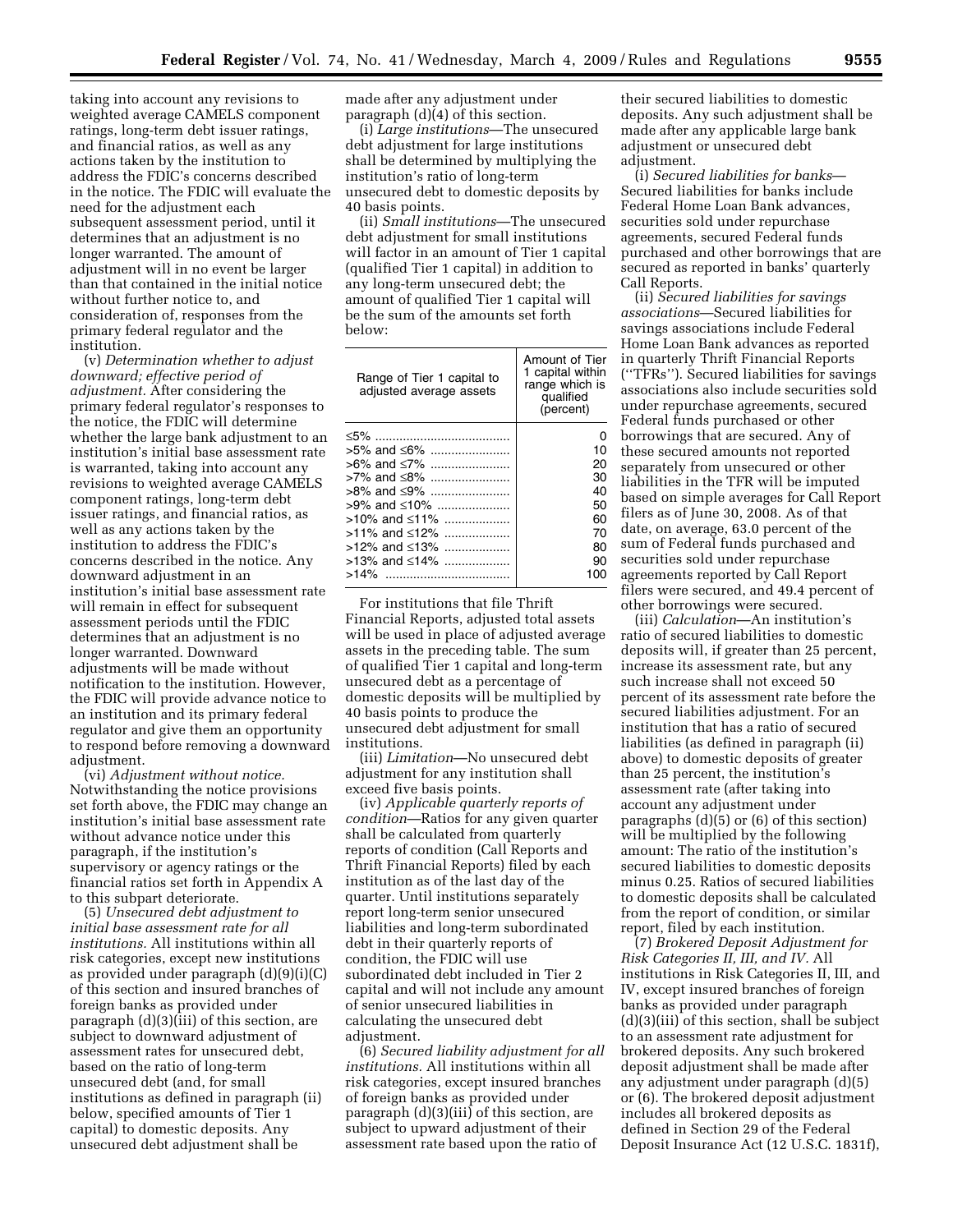and 12 CFR 337.6, including reciprocal deposits as defined in § 327.8(r), and brokered deposits that consist of balances swept into an insured institution by another institution. The adjustment under this paragraph is limited to those institutions whose ratio of brokered deposits to domestic deposits is greater than 10 percent; asset growth rates do not affect the adjustment. The adjustment is determined by multiplying by 25 basis points the difference between an institution's ratio of brokered deposits to domestic deposits and 0.10. The maximum brokered deposit adjustment will be 10 basis points. Brokered deposit ratios for any given quarter are calculated from the quarterly reports of condition filed by each institution as of the last day of the quarter.

(8) *Request to be treated as a large institution*—(i) *Procedure.* Any institution in Risk Category I with assets of between \$5 billion and \$10 billion may request that the FDIC determine its initial base assessment rate as a large institution. The FDIC will grant such a request if it determines that it has sufficient information to do so. The absence of long-term debt issuer ratings alone will not preclude the FDIC from granting a request. The initial base assessment rate for an institution without a long-term debt issuer rating will be derived using the financial ratios method, but will be subject to adjustment as a large institution under paragraph (d)(4) of this section. Any such request must be made to the FDIC's Division of Insurance and Research. Any approved change will become effective within one year from the date of the request. If an institution whose request has been granted subsequently reports assets of less than \$5 billion in its report of condition for four consecutive quarters, the FDIC will consider such institution to be a small institution subject to the financial ratios method.

(ii) *Time limit on subsequent request for alternate method.* An institution whose request to be assessed as a large institution is granted by the FDIC shall not be eligible to request that it be assessed as a small institution for a period of three years from the first quarter in which its approved request to be assessed as a large bank became

effective. Any request to be assessed as a small institution must be made to the FDIC's Division of Insurance and Research.

(iii) An institution that disagrees with the FDIC's determination that it is a large or small institution may request review of that determination pursuant to § 327.4(c).

(9) *New and established institutions and exceptions*—(i) *New Risk Category I institutions*—(A) *Rule as of January 1, 2010.* Effective for assessment periods beginning on or after January 1, 2010, a new institution that is well capitalized shall be assessed the Risk Category I maximum initial base assessment rate for the relevant assessment period, except as provided in  $\S 327.8(m)(1)$ ,  $(2)$ ,  $(3)$ ,  $(4)$ ,  $(5)$  and paragraphs  $(ii)$  and  $(iii)$ below. No new institution in Risk Category I shall be subject to the large bank adjustment as determined under paragraph (d)(4) of this section.

(B) *Rule prior to January 1, 2010.*  Prior to January 1, 2010, a new institution's initial base assessment rate shall be determined under paragraph (d)(1) or (2) of this section, as appropriate. Prior to January 1, 2010, a Risk Category I institution that is well capitalized and has no CAMELS component ratings shall be assessed at two basis points above the minimum initial base assessment rate applicable to Risk Category I institutions until it receives CAMELS component ratings. The initial base assessment rate will be determined by annualizing, where appropriate, financial ratios obtained from the quarterly reports of condition that have been filed, until the institution files four such reports. Prior to January 1, 2010, assessment rates for new institutions in Risk Category I shall be subject to the large bank adjustment as determined under paragraph (d)(4) of this section.

(C) *Applicability of adjustments to new institutions prior to and as of January 1, 2010.* No new institution in any risk category shall be subject to the unsecured debt adjustment as determined under paragraph (d)(5) of this section. All new institutions in any Risk Category shall be subject to the secured liability adjustment as determined under paragraph (d)(6) of this section. All new institutions in Risk Categories II, III, and IV shall be subject

to the brokered deposit adjustment as determined under paragraph (d)(7) of this section.

(ii) *CAMELS ratings for the surviving institution in a merger or consolidation.*  When an established institution merges with or consolidates into a new institution, if the FDIC determines the resulting institution to be an established institution under  $\S 327.8(m)(1)$ , its CAMELS ratings for assessment purposes will be based upon the established institution's ratings prior to the merger or consolidation until new ratings become available.

(iii) *Rate applicable to institutions subject to subsidiary or credit union exception.* If an institution is considered established under § 327.8(m)(4) and (5), but does not have CAMELS component ratings, it shall be assessed at two basis points above the minimum initial base assessment rate applicable to Risk Category I institutions until it receives CAMELS component ratings. Thereafter, the assessment rate will be determined by annualizing, where appropriate, financial ratios obtained from all quarterly reports of condition that have been filed, until the institution files four quarterly reports of condition or it receives a long-term debt issuer rating and it is a large institution.

(iv) *Request for review.* An institution that disagrees with the FDIC's determination that it is a new institution may request review of that determination pursuant to § 327.4(c).

(10) *Assessment rates for bridge depository institutions and conservatorships.* Institutions that are bridge depository institutions under 12 U.S.C. 1821(n) and institutions for which the Corporation has been appointed or serves as conservator shall, in all cases, be assessed at the Risk Category I minimum initial base assessment rate, which shall not be subject to adjustment under paragraphs (d)(4), (5), (6) or (7) of this section.

■ 8. Revise § 327.10 to read as follows:

#### **§ 327.10 Assessment rate schedules.**

(a) *Initial Base Assessment Rate Schedule.* The initial base assessment rate for an insured depository institution shall be the rate prescribed in the following schedule: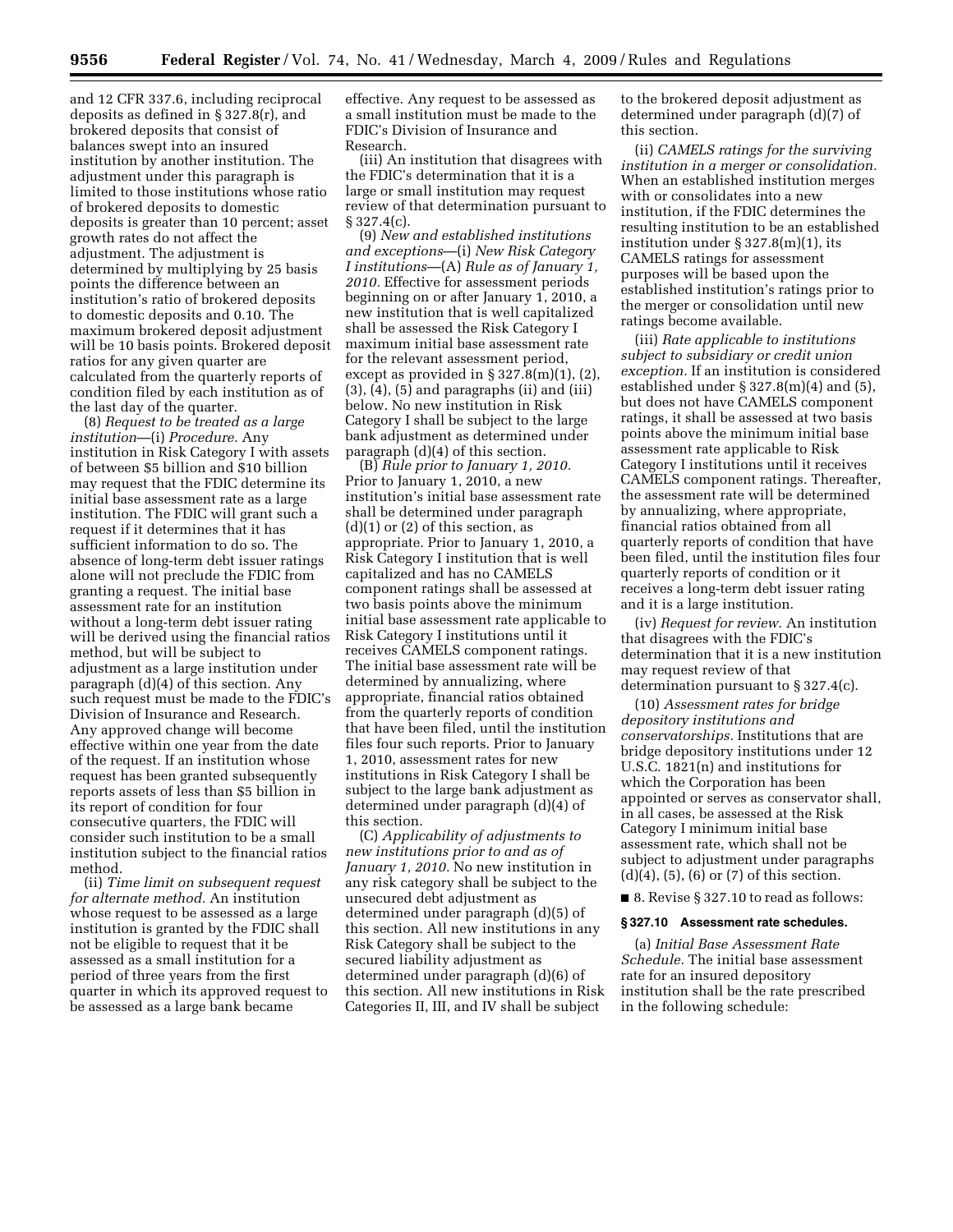## INITIAL BASE ASSESSMENT RATE SCHEDULE

| Risk category |         |    |    |                        |
|---------------|---------|----|----|------------------------|
|               |         |    | Ш  | $\mathsf{I}\mathsf{V}$ |
| Minimum       | Maximum |    |    |                        |
| 12            | 16      | 22 | 32 | 45                     |

\* All amounts for all risk categories are in basis points annually. Initial base rates that are not the minimum or maximum rate will vary between these rates.

(1) *Risk Category I Initial Base Assessment Rate Schedule.* The annual initial base assessment rates for all institutions in Risk Category I shall range from 12 to 16 basis points.

(2) *Risk Category II, III, and IV Initial Base Assessment Rate Schedule.* The annual initial base assessment rates for

Risk Categories II, III, and IV shall be 22, 32, and 45 basis points, respectively.

(3) All institutions in any one risk category, other than Risk Category I, will be charged the same initial base assessment rate, subject to adjustment as appropriate.

(b) *Total Base Assessment Rate Schedule after Adjustments.* The total base assessment rates after adjustments for an insured depository institution shall be the rate prescribed in the following schedule.

| TOTAL BASE ASSESSMENT RATE SCHEDULE (AFTER ADJUSTMENTS)* |  |
|----------------------------------------------------------|--|
|----------------------------------------------------------|--|

| Risk category                            | Risk category                                   | Risk category                                       | <b>Risk category</b>                                  |
|------------------------------------------|-------------------------------------------------|-----------------------------------------------------|-------------------------------------------------------|
| $12 - 16$<br>$-5-0$<br>$0 - 8$<br>7–24.0 | 22<br>$-5-0$<br>$0 - 11$<br>$0 - 10$<br>17–43.0 | 32<br>$-5-0$<br>$0 - 16$<br>$0 - 10$<br>$27 - 58.0$ | 45<br>$-5-0$<br>$0 - 22.5$<br>$0 - 10$<br>$40 - 77.5$ |

\* All amounts for all risk categories are in basis points annually. Total base rates that are not the minimum or maximum rate will vary between these rates.

(1) *Risk Category I Total Base Assessment Rate Schedule.* The annual total base assessment rates for all institutions in Risk Category I shall range from 7 to 24 basis points.

(2) *Risk Category II Total Base Assessment Rate Schedule.* The annual total base assessment rates for Risk Category II shall range from 17 to 43 basis points.

(3) *Risk Category III Total Base Assessment Rate Schedule.* The annual total base assessment rates for Risk Category III shall range from 27 to 58 basis points.

(4) *Risk Category IV Total Base Assessment Rate Schedule.* The annual total base assessment rates for Risk Category IV shall range from 40 to 77.5 basis points.

(c) *Total Base Assessment Rate Schedule adjustments and procedures*— (1) *Board Rate Adjustments.* The Board may increase or decrease the total base assessment rate schedule up to a maximum increase of 3 basis points or a fraction thereof or a maximum decrease of 3 basis points or a fraction thereof (after aggregating increases and decreases), as the Board deems necessary. Any such adjustment shall apply uniformly to each rate in the total base assessment rate schedule. In no case may such Board rate adjustments result in a total base assessment rate that

is mathematically less than zero or in a total base assessment rate schedule that, at any time, is more than 3 basis points above or below the total base assessment schedule for the Deposit Insurance Fund, nor may any one such Board adjustment constitute an increase or decrease of more than 3 basis points.

(2) *Amount of revenue.* In setting assessment rates, the Board shall take into consideration the following:

(i) Estimated operating expenses of the Deposit Insurance Fund;

(ii) Case resolution expenditures and income of the Deposit Insurance Fund;

(iii) The projected effects of assessments on the capital and earnings of the institutions paying assessments to the Deposit Insurance Fund;

(iv) The risk factors and other factors taken into account pursuant to 12 U.S.C. 1817(b)(1); and

(v) Any other factors the Board may deem appropriate.

(3) *Adjustment procedure.* Any adjustment adopted by the Board pursuant to this paragraph will be adopted by rulemaking, except that the Corporation may set assessment rates as necessary to manage the reserve ratio, within set parameters not exceeding cumulatively 3 basis points, pursuant to paragraph (c)(1) of this section, without further rulemaking.

(4) *Announcement.* The Board shall announce the assessment schedules and the amount and basis for any adjustment thereto not later than 30 days before the quarterly certified statement invoice date specified in § 327.3(b) of this part for the first assessment period for which the adjustment shall be effective. Once set, rates will remain in effect until changed by the Board.

■ 9. Revise Appendix A to Subpart A of Part 327 to read as follows:

#### **Appendix A to Subpart A**

### **Method to Derive Pricing Multipliers and Uniform Amount**

### **I. Introduction**

The uniform amount and pricing multipliers are derived from:

• A model (the Statistical Model) that estimates the probability that a Risk Category I institution will be downgraded to a composite CAMELS rating of 3 or worse within one year;

• Minimum and maximum downgrade probability cutoff values, based on data from June 30, 2008, that will determine which small institutions will be charged the minimum and maximum initial base assessment rates applicable to Risk Category I;

• The minimum initial base assessment rate for Risk Category I, equal to 12 basis points, and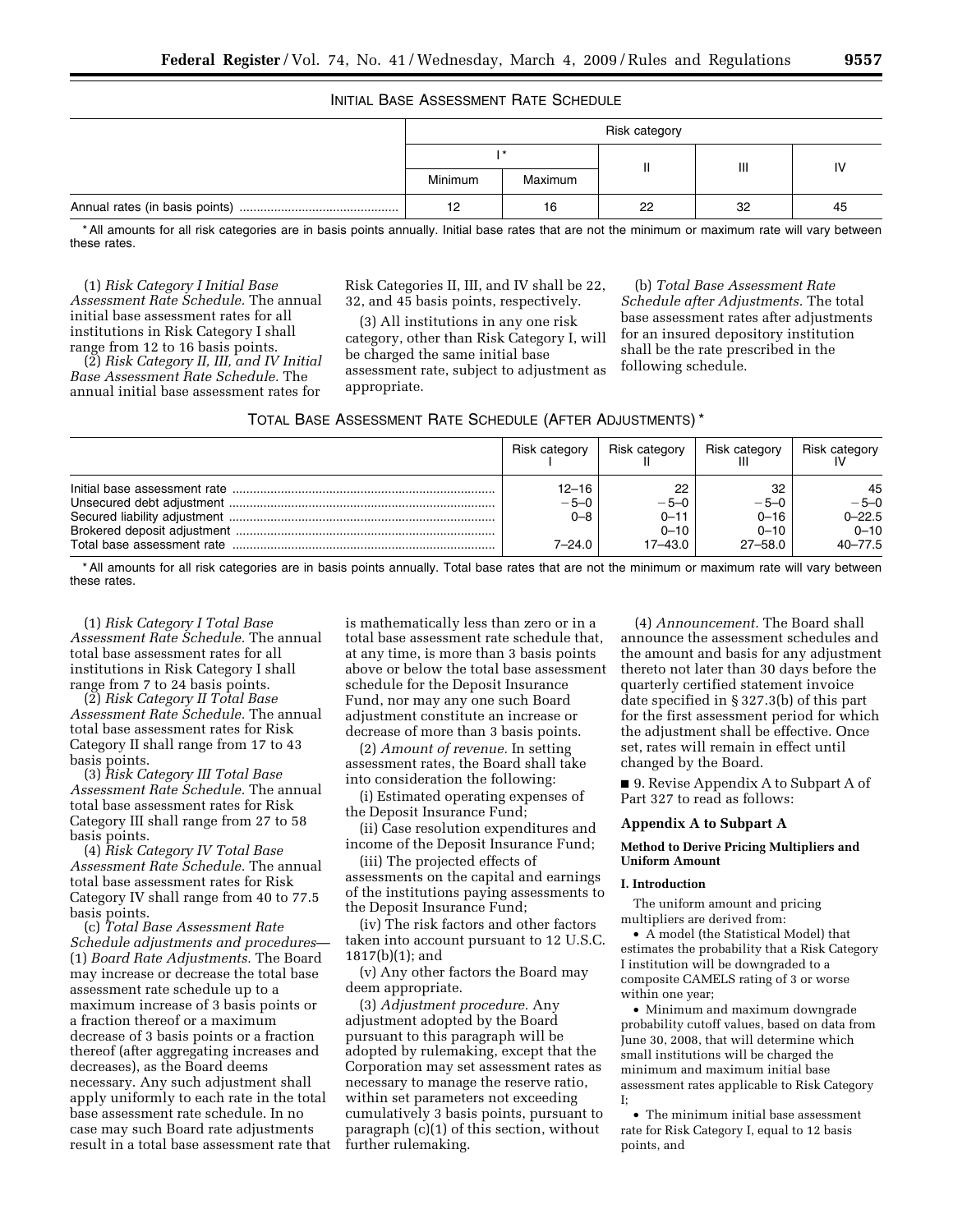• The maximum initial base assessment rate for Risk Category I, which is four basis points higher than the minimum rate.

# **II. The Statistical Model**

The Statistical Model is defined in equations 1 and 3 below.

# *Equation 1*

Downgrade(0,1)<sub>i,t</sub> =  $\beta_0 + \beta_1$  (Tier 1 Leverage  $Ratio_T$ ) +  $\beta_2$  (Loans past due 30 to 89 days ratio<sub>i,t</sub>) +  $\beta_3$  (Nonperforming asset ratio<sub>i,t</sub>) +  $\beta_4$  (Net loan charge-off ratio<sub>i,t</sub>)  $+ \beta_5$  (Net income before taxes ratio<sub>i,t</sub>) +  $\beta_6$  (Adjusted brokered deposit ratio<sub>i,t</sub>) +  $\beta$ <sub>7</sub> (Weighted average CAMELS component rating $_{i,t}$ ) where Downgrade $(01)_{i,t}$  (the dependent variable—the event being explained) is the incidence of downgrade from a composite rating of 1 or 2 to a rating of 3 or worse during an on-site examination for an institution i between 3 and 12 months after time t. Time t is the end of a year within the multi-year period over which the model was estimated (as explained below). The dependent variable takes a value of 1 if a downgrade occurs and 0 if it does not.

The explanatory variables (regressors) in the model are six financial ratios and a weighted average of the "C," "A," "M," "E" and ''L'' component ratings. The six financial ratios included in the model are:

• Tier 1 leverage ratio

⎞

- Loans past due 30–89 days/Gross assets
- Nonperforming assets/Gross assets
- Net loan charge-offs/Gross assets

• Net income before taxes/Risk-weighted assets

• Brokered deposits/domestic deposits above the 10 percent threshold, adjusted for the asset growth rate factor

Table A.1 defines these six ratios along with the weighted average of CAMELS component ratings. The adjusted brokered deposit ratio  $(B_{i,T})$  is calculated by multiplying the ratio of brokered deposits to domestic deposits above the 10 percent threshold by an asset growth rate factor that ranges from 0 to 1 as shown in Equation 2 below. The asset growth rate factor  $(A_{i,T})$  is calculated by subtracting 0.4 from the fouryear cumulative gross asset growth rate (expressed as a number rather than as a percentage), adjusted for mergers and acquisitions, and multiplying the remainder by 31⁄3. The factor cannot be less than 0 or greater than 1.

#### *Equation 2*

$$
B_{i,T} = \left(\frac{Brokeed \: Deposits_{i,T}}{Domestic \: Deposits_{i,T}} - 0.10\right) * A_{i,T}
$$
  
where  $A_{i,T} = \left[\left(\frac{GrossAssets_{i,T} - GrossAssets_{i,T-4}}{GrossAssets_{i,T-4}} - 0.4\right) * \frac{10}{3}\right]$ , subject to  $0 \le A_{i,T} \le 1$  and  $B_{i,T} \ge 0$ .

The component rating for sensitivity to market risk (the ''S'' rating) is not available for years prior to 1997. As a result, and as described in Table A.1, the Statistical Model is estimated using a weighted average of five component ratings excluding the ''S'' component. Delinquency and non-accrual data on government guaranteed loans are not

available before 1993 for Call Report filers and before the third quarter of 2005 for TFR filers. As a result, and as also described in Table A.1, the Statistical Model is estimated without deducting delinquent or past-due government guaranteed loans from either the loans past due 30–89 days to gross assets ratio or the nonperforming assets to gross

assets ratio. Reciprocal deposits are not presently reported in the Call Report or TFR. As a result, and as also described in Table A.1, the Statistical Model is estimated without deducting reciprocal deposits from brokered deposits in determining the adjusted brokered deposit ratio.

### TABLE A.1—DEFINITIONS OF REGRESSORS

| Regressor                                                    | Description                                                                                                                                                                                                                                                                                |
|--------------------------------------------------------------|--------------------------------------------------------------------------------------------------------------------------------------------------------------------------------------------------------------------------------------------------------------------------------------------|
|                                                              | Tier 1 capital for Prompt Corrective Action (PCA) divided by adjusted average assets<br>based on the definition for prompt corrective action.                                                                                                                                              |
| Loans Past Due 30-89 Days/Gross Assets (%)                   | Total loans and lease financing receivables past due 30 through 89 days and still ac-<br>cruing interest divided by gross assets (gross assets equal total assets plus allow-<br>ance for loan and lease financing receivable losses and allocated transfer risk).                         |
|                                                              | Sum of total loans and lease financing receivables past due 90 or more days and<br>still accruing interest, total nonaccrual loans and lease financing receivables, and<br>other real estate owned divided by gross assets.                                                                |
|                                                              | Total charged-off loans and lease financing receivables debited to the allowance for<br>loan and lease losses less total recoveries credited to the allowance to loan and<br>lease losses for the most recent twelve months divided by gross assets.                                       |
| Net Income before Taxes/Risk-Weighted Assets (%)             | Income before income taxes and extraordinary items and other adjustments for the<br>most recent twelve months divided by risk-weighted assets.                                                                                                                                             |
|                                                              | Brokered deposits divided by domestic deposits less 0.10 multiplied by the asset<br>growth rate factor (which is the term $A_{i,T}$ as defined in equation 2 above) that<br>ranges between 0 and 1.                                                                                        |
| Weighted Average of C, A, M, E and L Component Rat-<br>ings. | The weighted sum of the "C," "A," "M," "E" and "L" CAMELS components, with<br>weights of 28 percent each for the "C" and "M" components, 22 percent for the<br>"A" component, and 11 percent each for the "E" and "L" components. (For the re-<br>gression, the "S" component is omitted.) |

The financial variable regressors used to estimate the downgrade probabilities are obtained from quarterly reports of condition (Reports of Condition and Income and Thrift Financial Reports). The weighted average of the ''C,'' ''A,'' ''M,'' ''E'' and ''L'' component ratings regressor is based on component ratings obtained from the most recent bank

examination conducted within 24 months before the date of the report of condition.

The Statistical Model uses ordinary least squares (OLS) regression to estimate downgrade probabilities. The model is estimated with data from a multi-year period (as explained below) for all institutions in Risk Category I, except for institutions

established within five years before the date of the report of condition.

The OLS regression estimates coefficients,  $\beta_i$  for a given regressor j and a constant amount,  $\beta_0$ , as specified in equation 1. As shown in equation 3 below, these coefficients are multiplied by values of risk measures at time T, which is the date of the report of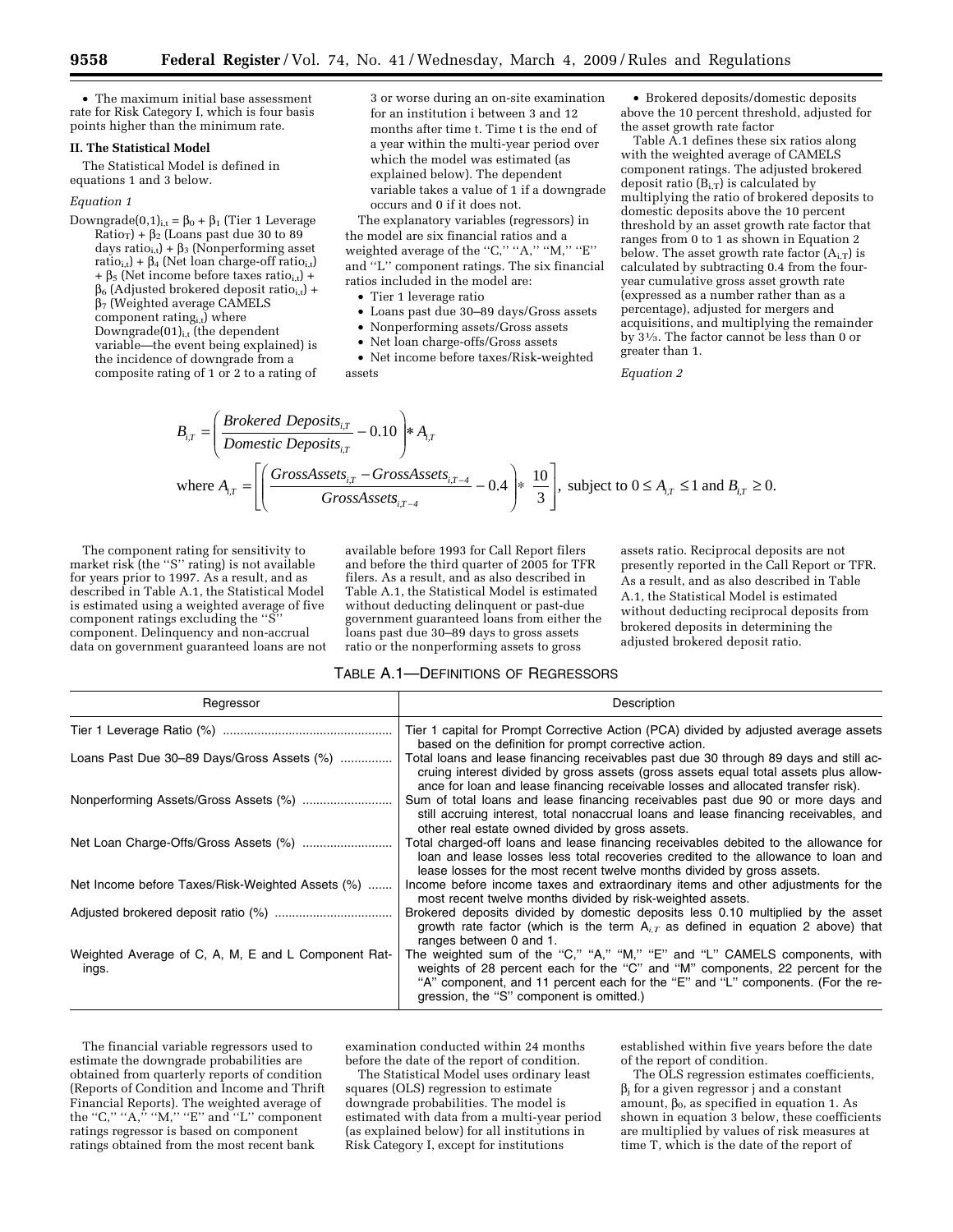condition corresponding to the end of the quarter for which the assessment rate is computed. The sum of the products is then added to the constant amount to produce an estimated probability,  $d_{iT}$ , that an institution will be downgraded to 3 or worse within 3 to 12 months from time T.

The risk measures are financial ratios as defined in Table A.1, except that: (1) The loans past due 30 to 89 days ratio and the nonperforming asset ratio are adjusted to exclude the maximum amount recoverable from the U.S. Government, its agencies or government-sponsored agencies, under guarantee or insurance provisions; (2) the weighted sum of six CAMELS component ratings is used, with weights of 25 percent each for the "C" and "M" components, 20 percent for the ''A'' component, and 10 percent each for the ''E,'' ''L,'' and ''S'' components; and (3) reciprocal deposits are deducted from brokered deposits in determining the adjusted brokered deposit ratio.

#### *Equation 3*

 $d_{iT} = \beta_0 + \beta_1$  (Tier 1 Leverage Ratio<sub>iT</sub>) +  $\beta_2$ (Loans past due 30 to 89 days ratio $_{iT}$ ) +  $\beta_3$  (Nonperforming asset ratio<sub>iT</sub>) +  $\beta_4$  (Net loan charge-off ratio<sub>iT</sub>) +  $\beta_5$  (Net income before taxes ratio<sub>iT</sub>) +  $\beta_6$  (Adjusted brokered deposit ratio<sub>iT</sub>) +  $\beta$ <sub>7</sub> (Weighted average CAMELS component rating $_{iT}$ )

and *Equation 6* 

$$
\alpha_1 = \frac{4}{(0.1506 - 0.0182)} = 30.211
$$

Substituting equations 3, 5 and 6 into equation 4 produces an annual initial base assessment rate for institution i at time  $T$ ,  $P_{iT}$ , in terms of the uniform amount, the pricing multipliers and the ratios and weighted average CAMELS component rating referred to in 12 CFR 327.9(d)( $2$ )(i):

#### *Equation 7*

 $P_{iT} = [(Min - 0.550) + 30.211^*$   $\beta_0] + 30.211$ \*  $[\beta_1$  (Tier 1 Leverage Ratio<sub>T</sub>)] + 30.211  $*$  [ $\beta$ <sub>2</sub> (Loans past due 30 to 89 days ratio<sub>T</sub>)] + 30.211 \* [ $\beta$ <sub>3</sub> (Nonperforming asset ratio<sub>T</sub>)] + 30.211  $*(\beta_4)$  (Net loan charge-off ratio<sub>T</sub>)] + 30.211  $*$  [ $\beta$ <sub>5</sub> (Net income before taxes ratio<sub>T</sub> $] + 30.211$  $[\beta_6$  (Adjusted brokered deposit ratio<sub>T</sub>)] +  $30.211 * [\beta_7$  (Weighted average CAMELS component rating $_T$ ]

again subject to Min  $\leq P_{iT} \leq Min + 4$ 

where  $(Min - 0.550) + 30.211 * \beta_0$  equals the uniform amount, 30.211  $*$   $\beta$ <sub>i</sub> is a pricing multiplier for the associated risk measure j, and T is the date of the report of condition corresponding to the end of the quarter for which the assessment rate is computed.

#### **III. Minimum and Maximum Downgrade Probability Cutoff Values**

The pricing multipliers are also determined by minimum and maximum downgrade probability cutoff values, which will be computed as follows:

The minimum downgrade probability cutoff value will be the maximum downgrade probability among the twenty-five percent of all small insured institutions in Risk Category I (excluding new institutions) with the lowest estimated downgrade probabilities, computed using values of the risk measures as of June 30, 2008.1 2 The minimum downgrade probability cutoff value is 0.0182.

• The maximum downgrade probability cutoff value will be the minimum downgrade probability among the fifteen percent of all small insured institutions in Risk Category I (excluding new institutions) with the highest estimated downgrade probabilities, computed using values of the risk measures as of June 30, 2008. The maximum downgrade probability cutoff value is 0.1506.

### **IV. Derivation of Uniform Amount and Pricing Multipliers**

The uniform amount and pricing multipliers used to compute the annual base assessment rate in basis points,  $P_{iT}$ , for any such institution i at a given time T will be

$$
\alpha_0 = Min - \frac{4 * 0.0182}{(0.1506 - 0.0182)} = Min - 0.550
$$

### **V. Updating the Statistical Model, Uniform Amount, and Pricing Multipliers**

The initial Statistical Model is estimated using year-end financial ratios and the weighted average of the "C," "A," "M," "E" and ''L'' component ratings over the 1988 to 2006 period and downgrade data from the 1989 to 2007 period. The FDIC may, from time to time, but no more frequently than annually, re-estimate the Statistical Model with updated data and publish a new formula for determining initial base assessment rates—equation 7—based on updated uniform amounts and pricing multipliers. However, the minimum and maximum downgrade probability cutoff values will not change without additional notice-and-comment rulemaking. The period covered by the analysis will be lengthened by one year each year; however, from time to time, the FDIC may drop some earlier years from its analysis.

■ 10. Revise Appendix B to Subpart A of Part 327 to read as follows:

determined from the Statistical Model, the minimum and maximum downgrade probability cutoff values, and minimum and maximum initial base assessment rates in Risk Category I as follows:

#### *Equation 4*

 $P_{iT} = \alpha_0 + \alpha_1 * d_{iT}$  subject to  $Min \leq P_{iT} \leq Min$ + 4

where  $\alpha_0$  and  $\alpha_1$  are a constant term and a scale factor used to convert  $d_{iT}$  (the estimated downgrade probability for institution i at a given time T from the Statistical Model) to an assessment rate, respectively, and *Min* is the minimum initial base assessment rate expressed in basis points.  $(P_{iT}$  is expressed as an annual rate, but the actual rate applied in any quarter will be  $P_{iT}/4$ .) The maximum initial base assessment rate is 4 basis points above the minimum (*Min* + 4)

Solving equation 4 for minimum and maximum initial base assessment rates simultaneously,

 $Min = \alpha_0 + {\alpha_1} * 0.0182$  and  $Min + 4 = \alpha_0 +$  $\alpha_1$  \* 0.1506

where 0.0182 is the minimum downgrade probability cutoff value and 0.1506 is the maximum downgrade probability cutoff value, results in values for the constant amount,  $\alpha_0$  and the scale factor,  $\alpha_1$ :

*Equation 5* 

## **Appendix B to Subpart A**

# NUMERICAL CONVERSION OF LONG-TERM DEBT ISSUER RATINGS

| Current long-term debt issuer<br>rating | Converted<br>value |
|-----------------------------------------|--------------------|
| Standard & Poor's:                      |                    |
| AAA<br>                                 | 1.00               |
| $AA+$                                   | 1.05               |
| AA                                      | 1.15               |
| $AA -$                                  | 1.30               |
|                                         | 1.50               |
| A                                       | 1.80               |
| $A -$                                   | 2.20               |
| RBB+                                    | 2.70               |
| BBB or worse                            | 3.00               |
| Moody's:                                |                    |
| Aaa …………………………………                       | 1.00               |
| Aa1                                     | 1.05               |
| Aa2                                     | 1.15               |
| Aa3                                     | 1.30               |
| A1                                      | 1.50               |
| A <sub>2</sub>                          | 1.80               |
| AЗ                                      | 2.20               |
| Baa1                                    | 2.70               |
| Baa2 or worse                           | 3.00               |
| Fitch's:                                |                    |
| AAA                                     | 1.00               |
| AA+                                     | 1.05               |
| AA                                      | 1.15               |

domestic deposits are assumed to have no brokered deposits.

<sup>1</sup>As used in this context, a ''new institution'' means an institution that has been chartered as a bank or thrift for less than five years.

<sup>2</sup>For purposes of calculating the minimum and maximum downgrade probability cutoff values, institutions that have less than \$100,000 in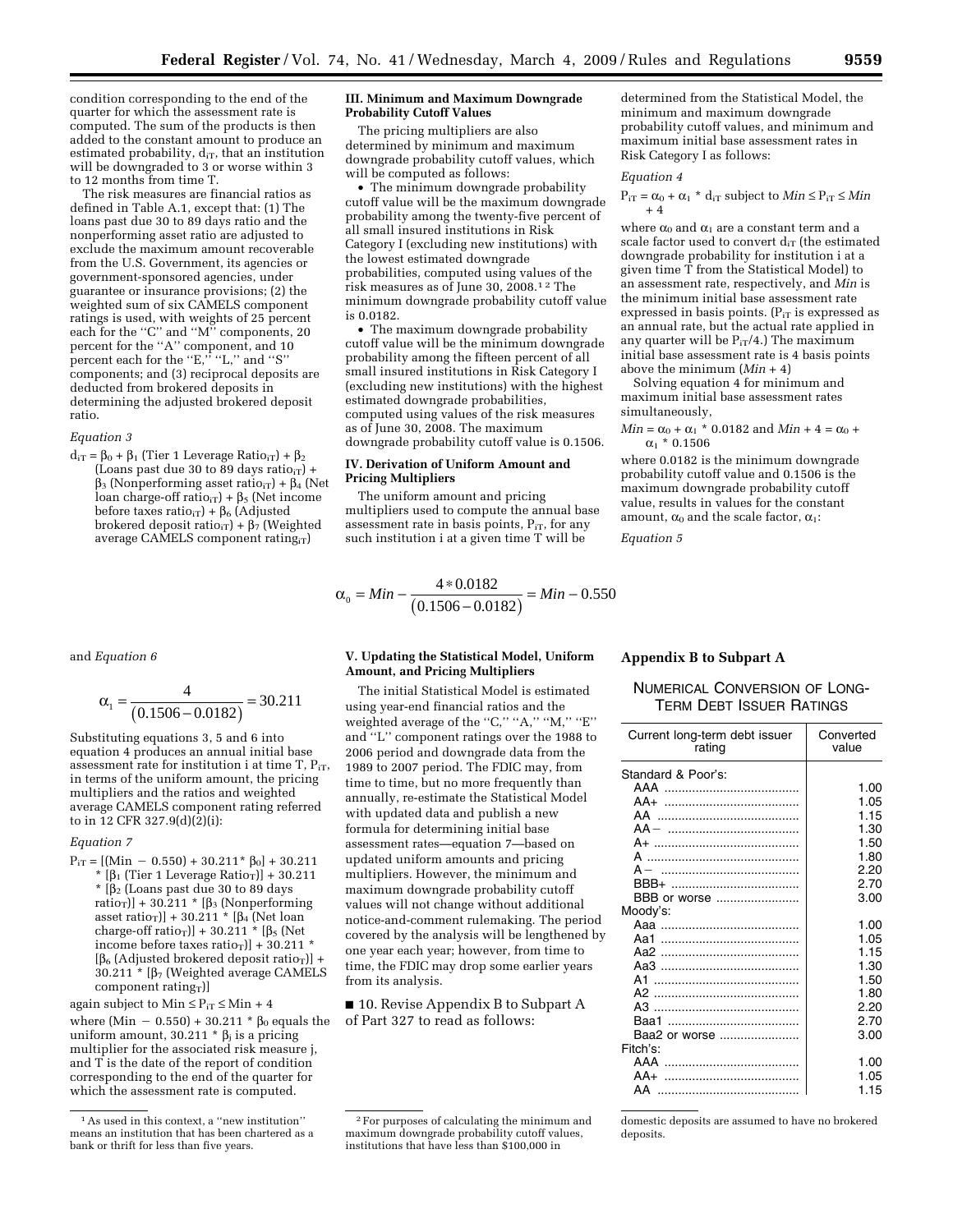NUMERICAL CONVERSION OF LONG-TERM DEBT ISSUER RATINGS—Continued

-

NUMERICAL CONVERSION OF LONG-TERM DEBT ISSUER RATINGS—Continued

■ 11. Revise Appendix C to Subpart A of Part 327 to read as follows:

۰

**Appendix C to Subpart A** 

| Current long-term debt issuer<br>rating | Converted<br>value | Current lond |
|-----------------------------------------|--------------------|--------------|
|                                         | 1.30               | A – ………      |
| A+ ………………………………………                      | 1.50               | $BBB+$       |
|                                         | 1.80               | BBB or wo    |

| Current long-term debt issuer<br>rating | Converted<br>value   |
|-----------------------------------------|----------------------|
| BBB+<br>BBB or worse                    | 2.20<br>2.70<br>3.00 |

ADDITIONAL RISK CONSIDERATIONS FOR LARGE RISK CATEGORY I INSTITUTIONS

| Information source                                    | Examples of associated risk indicators or information                                                                                                                                                                                                                                                                                                                                                                                                                                                                                                                                                                                                                                                                                                                                                                                                                                                                                                                                                                                                                                                                                                                                                                                                                                                                                                                                                                                                                                                                                                                                                                                                                                                                                                            |
|-------------------------------------------------------|------------------------------------------------------------------------------------------------------------------------------------------------------------------------------------------------------------------------------------------------------------------------------------------------------------------------------------------------------------------------------------------------------------------------------------------------------------------------------------------------------------------------------------------------------------------------------------------------------------------------------------------------------------------------------------------------------------------------------------------------------------------------------------------------------------------------------------------------------------------------------------------------------------------------------------------------------------------------------------------------------------------------------------------------------------------------------------------------------------------------------------------------------------------------------------------------------------------------------------------------------------------------------------------------------------------------------------------------------------------------------------------------------------------------------------------------------------------------------------------------------------------------------------------------------------------------------------------------------------------------------------------------------------------------------------------------------------------------------------------------------------------|
| Financial Performance and Condi-<br>tion Information. | Capital Measures (Level and Trend)<br>• Regulatory capital ratios.<br>• Capital composition.<br>• Dividend payout ratios.<br>• Internal capital growth rates relative to asset growth.<br>Profitability Measures (Level and Trend)<br>• Return on assets and return on risk-adjusted assets.<br>• Net interest margins, funding costs and volumes, earning asset yields and volumes.<br>• Noninterest revenue sources.<br>• Operating expenses.<br>• Loan loss provisions relative to problem loans.<br>• Historical volatility of various earnings sources.<br>Asset Quality Measures (Level and Trend)<br>• Loan and securities portfolio composition and volume of higher risk lending activities (e.g., sub-<br>prime lending).<br>• Loan performance measures (past due, nonaccrual, classified and criticized, and renegotiated<br>loans) and portfolio characteristics such as internal loan rating and credit score distributions, internal<br>estimates of default, internal estimates of loss given default, and internal estimates of exposures in<br>the event of default.<br>• Loan loss reserve trends.<br>• Loan growth and underwriting trends.<br>• Off-balance sheet credit exposure measures (unfunded loan commitments, securitization activities,<br>counterparty derivatives exposures) and hedging activities.<br>Liquidity and Funding Measures (Level and Trend)<br>• Composition of deposit and non-deposit funding sources.<br>• Liquid resources relative to short-term obligations, undisbursed credit lines, and contingent liabilities.<br>Interest Rate Risk and Market Risk (Level and Trend)                                                                                                                                   |
| Market Information                                    | • Maturity and repricing information on assets and liabilities, interest rate risk analyses.<br>• Trading book composition and Value-at-Risk information.<br>• Subordinated debt spreads.<br>• Credit default swap spreads.<br>• Parent's debt issuer ratings and equity price volatility.<br>• Market-based measures of default probabilities.<br>• Rating agency watch lists.<br>• Market analyst reports.                                                                                                                                                                                                                                                                                                                                                                                                                                                                                                                                                                                                                                                                                                                                                                                                                                                                                                                                                                                                                                                                                                                                                                                                                                                                                                                                                     |
| Stress Considerations                                 | Ability to Withstand Stress Conditions<br>• Internal analyses of portfolio composition and risk concentrations, and vulnerabilities to changing<br>economic and financial conditions.<br>• Stress scenario development and analyses.<br>• Results of stress tests or scenario analyses that show the degree of vulnerability to adverse eco-<br>nomic, industry, market, and liquidity events. Examples include:<br>i. an evaluation of credit portfolio performance under varying stress scenarios.<br>ii. an evaluation of non-credit business performance under varying stress scenarios.<br>iii. an analysis of the ability of earnings and capital to absorb losses stemming from unanticipated<br>adverse events.<br>• Contingency or emergency funding strategies and analyses.<br>Capital adequacy assessments.<br><b>Loss Severity Indicators</b><br>• Nature of and breadth of an institution's primary business lines and the degree of variability in valu-<br>ations for firms with similar business lines or similar portfolios.<br>• Ability to identify and describe discreet business units within the banking legal entity.<br>• Funding structure considerations relating to the order of claims in the event of liquidation (including<br>the extent of subordinated claims and priority claims).<br>• Extent of insured institutions assets held in foreign units.<br>• Degree of reliance on affiliates and outsourcing for material mission-critical services, such as man-<br>agement information systems or loan servicing, and products.<br>• Availability of sufficient information, such as information on insured deposits and qualified financial<br>contracts, to resolve an institution in an orderly and cost-efficient manner. |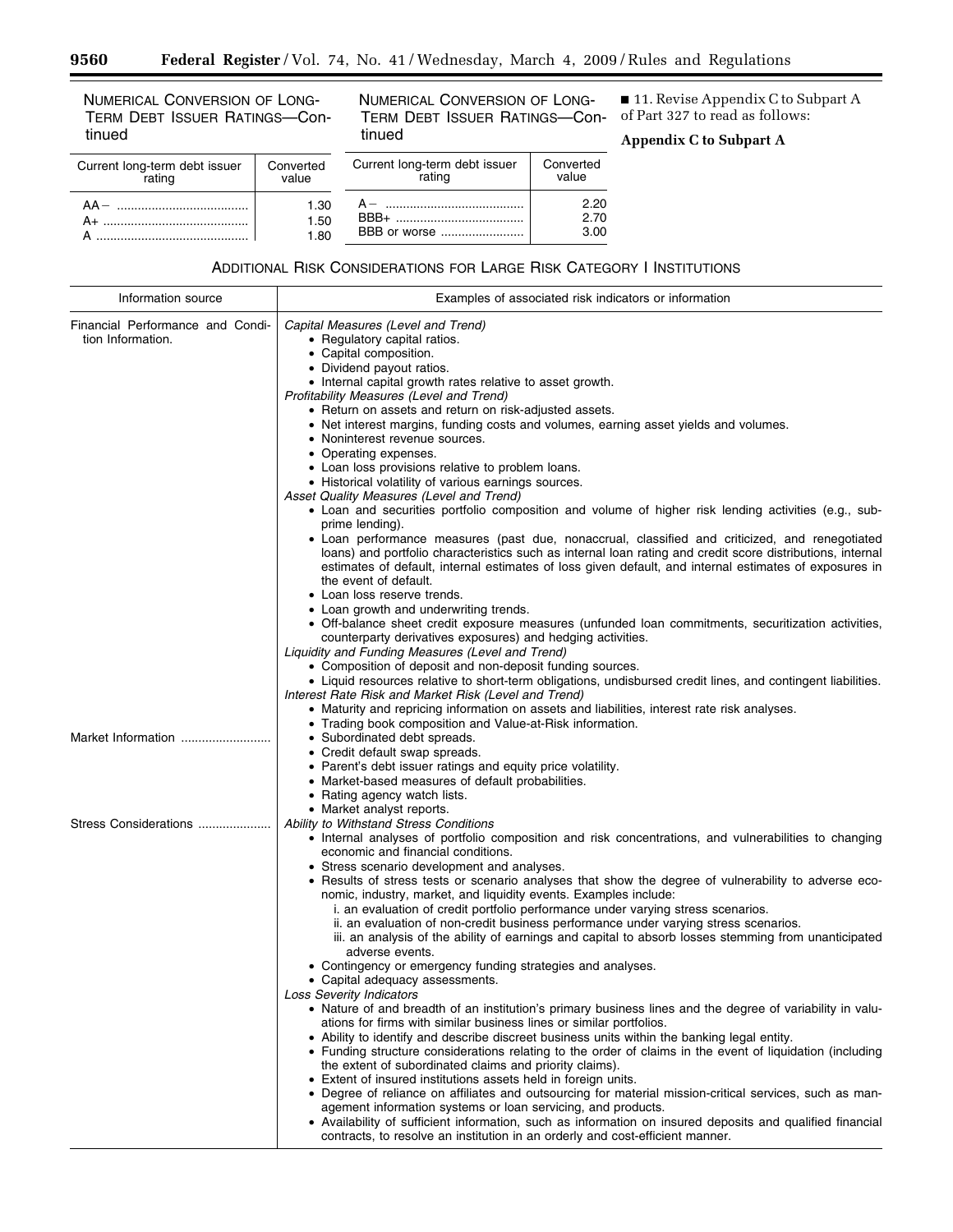By order of the Board of Directors. Dated at Washington, DC, this 27th day of February, 2009.

Federal Deposit Insurance Corporation.

**Robert E. Feldman,** 

*Executive Secretary.*  \* \* \* \* \*

#### **Appendix 1**

*Uniform Amount and Pricing Multipliers for Large Risk Category I Institutions Where Long-Term Debt Issuer Ratings are Available* 

The uniform amount and pricing multipliers for large Risk Category I institutions with long-term debt issuer ratings were derived from:

• The average long-term debt issuer rating, converted into a numeric value (the longterm debt score) ranging from 1 to 3;

• The weighted average CAMELS rating, as defined in Appendix A;

• The assessment rate calculated using the financial ratios method described in Appendix A, converted to a value ranging from 1 to 3 (the financial ratios score);

• Minimum and maximum cutoff values for an institution's score (the average of the long-term debt score, weighted average CAMELS rating and financial ratios score), based on data from June 30, 2008, which was used to determine the proportion of large banks charged the minimum and maximum initial base assessment rates applicable to Risk Category I; and

*Equation 7* 

$$
\alpha_1 = \frac{4}{(2.389 - 1.601)} = 5.076
$$

Substituting equations 6 and 7 into equation 2 produces the following equation for *PiT*

#### *Equation 8*

 $P_{i,T} = (Min -8.127) + 5.076 * \lfloor (1/3) * S_{w,iT} \rfloor$  $+ (1/3) * S_{d, iT} + (1/3) * S_{f, iT} = (Min - 8.127)$  $+ 1.692 * S_{w,IT} + 1.692 * S_{d,IT} + 1.692 * S_{f,IT}$ 

where  $Min -8.127$  is the uniform amount and 1.692 is a pricing multiplier. Since *Min*  equals 12 under the final rule, the uniform amount equals 3.873.

#### **Appendix 2**

### *Analysis of the Projected Effects of the Payment of Assessments*

On the Capital and Earnings of Insured Depository Institutions

#### **I. Introduction**

This analysis estimates the effect in 2009 of deposit insurance assessments on the equity capital and profitability of all insured institutions, based on the assessment rates adopted in the final rule. Current economic, financial market, and banking industry conditions lend considerable uncertainty to

• Minimum and maximum initial base assessment rates for Risk Category I

The financial ratios assessment rate  $(A_f)$ calculated using the pricing multipliers and uniform amount described in Appendix A was converted to a financial ratios score  $(S_f)$ , with a value ranging from 1 to 3 as shown in equation 1:

#### *Equation 1*

 $S_f = (A_f - 10)^* 0.5$ 

Each institution's score (Si) was calculated by dividing its weighted average CAMELS rating  $(S_w)$ , long-term issuer score  $(S_d)$  and financial ratios score  $(S_f)$  by 1/3 each, and summing the resulting values as shown in equation 2:

## *Equation 2*

 $S_i = (1/3) * S_{w,i} + (1/3) * S_{d,i} + (1/3) * S_{f,i}$ 

The pricing multipliers were determined by minimum and maximum score cutoff values, which were constructed so that fifteen percent of all large insured institutions in Risk Category I (excluding new institutions) are assessed the maximum base rate, while twenty-five percent are assessed the minimum base rate, when computed as of June 2008. The calculated thresholds are 1.601 for the minimum score cut-off value, and 2.389 for the maximum score cut-off value.

The uniform amount and pricing multipliers used to compute the annual base assessment rate in basis points,  $P_{iT}$ , for a large

$$
\alpha_0 = Min - \frac{4*1.601}{(2.389 - 1.601)} = Min - 8.127
$$

the outlook for earnings in 2009. Therefore, this analysis considers the following two scenarios for pre-tax, pre-assessment income in 2009: (1) Income in 2009 is equal to income for all of 2008, adjusted for mergers; (2) Income in 2009 is equal to the annualized income over the second half of 2008, also adjusted for mergers. The first scenario would result in an industry pre-tax, preassessment loss of \$7.5 billion. The second scenario would result in an industry pre-tax, pre-assessment loss of \$88.2 billion.

The financial data used in this analysis are the most recent available as of December 31, 2008. However, since each bank's risk-based assessment rate for the fourth quarter has not yet been finalized, each institution's rate under the rate schedule adopted in the final rule is based on data as of September 30, 2008.1 The projected use of one-time credits authorized under the Reform Act is taken into consideration in determining the effective assessment for an institution.

institution *i* (with a long-term debt rating) at a given time T were determined based on the minimum and maximum score cut-off values, and the minimum and maximum initial base assessment rates in Risk Category I as follows:

#### *Equation 3*

 $P_{i,T} = \alpha_0 + \alpha_1 * S_{i,T}$  subject to  $Min \le P_{i,T} \le$  $Min + 4$ 

where  $\alpha_0$  and  $\alpha_1$  are, respectively, a constant term and a scale factor used to convert *Si,T* (an institution's score at time T) to an assessment rate, and *Min* is the minimum initial base assessment rate expressed in basis points. (Under the final rule, the minimum initial base assessment rate is 12 basis points, so *Min* equals 12.)

Substituting minimum and maximum score cutoff values (1.601 and 2.389, respectively) for  $S_{i,T}$  and minimum and maximum initial base assessment rates (*Min*  and  $Min + 4$ , respectively) for  $P_{i,T}$  in equation 3 produces equations 4 and 5 below.

#### *Equation 4*

 $Min = \alpha_0 + \alpha_1$  \* 1.601

*Equation 5* 

 $Min + 4 = \alpha_0 + \alpha_1 * 2.389$ 

Solving both equations simultaneously results in:

*Equation 6* 

### **II. Analysis of the Projected Effects on Capital and Earnings**

While deposit insurance assessment rates generally will result in reduced institution profitability and capitalization compared to the absence of assessments, the reduction will not necessarily equal the full amount of the assessment. Two factors can mitigate the effect of assessments on institutions' profits and capital. First, a portion of the assessment may be transferred to customers in the form of higher borrowing rates, increased service fees and lower deposit interest rates. Since information is not readily available on the extent to which institutions are able to share assessment costs with their customers, however, this analysis assumes that institutions bear the full after-tax cost of the assessment. Second, deposit insurance assessments are a tax-deductible operating expense; therefore, the assessment expense can lower taxable income. This analysis considers the effective after-tax cost of assessments in calculating the effect on capital.2

An institution's earnings retention and dividend policies also influence the extent to which assessments affect equity levels. If an institution maintains the same *dollar* amount of dividends when it pays a deposit

<sup>1</sup>For purposes of this analysis, the assessment base (like income) is not assumed to increase, but is assumed to remain at December 2008 levels. All income statement items used in this analysis were adjusted for the effect of mergers. Institutions for which four quarters of earnings data were unavailable, including insured branches of foreign banks, were excluded from this analysis.

<sup>2</sup>The analysis does not incorporate any tax effects from an operating loss carry forward or carry back.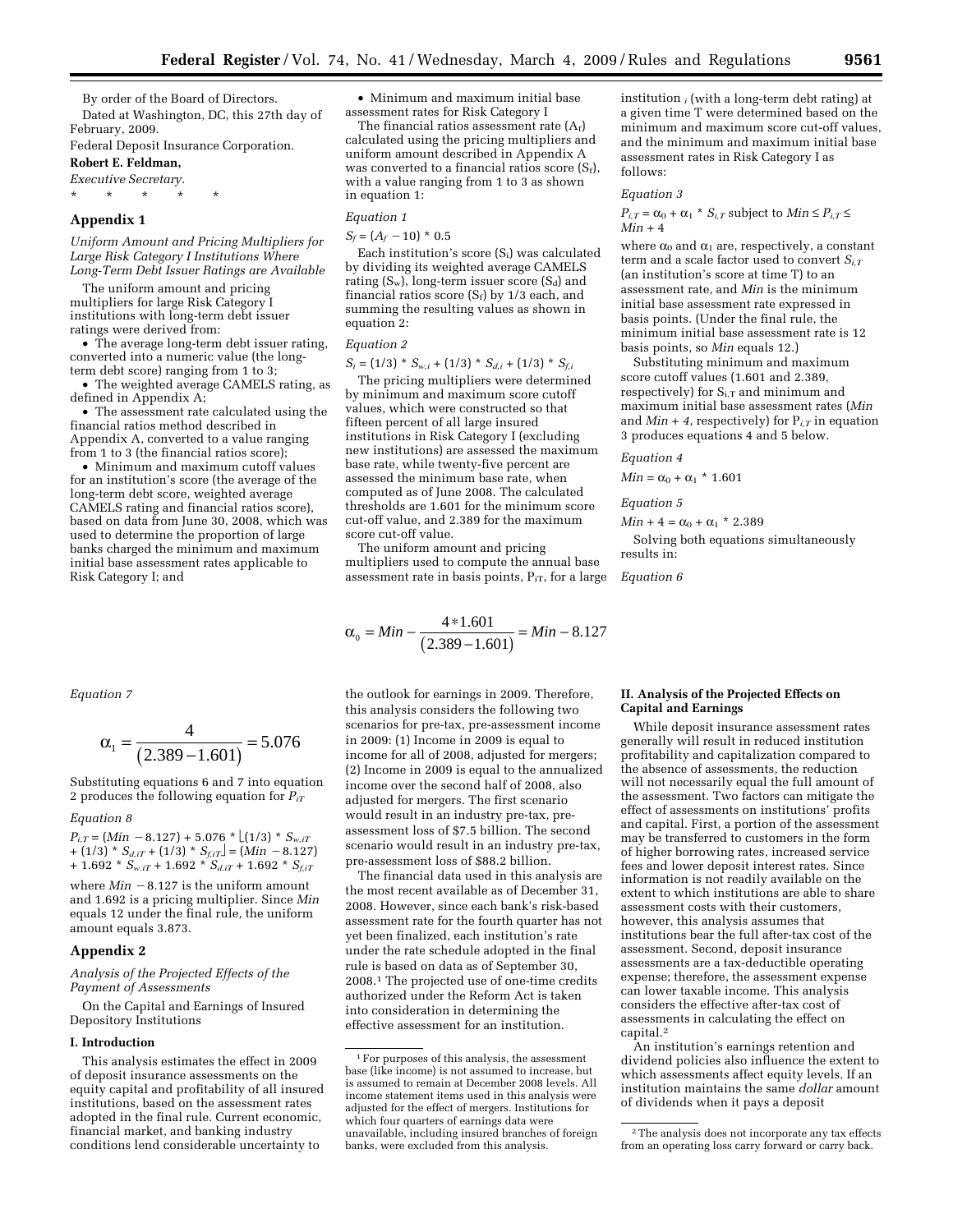insurance assessment as when it does not, equity (retained earnings) will be less by the full amount of the after-tax cost of the assessment. This analysis instead assumes that an institution will maintain its dividend *rate* (that is, dividends as a fraction of net income) unchanged from the weighted average rate reported over the four quarters ending December 31, 2008. In the event that the ratio of equity to assets falls below 4 percent, however, this assumption is modified such that an institution retains the amount necessary to achieve a 4 percent minimum and distributes any remaining funds according to the dividend payout rate.

The equity capital of insured institutions as of December 31, 2008 was \$1.3 trillion.3 Based on the assumptions for earnings and assessments described above, year-end 2009 equity capital is projected to equal between \$1.215 trillion and \$1.267 trillion. In the

absence of an assessment, total equity would be an estimated \$6 billion higher.

On an industry weighted average basis, projected total assessments in 2009 would result in capital that is between 0.44 percent and 0.47 percent less than in the absence of assessments. The analysis indicates that assessments would cause 8 to 12 institutions whose equity-to-assets ratio would have exceeded 4 percent in the absence of assessments to fall below that percentage and 6 to 9 institutions to have below 2 percent equity-to-assets that otherwise would not have.

The effect of assessments on institution income is measured by deposit insurance assessments as a percent of income before assessments, taxes, and extraordinary items (hereafter referred to as ''income''). This income measure is used in order to eliminate the potentially transitory effects of extraordinary items and taxes on

profitability. In order to facilitate a comparison of the impact of assessments under the two scenarios for earnings, institutions were assigned to one of three groups: those who were profitable under both earnings scenarios, those who were unprofitable under both earnings scenarios, and those who were profitable in one scenario but unprofitable in the other.

Table A.1 shows that approximately 55 percent to 59 percent of profitable institutions are projected to owe assessments that are less than 10 percent of income. Table A.2 shows that profitable institutions facing an assessment of under 10 percent of income hold between 43 and 80 percent of all profitable institution assets, depending on the income scenario. The overall weighted average reduction in income for profitable institutions is between 5.8 percent and 7.7 percent.

## TABLE A.1—ASSESSMENTS AS A PERCENT OF INCOME \*

[Numbers of profitable institutions]

| Assessments as percent of<br>income | 2009 income based on:     |                            |                                            |                            |
|-------------------------------------|---------------------------|----------------------------|--------------------------------------------|----------------------------|
|                                     | Results for all of 2008   |                            | Annualized results for 2nd half of<br>2008 |                            |
|                                     | Number of<br>institutions | Percent of<br>institutions | Number of<br>institutions                  | Percent of<br>institutions |
|                                     | 1,087                     | 19                         | 1,029                                      | 18                         |
|                                     | 2,305                     | 40                         | 2,108                                      | 37                         |
|                                     | 1,493                     | 26                         | 1.441                                      | 25                         |
|                                     | 534                       |                            | 629                                        |                            |
|                                     | 200                       |                            | 316                                        | 6                          |
| >100.0                              | 75                        |                            | 171                                        | 3                          |
| Total                               | 5,694                     | 100                        | 5,694                                      | 100                        |

# TABLE A.2—ASSESSMENTS AS A PERCENT OF INCOME \*

[Assets of profitable institutions]

[\$ in billions]

|                                     | 2009 income based on:     |                   |                                            |                   |
|-------------------------------------|---------------------------|-------------------|--------------------------------------------|-------------------|
| Assessments as percent of<br>income | Results for all of 2008   |                   | Annualized results for 2nd half of<br>2008 |                   |
|                                     | Assets of<br>institutions | Percent of assets | Assets of<br>institutions                  | Percent of assets |
|                                     | 1.783                     | 28                | 1.479                                      | 23                |
|                                     | 3,303                     | 52                | 1,295                                      | 20                |
|                                     | 936                       | 15                | 2,297                                      | 36                |
|                                     | 223                       |                   | 886                                        | 14                |
|                                     | 45                        |                   | 288                                        | 5                 |
|                                     | 65                        |                   | 110                                        | 2                 |
| Total                               | 6.354                     | 100               | 6.354                                      | 100               |

**Notes:** 

(1) Income is defined as income before taxes, extraordinary items, and deposit insurance assessments. Assessments are adjusted for the use of one-time credits.

(2) Profitable institutions are defined as those having positive merger-adjusted income (as defined above) for all of 2008, the second half of 2008, and, by assumption, in 2009.

(3) 10 insured branches of foreign banks and 59 institutions having less than 4 quarters of reported earnings were excluded from this analysis.

<sup>3</sup>This excludes equity for those mentioned in the note to Tables A.1 and A.2.